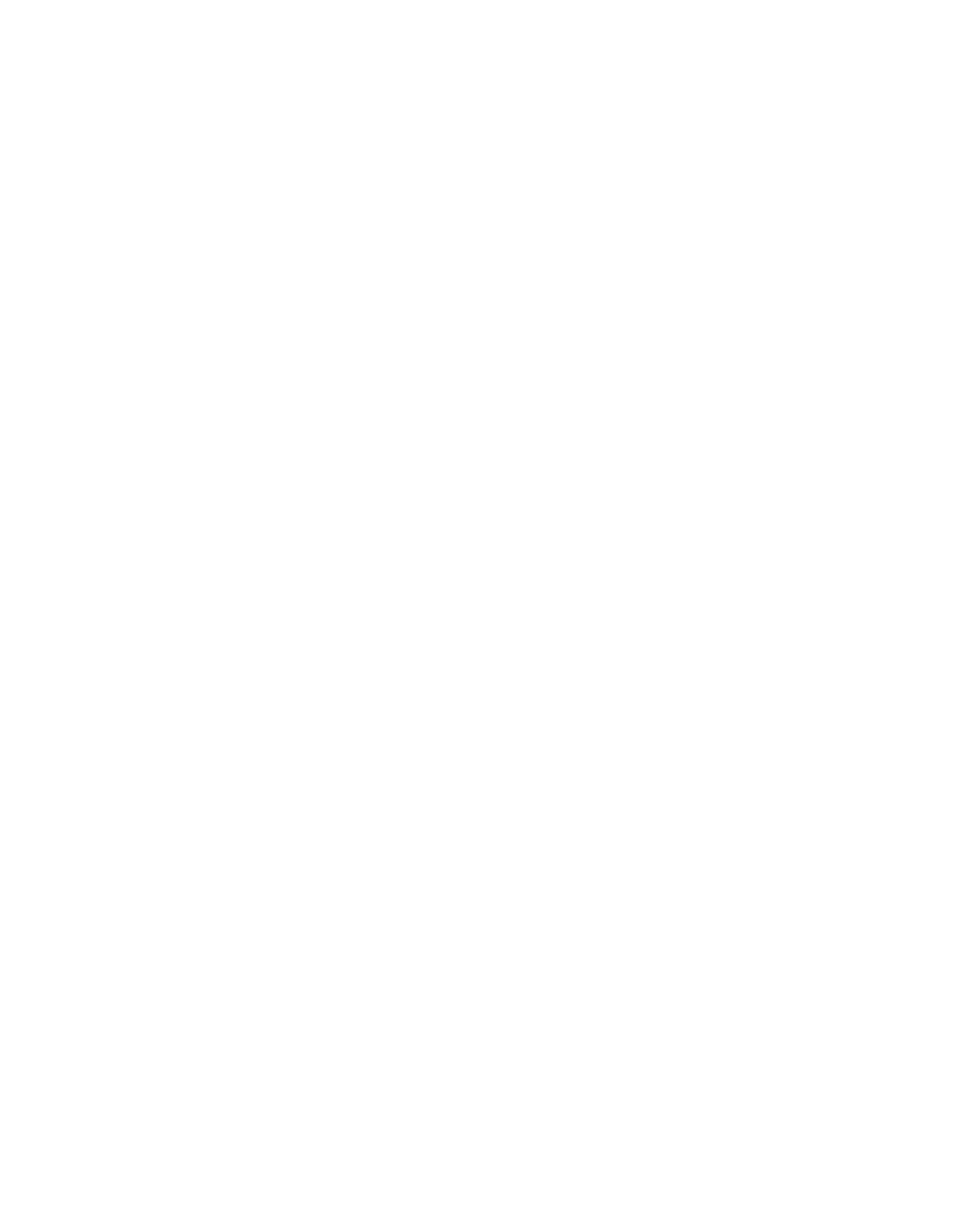# **THE COMMONWEALTH FUND TASK FORCE ON ACADEMIC HEALTH CENTERS**

#### **CHAIR**

Samuel O. Thier, M.D. President and Chief Executive Officer Partners HealthCare System, Inc.

## **VICE CHAIR**

The Honorable Bill Gradison Senior Public Policy Counselor Patton Boggs LLP

#### **MEMBERS**

Edward N. Brandt, Jr., M.D., Ph.D. Regents Professor University of Oklahoma Health Sciences Center

Gail Cassell, Ph.D. Vice President, Epidemiology Eli Lilly & Company

Paul Citron Vice President, Science and Technology Medtronic, Inc.

William H. Danforth, M.D. Chancellor Emeritus Washington University

Janice Douglas, M.D. Professor Department of Medicine Case Western Reserve University

Alain Enthoven, Ph.D. Professor Graduate School of Business Stanford University

Robert S. Galvin, M.D. Director Corporate Healthcare and Medical Programs General Electric Company

Paul F. Griner, M.D. Professor of Medicine Emeritus School of Medicine and Dentistry University of Rochester

Michael M. E. Johns, M.D. Executive Vice President for Health Affairs Director of the Robert W. Woodruff Health Sciences Center Emory University

William B. Kerr Senior Vice President The Hunter Group

Lawrence S. Lewin Executive Consultant

Charles B. Mullins, M.D. Executive Vice Chancellor for Health Affairs University of Texas System

#### **EXECUTIVE DIRECTOR**

David Blumenthal, M.D., M.P.P. Director Institute for Health Policy Massachusetts General Hospital/ Partners HealthCare System, Inc.

#### **TASK FORCE PROJECT DIRECTOR**

Joel S. Weissman, Ph.D. Assistant Professor Institute for Health Policy Massachusetts General Hospital/ Partners HealthCare System, Inc.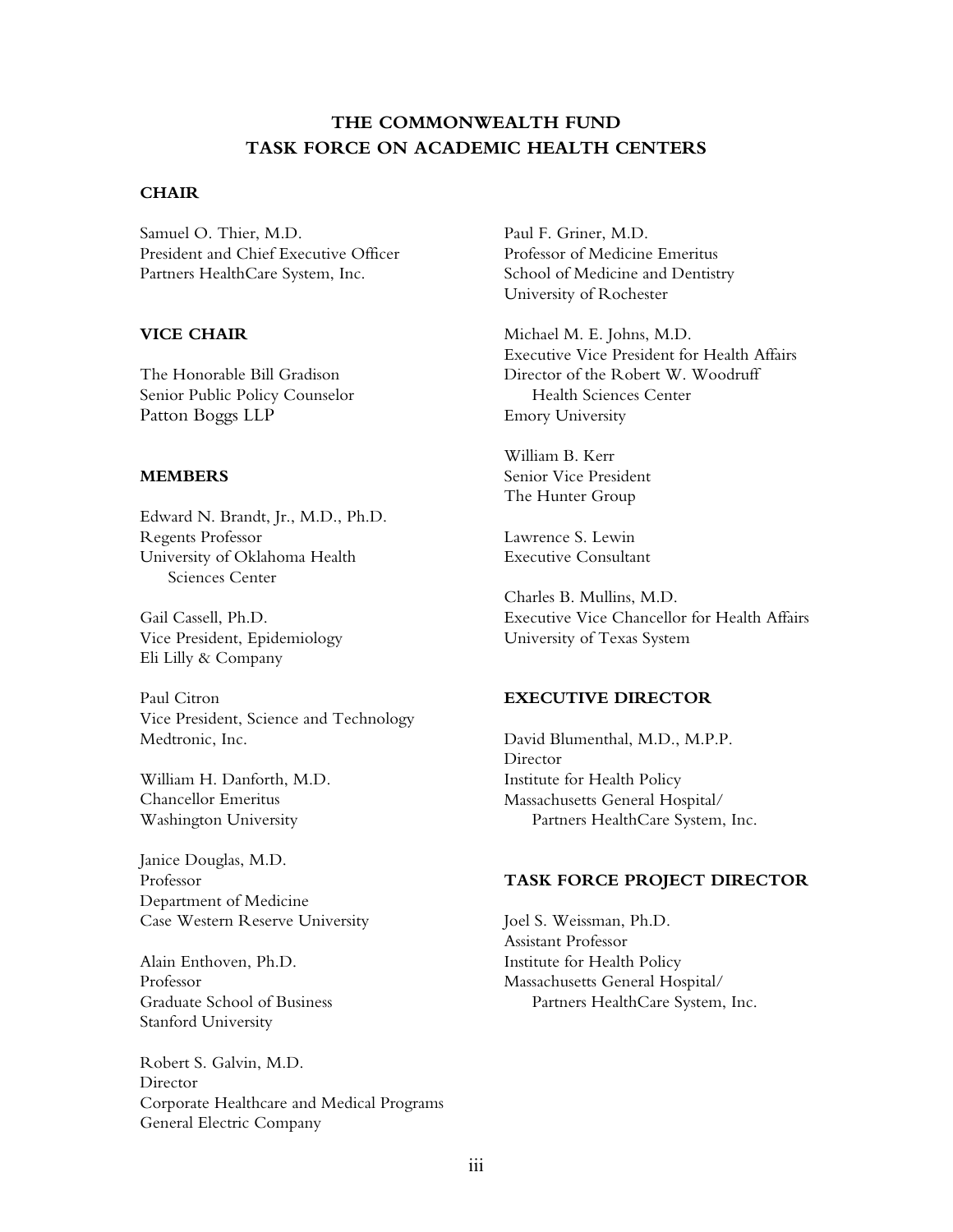## **TASK FORCE STAFF**

Brian Biles, M.D. Chair Department of Health Services Management and Policy George Washington University

Eric G. Campbell, Ph.D. Instructor Institute for Health Policy Massachusetts General Hospital/ Partners HealthCare System, Inc.

James A. Reuter, Sc.D. Associate Executive Vice President for Administration Georgetown University Medical Center

## **COMMONWEALTH FUND STAFF**

Stephen C. Schoenbaum, M.D. Senior Vice President

Melinda Abrams, M.S. Program Officer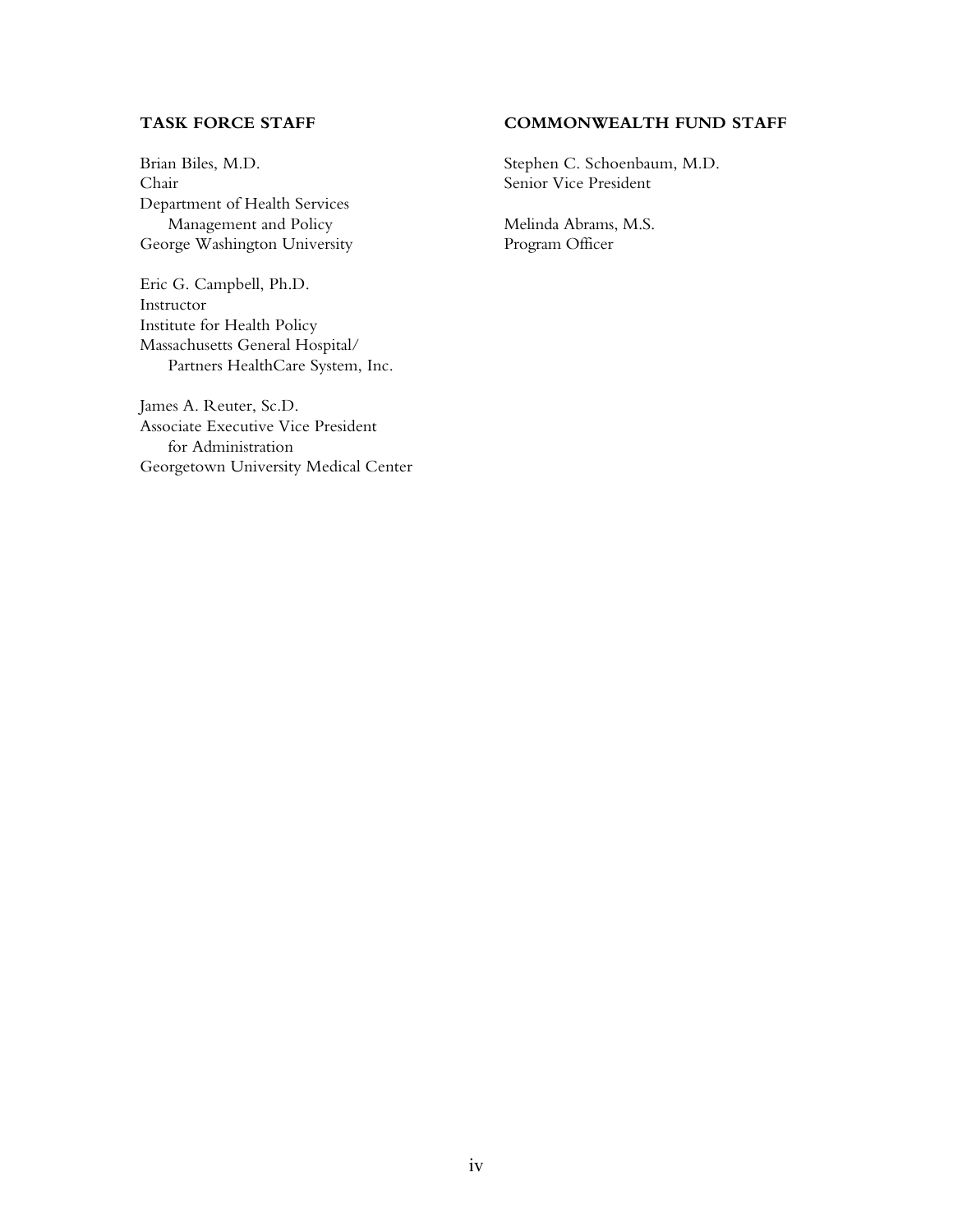# **CONTENTS**

| II. Background on the Organization and Size of the Medical Education Enterprise  3 |
|------------------------------------------------------------------------------------|
|                                                                                    |
|                                                                                    |
|                                                                                    |
|                                                                                    |

# **LIST OF FIGURES**

| Figure 1 | Distribution of Costs Due to Mission-Related Activities by Type                                                                          |  |
|----------|------------------------------------------------------------------------------------------------------------------------------------------|--|
| Figure 2 |                                                                                                                                          |  |
| Figure 3 | Median Operating Margins in COTH Hospitals, Fiscal Years 1994–1998  28                                                                   |  |
| Figure 4 | Median Operating Margins in Public and Private COTH Hospitals,                                                                           |  |
| Figure 5 | Percentage of Medical School Graduates Reporting Inadequate<br>Instruction in Curriculum Content Areas Relevant to Managed               |  |
| Figure 6 | Percentage of Time Spent in Non-Inpatient Care Settings by Resident<br>Physicians in Postgraduate Year 2 or Higher Positions, by Type of |  |
| Figure 7 |                                                                                                                                          |  |
| Figure 8 | Residents' Rating of Their Preparedness to Care for Different Types                                                                      |  |
| Figure 9 | Mean Pass Rates for Internal Medicine Programs on the<br>ABIM Certification Exam by Program Size, 1996-1998  44                          |  |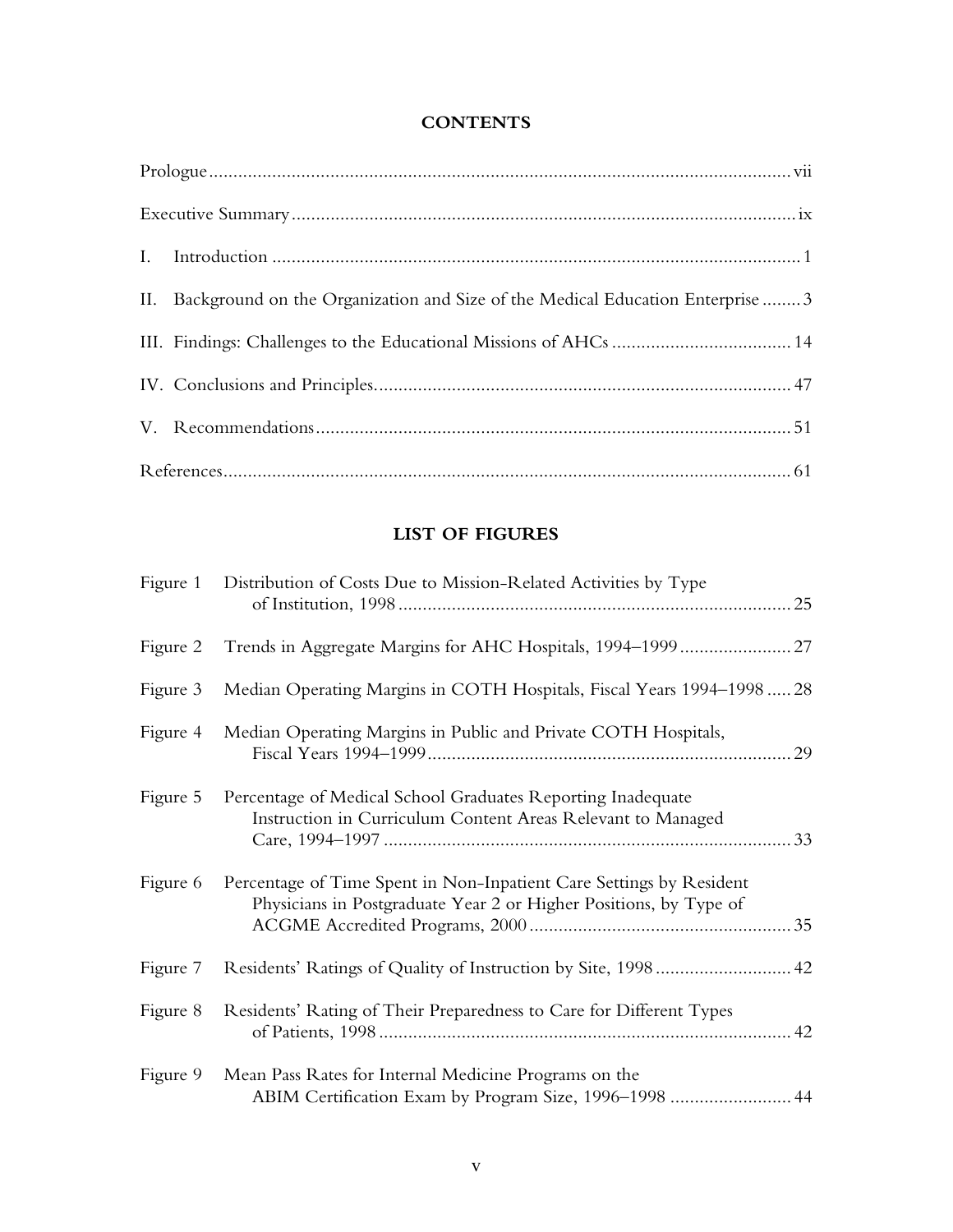| Figure 10 Trends in the Percentage of First-Year Medical Students Who Are |  |
|---------------------------------------------------------------------------|--|
|                                                                           |  |

# **LIST OF TABLES**

| Table 1 |                                                               |
|---------|---------------------------------------------------------------|
| Table 2 |                                                               |
| Table 3 |                                                               |
| Table 4 | Percentage of Graduating Medical Students Who Participated in |
| Table 5 | Adjusted and Unadjusted Scores on NBME Exams by Research      |
| Table 6 | Frequency of Use by AHCs of Selected Learning Technologies39  |
| Table 7 |                                                               |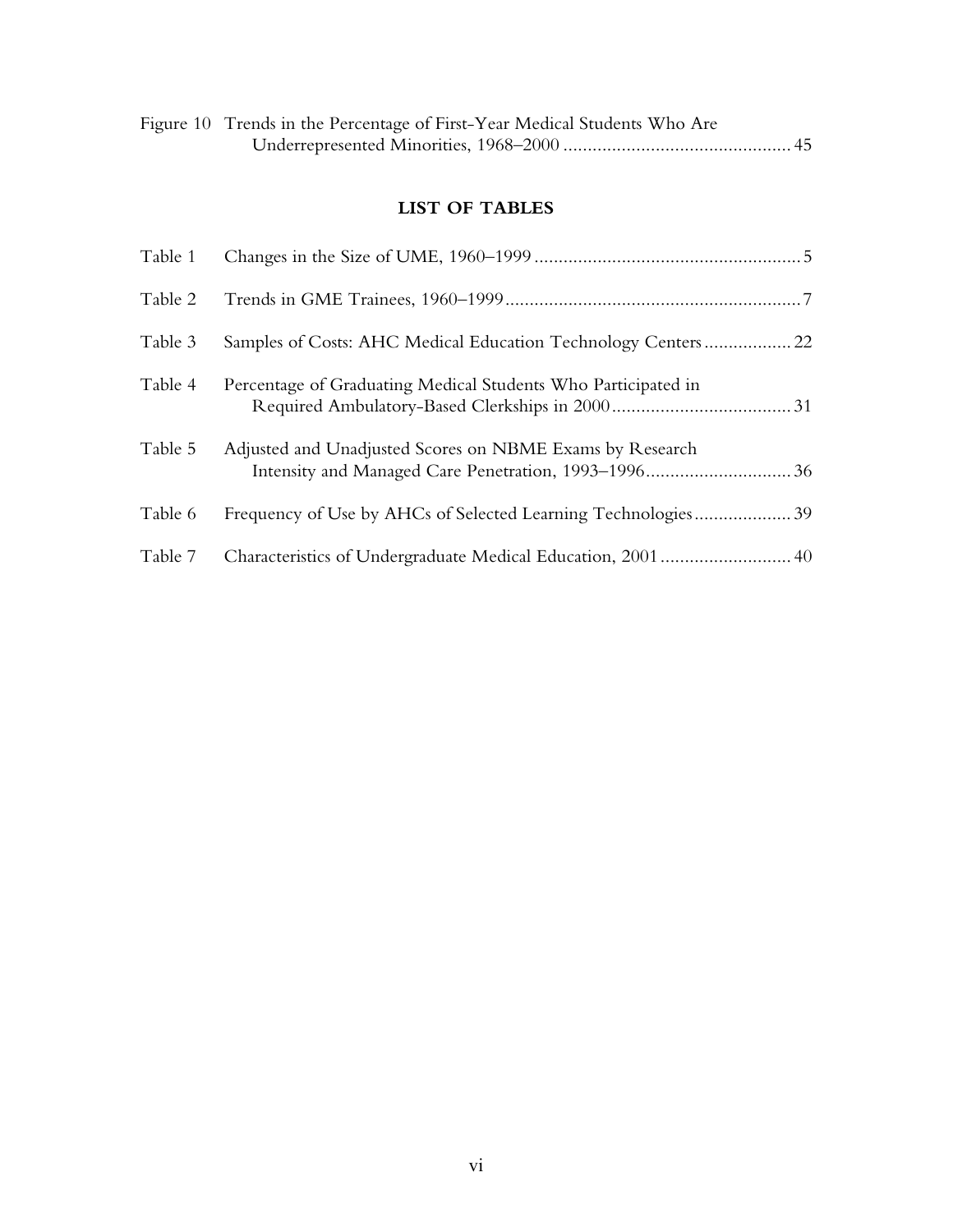#### **PROLOGUE**

*Training Tomorrowís Doctors: The Medical Education Mission of Academic Health Centers* marks the fifth in a series of reports prepared by the Commonwealth Fund Task Force on Academic Health Centers to examine the impact of health system change on the social and academic missions of these institutions. These missions consist of teaching, research, the provision of highly specialized services, and continuous innovation in patient care.

The first report of the Task Force, *Leveling the Playing Field,* explored the effects of competition in health care markets on the organization and financing of the academic health center (AHC) enterprise. In the second report, *From Bench to Bedside,* the Task Force examined the status of AHCsí research mission, made recommendations for distributing federal research funds, and explored how AHCs could improve their internal management of research activities. The Task Force's third report, *Health Care at the Cutting Edge*, described the crucial roles played by AHCs in the development and delivery of highly specialized, technologically complex medical services and suggested ways in which government policy could support such activities. The fourth report, *A Shared Responsibility,* documented the contributions of AHCs, particularly those that are publicly owned, in providing medical care to indigent and uninsured patients; it also recommended ways to distribute public funds more rationally among hospitals in order to improve access to care in the absence of universal insurance coverage. This fifth and final report on AHCs' missions addresses what is perhaps the fundamental rationale for their existence: the education of the nationís health care workforce.

Medical education in the United States faces a number of challenges, including the rapid increase in biomedical knowledge, constraints on cross-subsidies from clinical activities, and fundamental changes in how adults are educated in a medical setting. Despite these developments, the Task Force has found that AHCs have largely succeeded in sustaining the essence of their educational activities. In this report, the Task Force recommends steps that medical schools and AHCs, accrediting organizations, and government can take to foster continued improvement and reform of medical education and its financing.

We are grateful to The Commonwealth Fund for its support of this project and to the members of the Task Force and its staff for their wisdom and hard work. In the future, we hope that the Task Force will contribute to further understanding of how the nation can promote the effectiveness and efficiency with which it conducts the social missions of AHCs.

David Blumenthal, M.D., M.P.P. Samuel O. Thier, M.D. Executive Director Chair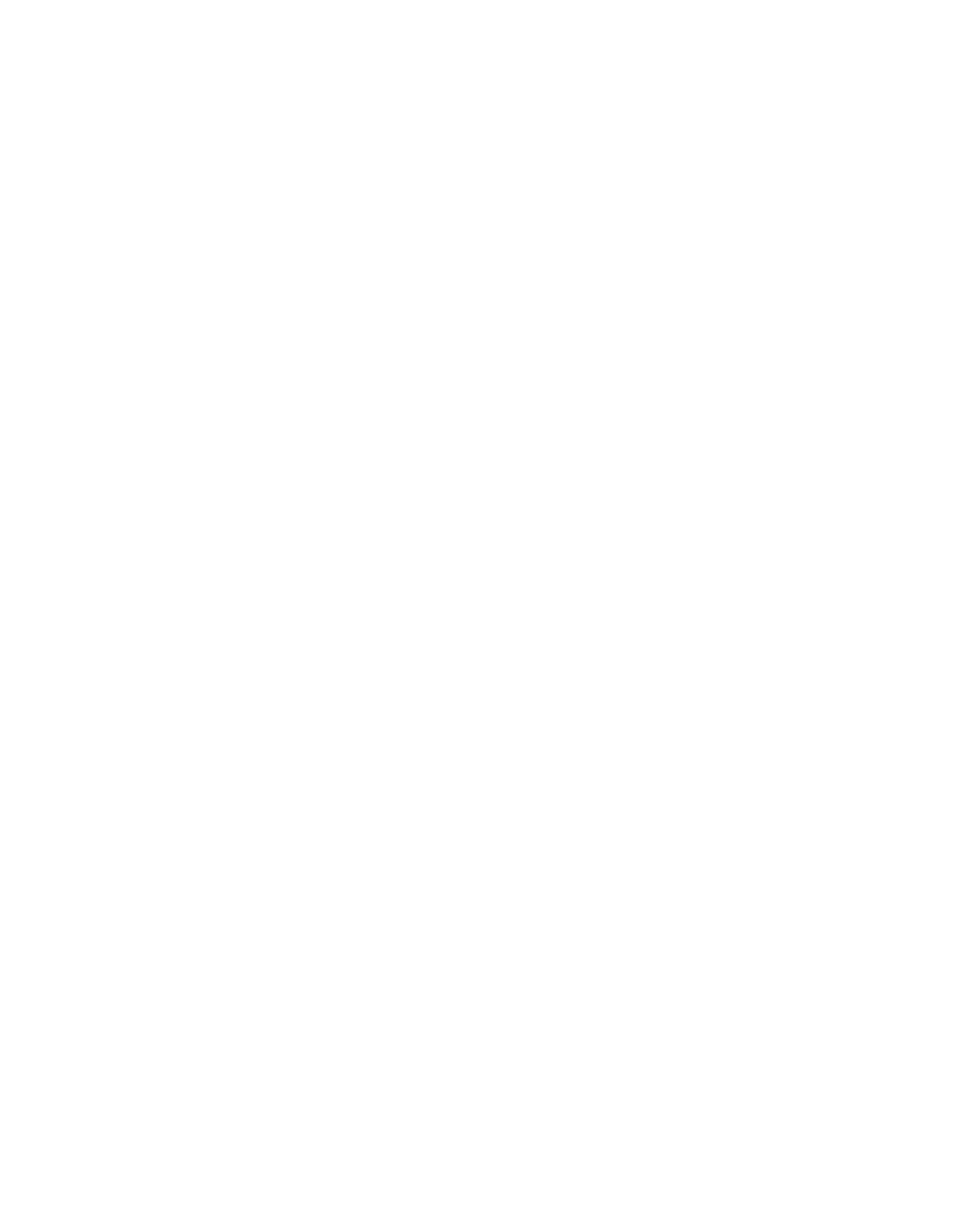#### **EXECUTIVE SUMMARY**

In addition to their unique mission of training the next generation of health care professionals, the nation's 125 academic health centers (AHCs)—medical schools and their closely affiliated hospitals and physician groups—perform services that benefit all of society. As institutions, AHCs conduct biomedical research to improve the quality and effectiveness of medical care, provide highly specialized health care services, and care for the poor and underserved.

Although these other missions of AHCs sometimes receive more attention, none is more important to the future of the American health care system than the education of physicians. This report of the Commonwealth Fund Task Force on Academic Health Centers is intended as a resource to guide future policy development in the field of medical education.

This report begins with sections that outline the organization and size of the medical education enterprise, how medical education is financed, the unique role of AHCs in the medical education process, and the importance of medical education to various individuals and organizations in our society. Next are presented the Task Force findings on the nature and extent of the challenges facing AHCs and their educational missions, as well as how AHCs have responded to these challenges. The next section presents a set of conclusions and guiding principles based on the findings. The final section presents recommendations grouped as those for AHCs, accreditation and similar groups, and public policy. The findings, conclusions and principles, and recommendations are summarized in the following lists.

#### **Findings**

The first six findings in this report relate to the nature and extent of the challenges facing the educational mission of AHCs.

- 1. The scientific basis of medical practice expands exponentially.
- 2. The nature and demands of medical practice are changing.
- 3. Methods of instruction in medical education evolve at a rapid pace. Innovations can be costly to implement and to sustain over time.
- 4. The clinical environment within AHCs is widely perceived as unreceptive to medical education.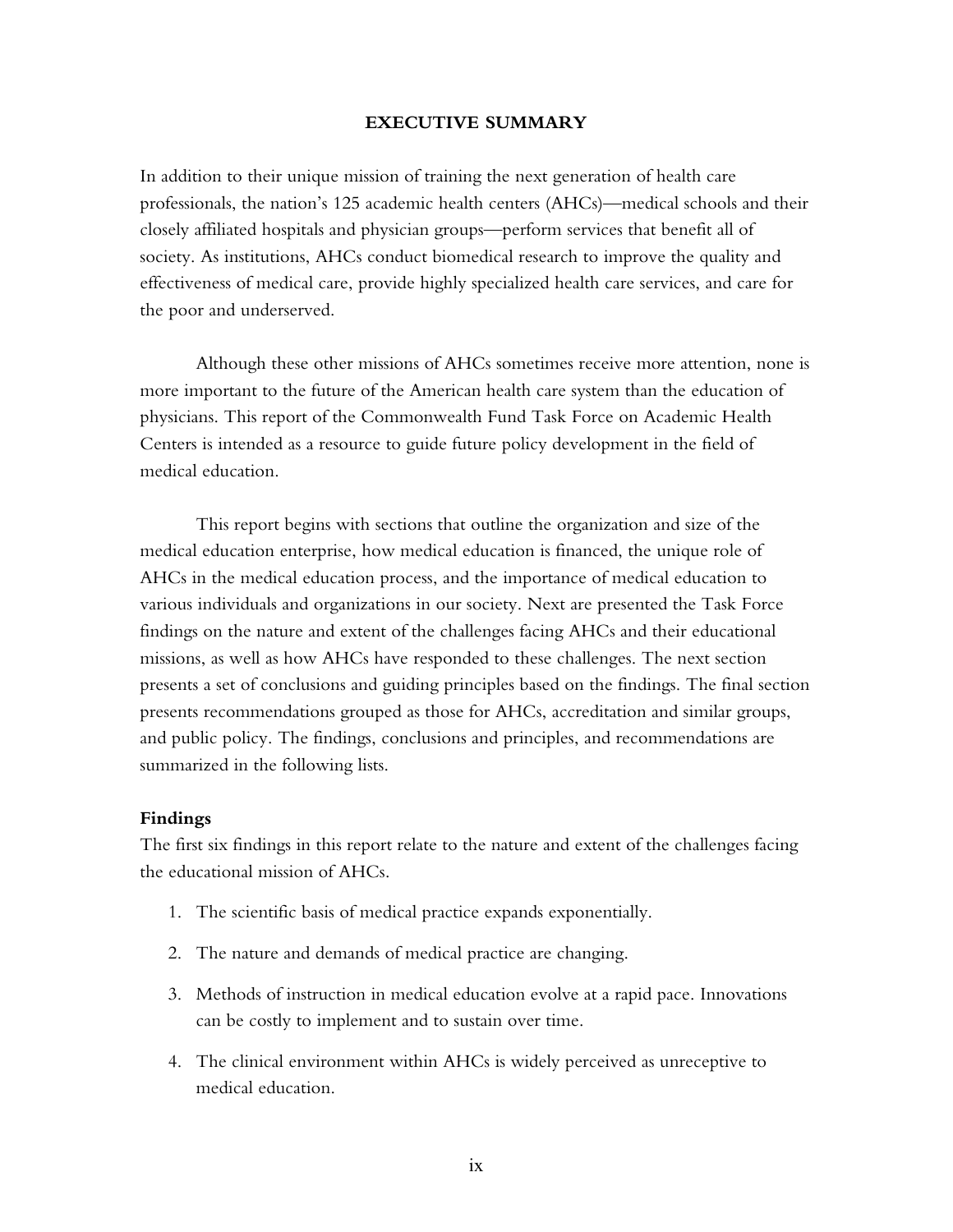- 5. Pressures on the clinical enterprise undermine financial support for medical education.
- 6. The medical education activities of faculty are valued less than research and patient care at AHCs.

The second set of findings demonstrate how AHCs are responding to the challenges facing their educational missions.

- 7. AHCs are undertaking reforms to prepare physicians better for the demands of modern medical practice, such as practice in ambulatory and community-based settings.
- 8. AHCs seem to have succeeded in preserving the quality of their educational missions from environmental and financial pressures.
- 9. AHCs vary considerably in their use of educational innovations and reforms and in addressing the perceived inadequacies in their curriculum.
- 10. The quality of GME instruction in nonhospital settings lags behind that found in traditional settings.
- 11. The quality of training may vary systematically from one training program to another.
- 12. The number of underrepresented minorities in medical schools remains below their proportion in the population as a whole.
- 13. Data are inadequate to gauge the performance of AHCs in conducting their educational missions.

# **Conclusions and Principles**

Based on these findings the Task Force has developed a series of conclusions and principles related to medical education to inform the attitudes and activities of policymakers, managers, and educators.

# **Conclusions**

• The content and quality of physician training will remain vital for the foreseeable future to the health of the American people, their peace of mind, and the effective functioning of the American health care system.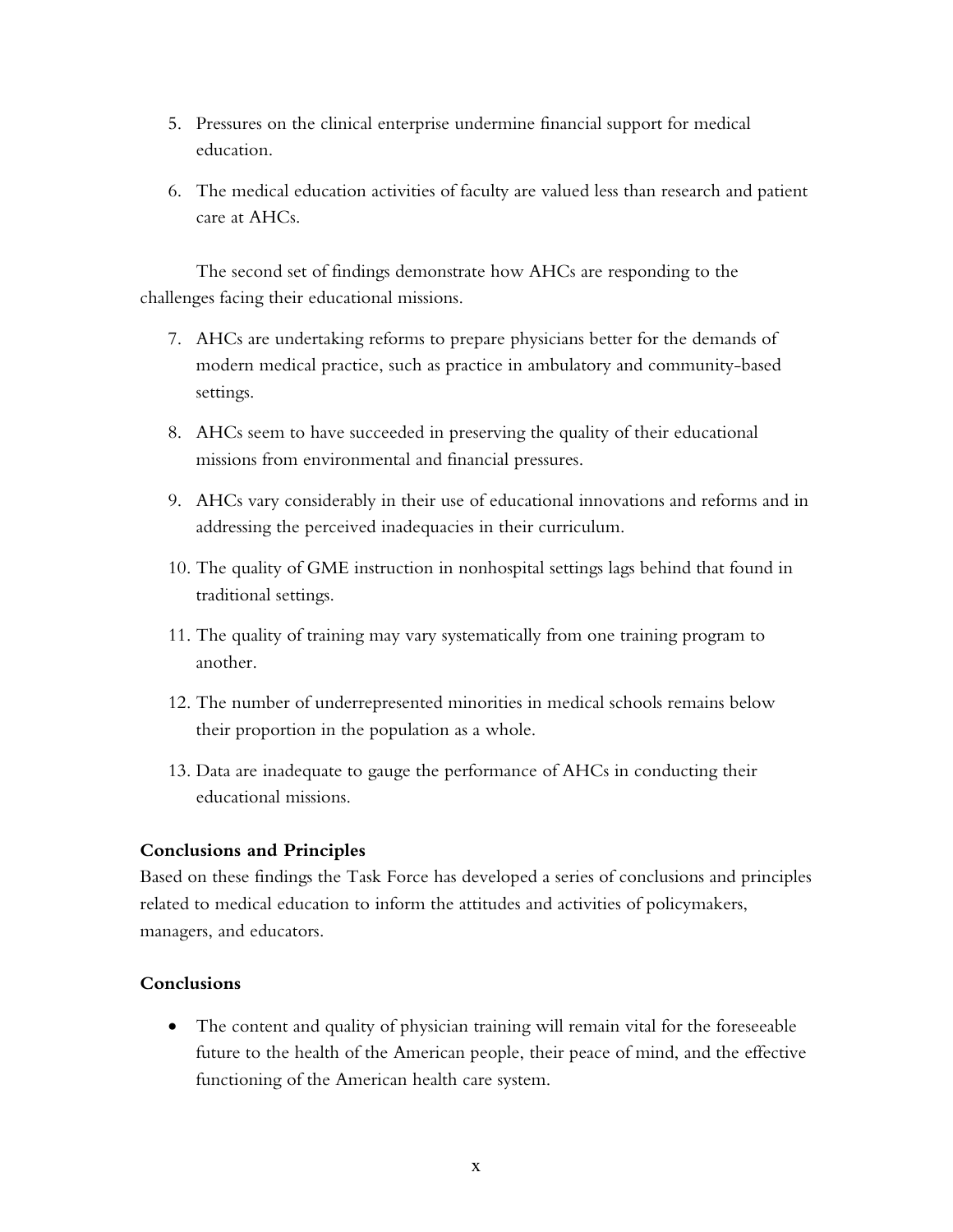- AHCs play a critical role in the training of American physicians and have a number of unique advantages for performing this task.
- Government has a legitimate concern with assuring the competence of our physician workforce and thus with the training missions of AHCs.
- AHCs face significant challenges in fulfilling their educational roles.
- The available data are insufficient to judge the performance of AHCs in discharging their educational responsibilities beyond establishing a minimum level of competency.

# **Principles**

- AHCs should be held accountable for their performance in educating the nation's physicians.
- The extra clinical costs associated with the educational missions of AHCs should be borne broadly and fairly by the beneficiaries of the educational activities of these institutions.

# **Recommendations**

Drawing on the findings, conclusions, and principles, the Task Force makes the following recommendations.

# **Recommendations for AHCs**

- AHCs should include the continuous improvement of medical education among their highest priorities.
- AHCs should develop new ways to measure the costs and quality of their medical education missions.
- AHCs should establish mechanisms that encourage faculty to engage in educational activities and to expand and improve their teaching skills.
- Academic health centers should increase efforts to recruit underrepresented minorities and to prepare young physicians to care for an increasingly diverse population.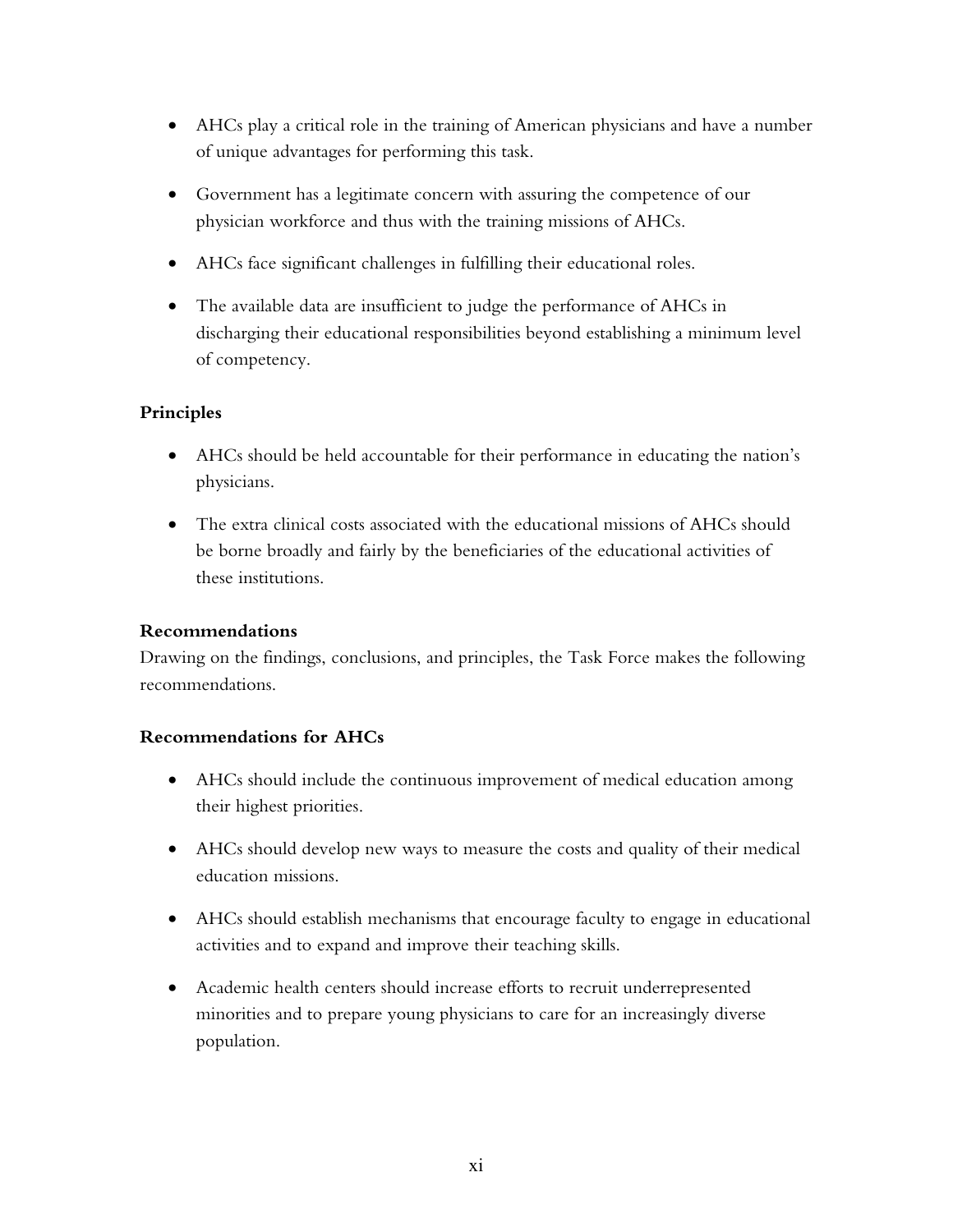# **Recommendation for Accrediting Organizations and Similar Groups**

• Accrediting organizations and medical professional organizations should take a leadership role in assisting AHCs to develop the methods needed to train physicians to be lifelong learners and should develop new capabilities to measure the costs and quality of the medical education mission.

# **Recommendations for Public Policy**

- Government should support research and development to produce valid and reliable measures of the costs and quality of UME and GME.
- A comprehensive public strategy is needed to cover the added costs of clinical care that accompany medical education activities. This strategy should establish a stable and explicit source of funding for medical education and should distribute these costs broadly and equitably among those who benefit from medical education. Further, this strategy should allow AHCs to compete with other providers of health care services.
- Until a strategy is developed, federal and state governments should continue to pay their fair share of the incremental clinical costs associated with UME and GME.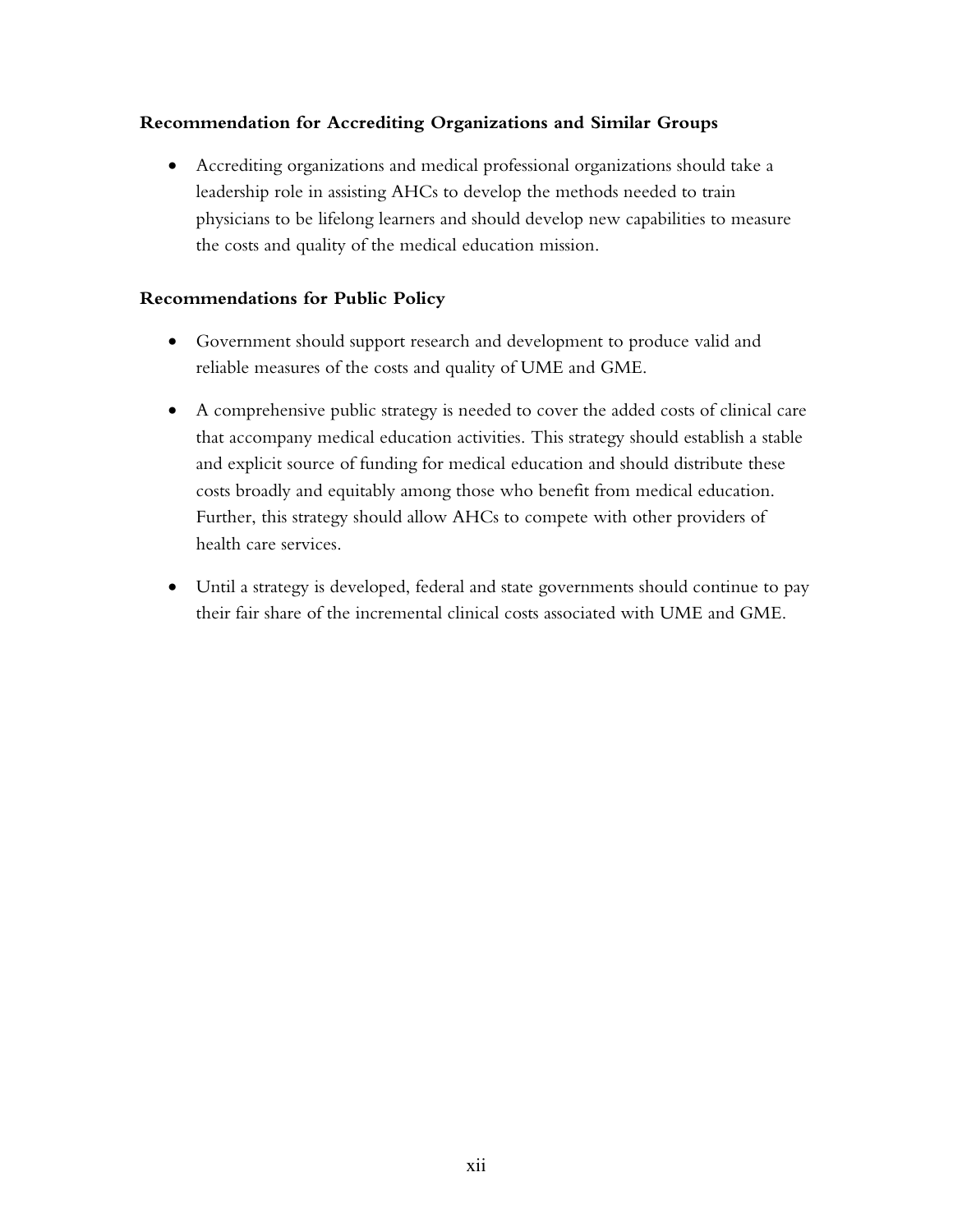#### **I. INTRODUCTION**

As a society, we are experiencing a period of revolutionary change in the science and practice of medicine. The pace of advances in medical knowledge is unprecedented, as is the pace of change in the organization and financing of health care services. In the space of a decade, the human genome was mapped, managed care fundamentally altered the delivery of care, and the information revolution fueled the empowerment of health care consumers as never before. Everything in health care seems different.

Yet some things remain constant. Despite fundamental shifts in medical science and the structure of the health care system, the overwhelming majority of Americans continue to get their health care in direct interactions with physicians, who thus bear most of the responsibility of guiding patients through an increasingly complex health care environment. At present, the physician remains a critical factor in determining the quality and cost of care received by the American public. That means, in turn, that the quality of medical students and residents and the nature of their educational experiences continue to play a critical role in realizing the objectives of our health care system. It follows that the education of physicians and their familiarity with and ability to use new medical discoveries and to manage a system in turmoil has never been more important.

The education of our nation's physicians occurs primarily in academic health centers (AHCs)—the 125 medical schools and their affiliated or owned clinical facilities. These institutions also play a critical role in other activities vital to the health and welfare of Americans, such as the conduct of biomedical research, the provision of high technology and specialized services, and the care of poor and uninsured patients. Though these social missions of AHCs sometimes receive more attention, none is more important to the future of the American health care system than the education of future physicians during these fast-changing times. This report of the Commonwealth Fund Task Force on Academic Health Centers examines the current status of the educational mission of AHCs and makes recommendations to improve the conduct of that mission by AHCs.

The field of medical education is both wide and deep. More than one professional journal is dedicated to studies and commentary on this field, and numerous governmental, quasi-governmental, and independent organizations track issues in medical education and the formulation of related public policy. The Task Force has benefited greatly from reports and position papers by the Council on Graduate Medical Education (COGME), the Medicare Payment Advisory Commission (MedPAC), the Pew Health Professions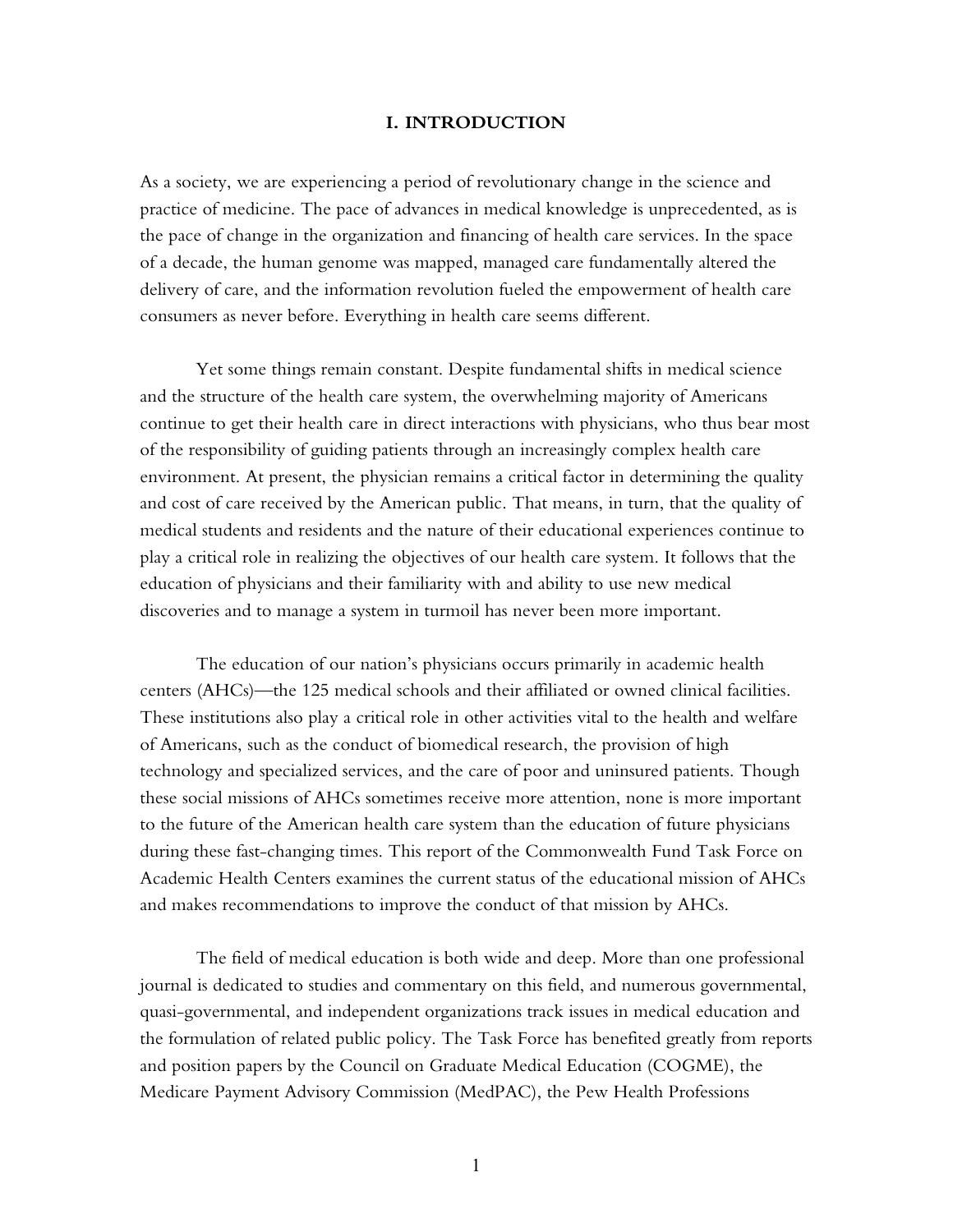Commission, the Accreditation Council on Graduate Medical Education (ACGME), the Association of American Medical Colleges (AAMC), the American Medical Association (AMA), and others.

The goal of the Task Force in writing this report is neither to replicate all of this work nor to summarize it fully. Rather, with this report the Task Force seeks to understand the implications of educating American physicians predominantly in institutions that face a particular set of financial, clinical, organizational, and cultural challenges at the current time. The development of medical education policy and management must be informed by a full appreciation of the current status of these institutions, and their role in the training of physicians.

The report is organized into four sections. A background section describes certain basic characteristics of the medical education system in the United States. A second section reviews the major findings of the Task Force regarding the educational mission of AHCs. These findings detail the challenges facing this educational mission, how AHCs have responded, and where more work is needed. A conclusions and principles section summarizes the Task Force's findings and the principles that guide its subsequent recommendations. The last section provides those recommendations, which concern both public policy and private management of medical education.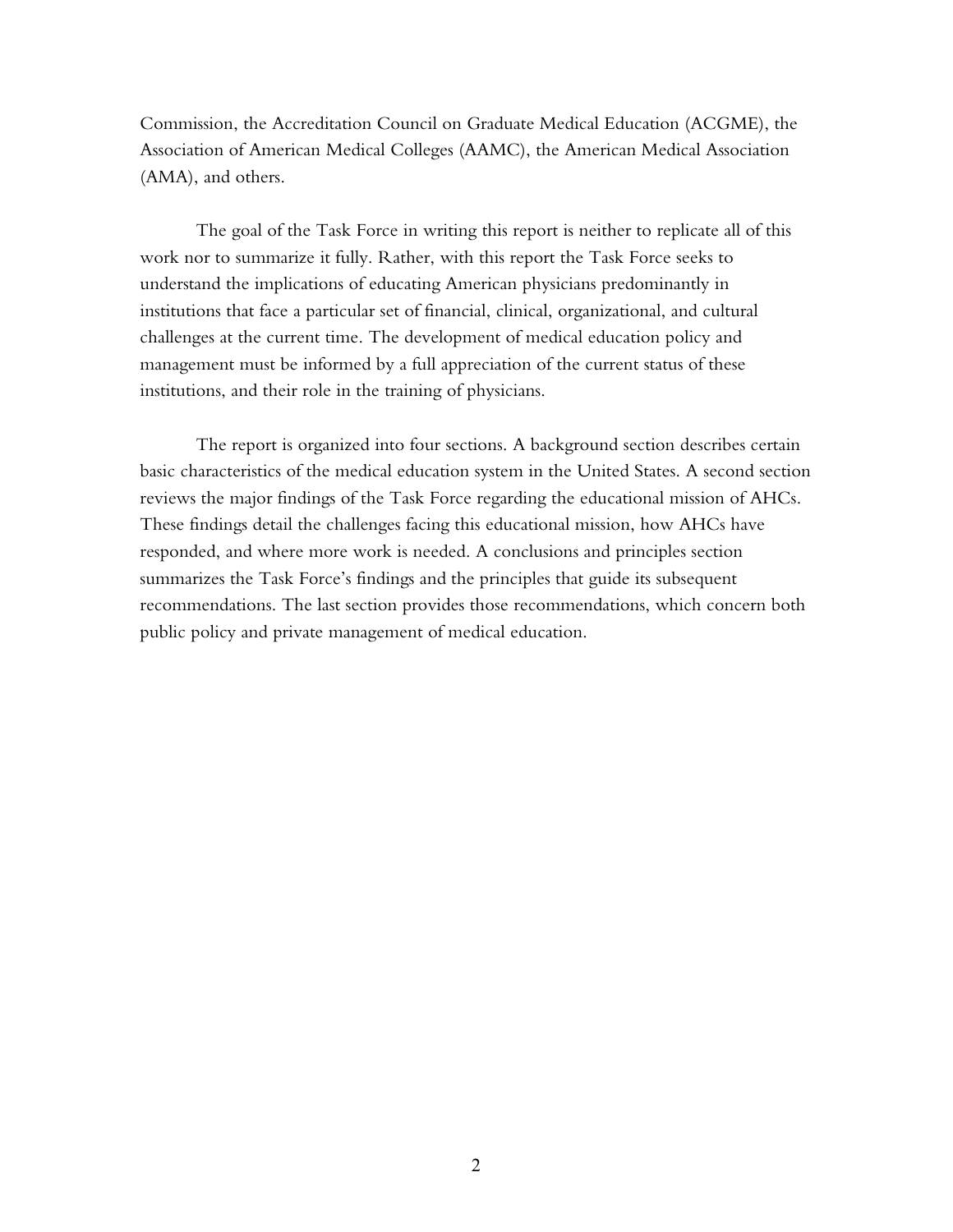# **II. BACKGROUND ON THE ORGANIZATION AND SIZE OF THE MEDICAL EDUCATION ENTERPRISE**

Medical education takes place in two stages. The first—undergraduate medical education (UME)—consists of the four years that students spend in medical school. The second stage of medical education, commonly referred to as graduate medical education (GME), begins after medical school and consists of several years of residency followed by additional postresidency training for those who pursue subspecialization. This report addresses UME and the residency period of GME.

#### **Undergraduate Medical Education**

Traditionally, UME has been divided into two segments, each two years in length. During the first two-year segment of medical school (often referred to as the preclinical years), students focus primarily on developing a deeper understanding of the sciences underlying modern medicine, such as biochemistry, microbiology, anatomy and physiology, immunology, pathophysiology, genetics, and pharmacology. Students also participate in introductory clinical activities during this period, which introduce them to the basics of taking a medical history and conducting a physical examination.

The second two-year segment of UME (usually referred to as the clinical years) focuses on instruction in the major clinical disciplines, such as surgery, internal medicine, obstetrics and gynecology, pediatrics, and psychiatry. The goal of the clinical years is to ìfamiliarize students with the structure, function and behavior of the human organism in health and disease, to acquaint them with the causes, physiological disturbances and the natural history of various diseases, to provide an introduction to the principles of therapeutics and surgery, and to present the environmental and social influences." $^1$ 

In most medical schools, the faculty (which includes those in the basic and clinical sciences) is responsible for the content of undergraduate medical education. The curricula of the first two years are subject to continuous review and debate among faculty representing the core scientific disciplines. In the latter two years, control over the content of medical education passes to the clinical faculty in the AHCs' clinical affiliates. There, chairpersons of clinical departments (such as medicine, surgery, or pediatrics) and directors of clinical units (such as cardiology, nephrology, cardiac surgery, or urology) assume responsibility for the content and quality of the UME experience. Students rotate for designated intervals through particular clinical settings in which they learn more advanced diagnostic skills and the rudiments of treatment.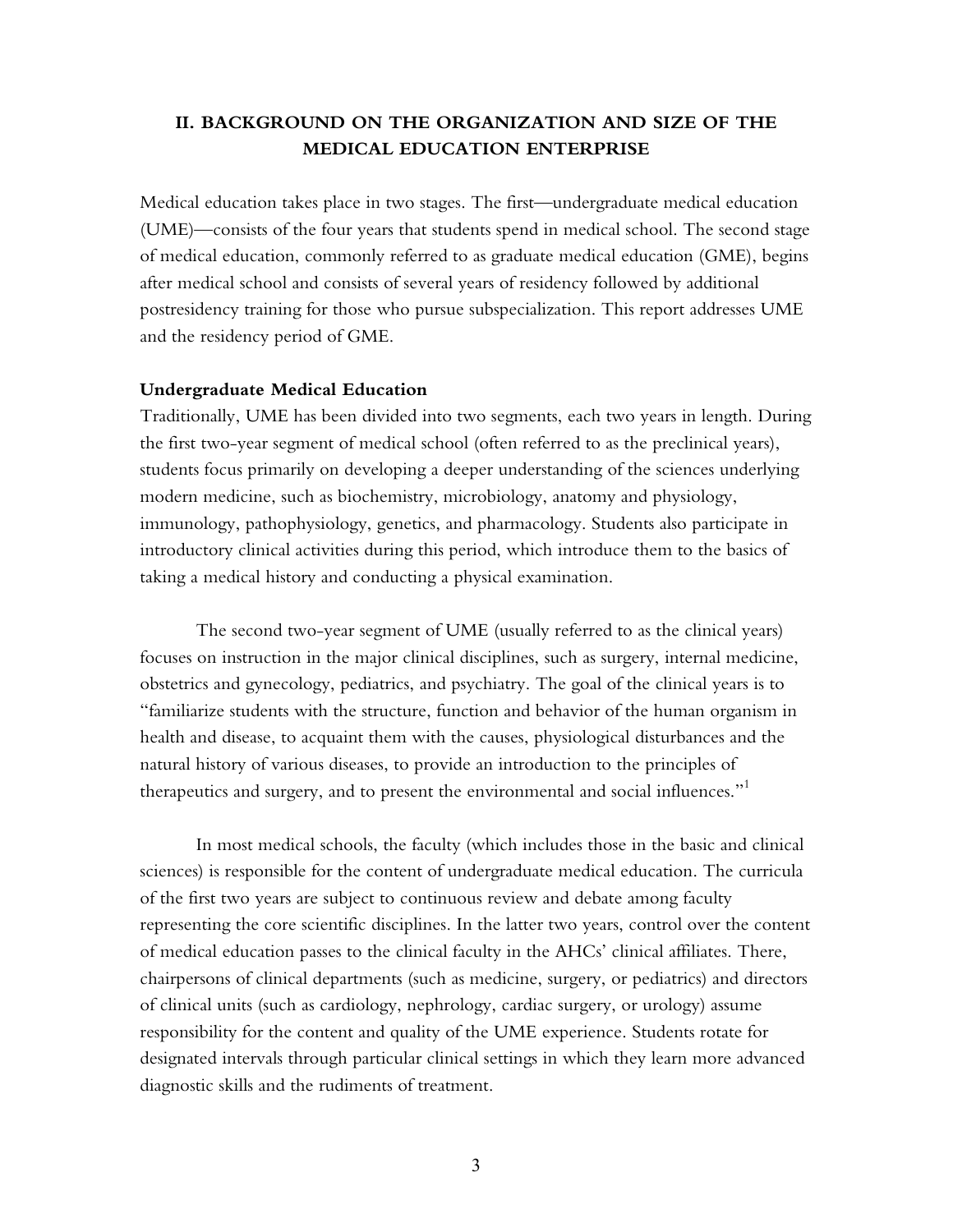Several interlocking bodies serve to ensure the quality of medical education at the national level. The Liaison Committee on Medical Education (LCME) accredits medical schools for the purpose of assuring the quality of students' education. The LCME is a joint activity of the Council on Medical Education of the AMA and the AAMC. Representatives of the LCME visit each medical school on a regular basis to assess whether its curriculum and the experiences of its students meet national standards of function, structure, and performance. Participation in federal student loan programs requires accreditation by the LCME. Most states require graduation from an accredited school as a condition of licensure.

On the national level, the National Board of Medical Examiners (NBME) and the Federation of State Medical Boards (FSMB) cosponsor the United States Medical Licensing Examination (USMLE $T_M$ ), a three-step examination for medical licensure. Most medical licensing authorities in the United States require passage of this exam before granting an initial license to practice medicine. Students normally must pass at least two of the three steps before entering an ACGME-approved residency or fellowship program. Through its program of certification, the Educational Commission for Foreign Medical Graduates ( $ECFMG^{\circledast}$ ) performs a similar service for physicians from foreign medical schools who wish to practice in the United States.

Over the last 40 years, the size of the UME enterprise has grown dramatically (Table 1). The number of medical students doubled from 30,288 in 1960 to 66,489 in 1998.<sup>i,2</sup> Virtually all of this growth occurred from 1960 to 1980, when the number of fully accredited four-year medical schools increased from 81 to 115 and the average size of a freshman class increased from 8,069 to 16,590 nationally.<sup>3</sup>

<sup>i</sup>  $\frac{1}{1}$  In keeping with the previous work of the Task Force, the educational contributions of the nation's 19 accredited osteopathic medical schools are not considered in this report.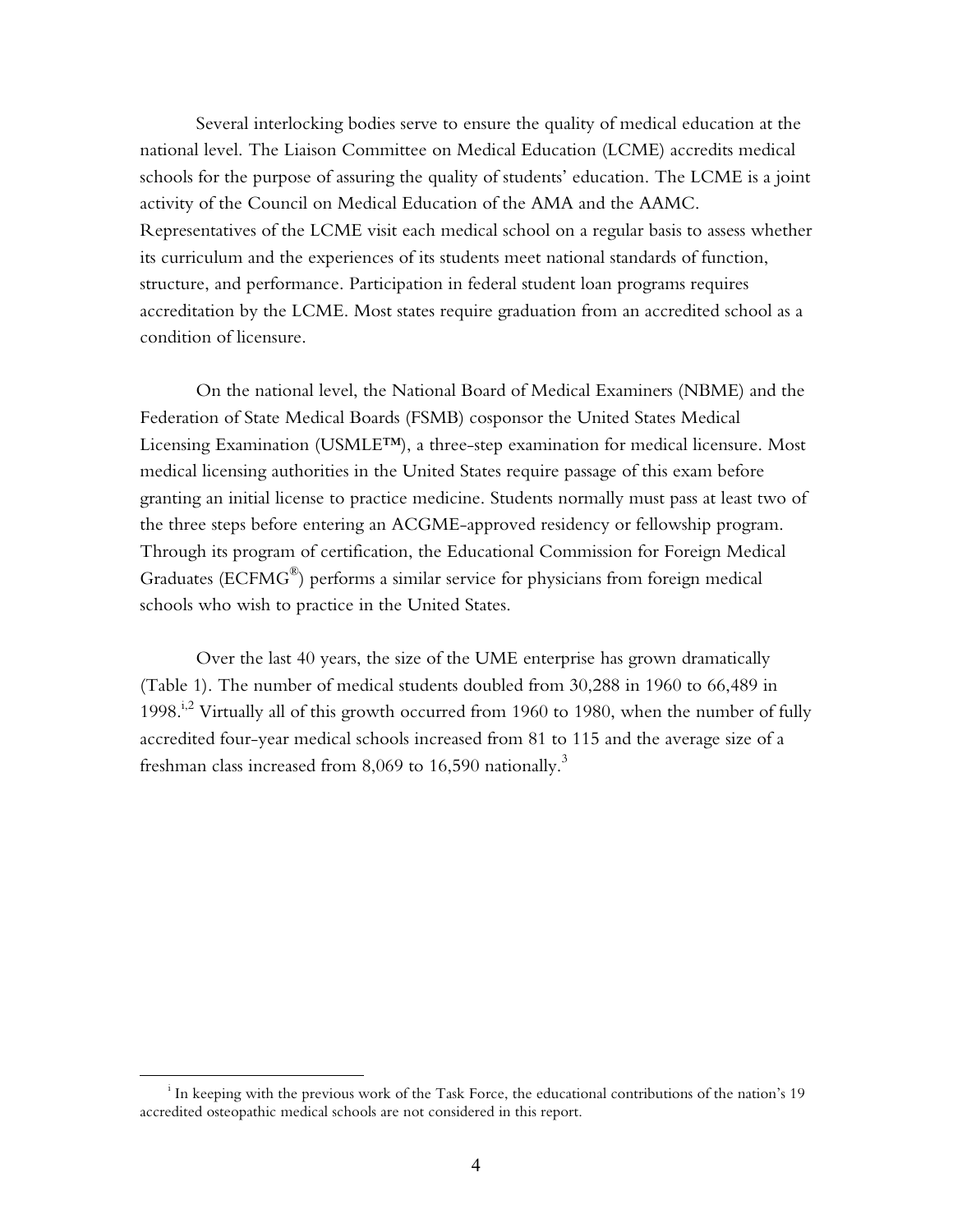| Year        | <b>Fully Accredited</b><br>Four-Year<br><b>Medical Schools</b> | <b>First-Year Entrants</b> | <b>Total Medical Students</b> |
|-------------|----------------------------------------------------------------|----------------------------|-------------------------------|
| $1960 - 61$ | 81                                                             |                            |                               |
|             |                                                                | 8,069                      | 30,288                        |
| 1965–66     | 84                                                             | 8,554                      | 32,835                        |
| $1970 - 71$ | 87                                                             | 11,169                     | 40,487                        |
| $1975 - 76$ | 109                                                            | 14,898                     | 55,818                        |
| 1980–81     | 115                                                            | 16,590                     | 65,189                        |
| 1985-86     | 126                                                            | 16,268                     | 66,585                        |
| $1990 - 91$ | $125^{\rm a}$                                                  | 15,998                     | 65,163                        |
| 1995–96     | $124^b$                                                        | 16,253                     | 66,970                        |
| 1998-99     | 124                                                            | 16,170                     | 66,489                        |

Table 1 Changes in the Size of UME, 1960-1999

<sup>a</sup> The decrease of 126 to 125 reflects the closure of the Medical School at Oral Roberts University in  $1990 - 91.$ 

 $^{\rm b}$  The decrease from 125 to 124 reflects the merger of Medical College of Pennsylvania and Hahnemann University in 1995.

Note: As of 2000–01, four medical schools are in the process of being opened. These include allopathic schools in Texas and Florida and two osteopathic schools.

Source: *AAMC Data Book: Statistical Information Related to Medical Schools and Teaching Hospitals,* January 2000. Washington, D.C.; Association of American Medical Colleges.

#### **Graduate Medical Education**

Graduate medical education typically lasts from three to nine years, depending on specialty, and consists of intense, experiential learning in the actual practice of medicine. The fundamental goal for residents is the development of clinical skills, primarily by providing direct patient care under the supervision and with the instruction of senior physicians, who make up the clinical faculty of medical schools and their associated teaching institutions. GME also includes a substantial component of didactic training designed to convey the knowledge essential to diagnosis and treatment. Didactic sessions include attending rounds, seminars, lectures, and reading in specific fields relevant to practice. During GME, medical students truly become physicians. At the completion of their residency, new physicians should be capable of handling independently all the major medical problems in their core disciplines.

The content and quality of graduate medical education is supervised by the ACGME, which includes representatives of all major medical disciplines. Under the aegis of the ACGME, 24 Residency Review Committees (RRCs) accredit all residency programs in their disciplines within the U.S. RRCs visit each program on a regular basis, review the content of the clinical and didactic programs in which residents participate,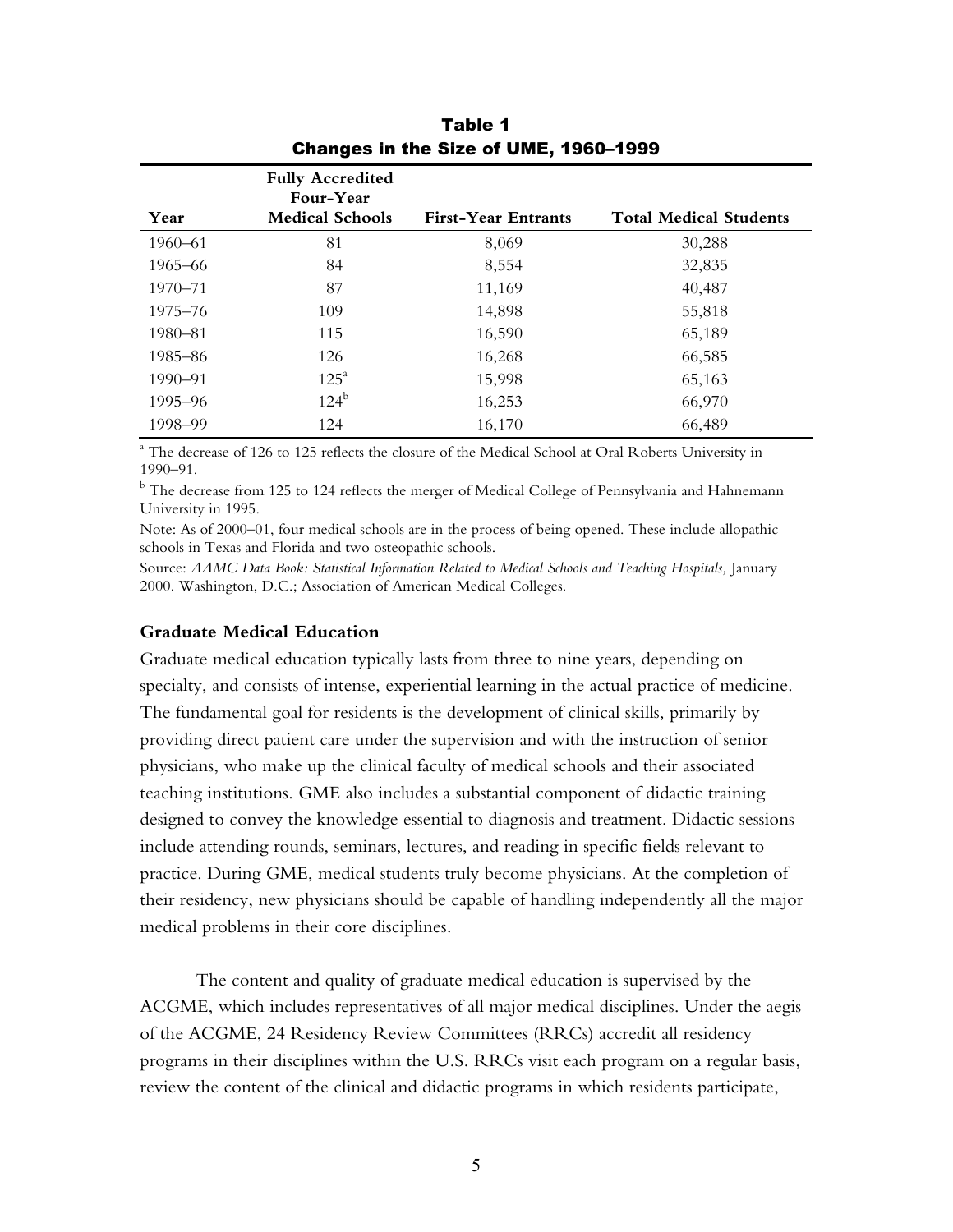interview residents concerning their experiences, and make recommendations for improvement. The quality standards applied by the ACGME and its RRCs currently are based on structure and process rather than outcomes. Thus, the ACGME assesses whether the residents' experiences conform to a set of standards, but not whether program graduates are objectively competent to perform essential clinical tasks. Recently, however, the ACGME has initiated a multi-year initiative to develop and implement measures of residents' competency in six core areas, $^{\rm 4}$  which eventually will be incorporated into accreditation.

Another assurance of the competency of graduating residents is provided by medical disciplines themselves through the process of board certification. National panels of physicians from each major discipline (Medical Specialty Boards) meet regularly and compose examinations (National Certifying Exams). Physicians who pass those exams receive board certification, which provides further evidence that they have mastered the content of their disciplines. Some boards now require that physicians take these exams at periodic intervals throughout their careers (a process known as recertification) if they wish to remain board certified. Passage of national boards is not a precondition of licensure and practice, and physicians are free to advertise themselves as practitioners of a particular discipline without board certification.

The overall size of the GME enterprise has increased dramatically over the last 40 years. The total number of residents in U.S. clinical facilities has increased from 37,562 in 1960 to 97,989 in 1999 (Table 2). Among the many reasons for this growth are the growth in the UME enterprise, the increasing complexity of medical care (requiring longer periods of clinical training), the increased reliance of hospitals on residents as a source of labor, Medicare program incentives that encourage hospitals to increase the size of GME programs, the lack of a single national organization with the power to control the overall size of the GME enterprise, and an influx of graduates from foreign medical schools to U.S. residency programs. $^5$  From 1960 to 1999 the number of resident physicians who graduated from foreign medical schools increased from 9,935 to 25,880 (Table 2).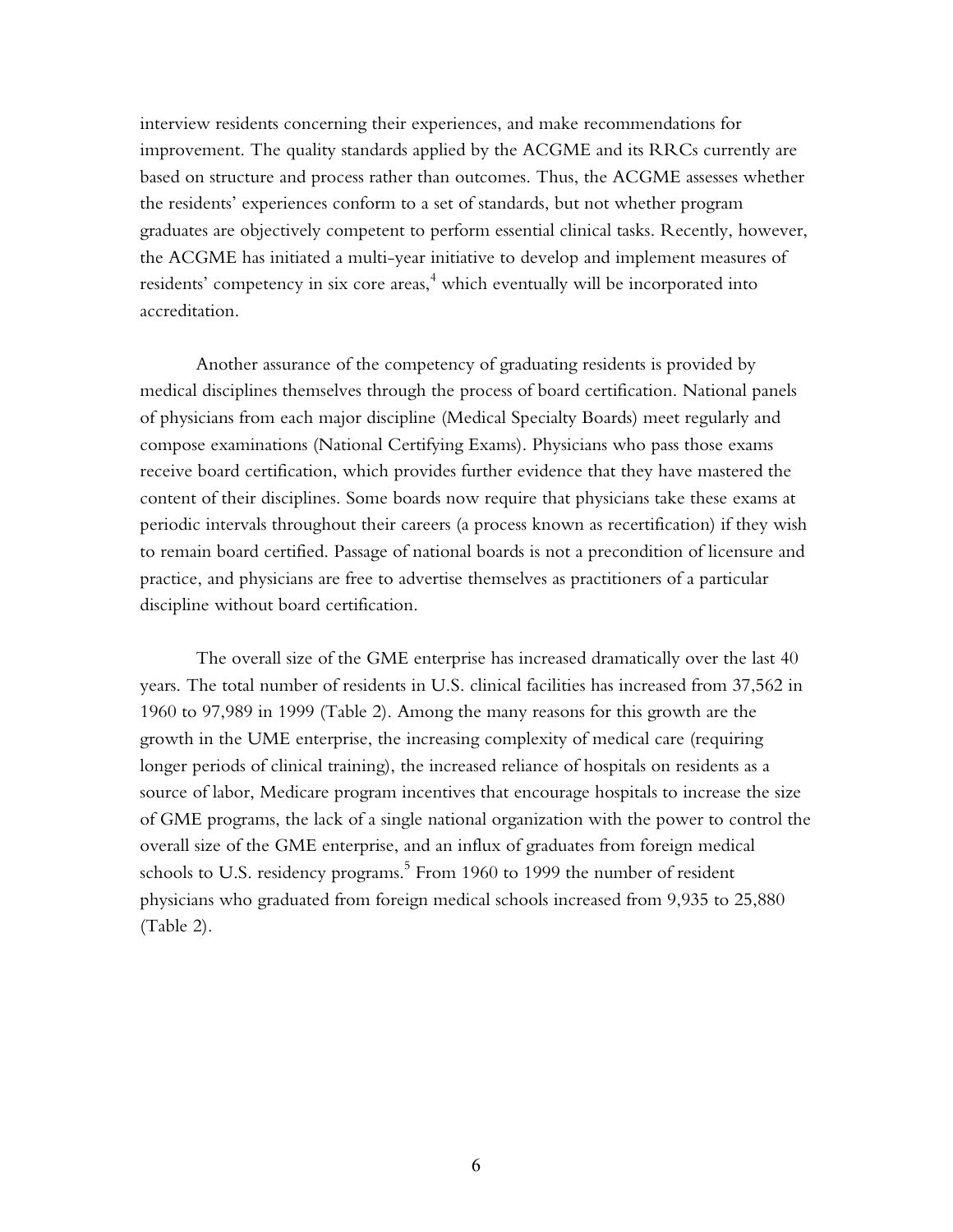|      |                        | <b>IMG</b>       | <b>IMG</b>          | Non-IMG          | Non-IMG             |
|------|------------------------|------------------|---------------------|------------------|---------------------|
|      | Total                  | <b>Residents</b> | <b>Residents</b>    | <b>Residents</b> | <b>Residents</b>    |
| Year | Residents <sup>a</sup> | $(no.)^a$        | $(\%)^{\mathrm{b}}$ | $(no.)^{c,d}$    | $(\%)^{\mathrm{e}}$ |
| 1960 | 37,562                 | 9,935            | 26.4                | 27,627           | 73.6                |
| 1970 | 51,015                 | 16,307           | 32.0                | 34,708           | 68.0                |
| 1980 | 61,465                 | 12,078           | 19.7                | 49,387           | 80.3                |
| 1981 | 68,217                 | 13,194           | 19.3                | 55,023           | 80.6                |
| 1982 | 69,142                 | 13,123           | 19.0                | 56,019           | 81.0                |
| 1983 | 72,397                 | 13,221           | 18.3                | 59,176           | 81.6                |
| 1984 | 75,125                 | 13,337           | 17.8                | 61,788           | 82.1                |
| 1985 | 74,514                 | 12,509           | 16.8                | 62,005           | 83.2                |
| 1986 | 76,815                 | 12,035           | 15.7                | 64,780           | 84.3                |
| 1987 | 81,410                 | 12,712           | 15.6                | 68,698           | 84.4                |
| 1988 | 81,093                 | 12,433           | 15.3                | 68,660           | 84.7                |
| 1989 | 71,909                 | 12,259           | 17.0                | 59,650           | 83.0                |
| 1990 | 82,902                 | 14,914           | 18.0                | 67,988           | 82.0                |
| 1991 | 86,217                 | 17,279           | 20.0                | 68,938           | 80.0                |
| 1992 | 89,368                 | 19,264           | 21.6                | 70,104           | 80.0                |
| 1993 | 97,370                 | 22,721           | 23.3                | 74,649           | 76.7                |
| 1994 | 97,832                 | 23,499           | 24.0                | 74,333           | 76.0                |
| 1995 | 98,035                 | 24,982           | 25.5                | 73,053           | 74.5                |
| 1996 | 98,076                 | 24,703           | 25.2                | 73,373           | 74.8                |
| 1997 | 98,143                 | 25,531           | 26.0                | 72,612           | 74.0                |
| 1998 | 97,383                 | 25,415           | 26.1                | 71,968           | 73.9                |
| 1999 | 97,989                 | 25,880           | 26.4                | 72,109           | 73.6                |

Table 2 Trends in GME Trainees, 1960-1999

a Data from *Journal of the American Medical Association* Medical Education Issues, Graduate Medical Education Reports: 2000—Vol. 284, No. 9; 1999—Vol. 282, No. 9; 1993—Vol. 270, No. 9; 1992—Vol. 268, No. 9; 1991—Vol. 266, No. 7; 1990—Vol. 264, No. 7; 1989—Vol. 262, No. 8; 1986—Vol. 256, No. 12; 1983— Vol. 250, No. 12; 1976-Vol. 236, No. 26.

 $^{\rm b}$  Number of IMG Residents/Total Residents x 100.

c Includes USMD, DO, Canadian, and Unknown Residents.

 $^{\text{d}}$  Total Number of Residents – Number of Non-IMG Residents.

e Number of Non-IMG Residents/Total Number of Residents x 100.

## **Financing Medical Education**

The five major sources of financial support for medical education are tuition and fees from medical school undergraduates, Medicare payments, excess revenues from the clinical activities of the faculty, state subsidies (which include allocations to schools, Medicaid funds, and tax-exempt status), and philanthropy.<sup>ii</sup> The amount of tuition paid by

<sup>&</sup>lt;sup>ii</sup> Since the contributions of Medicaid, state grants, and philanthropy are not documented, they are not covered in this report.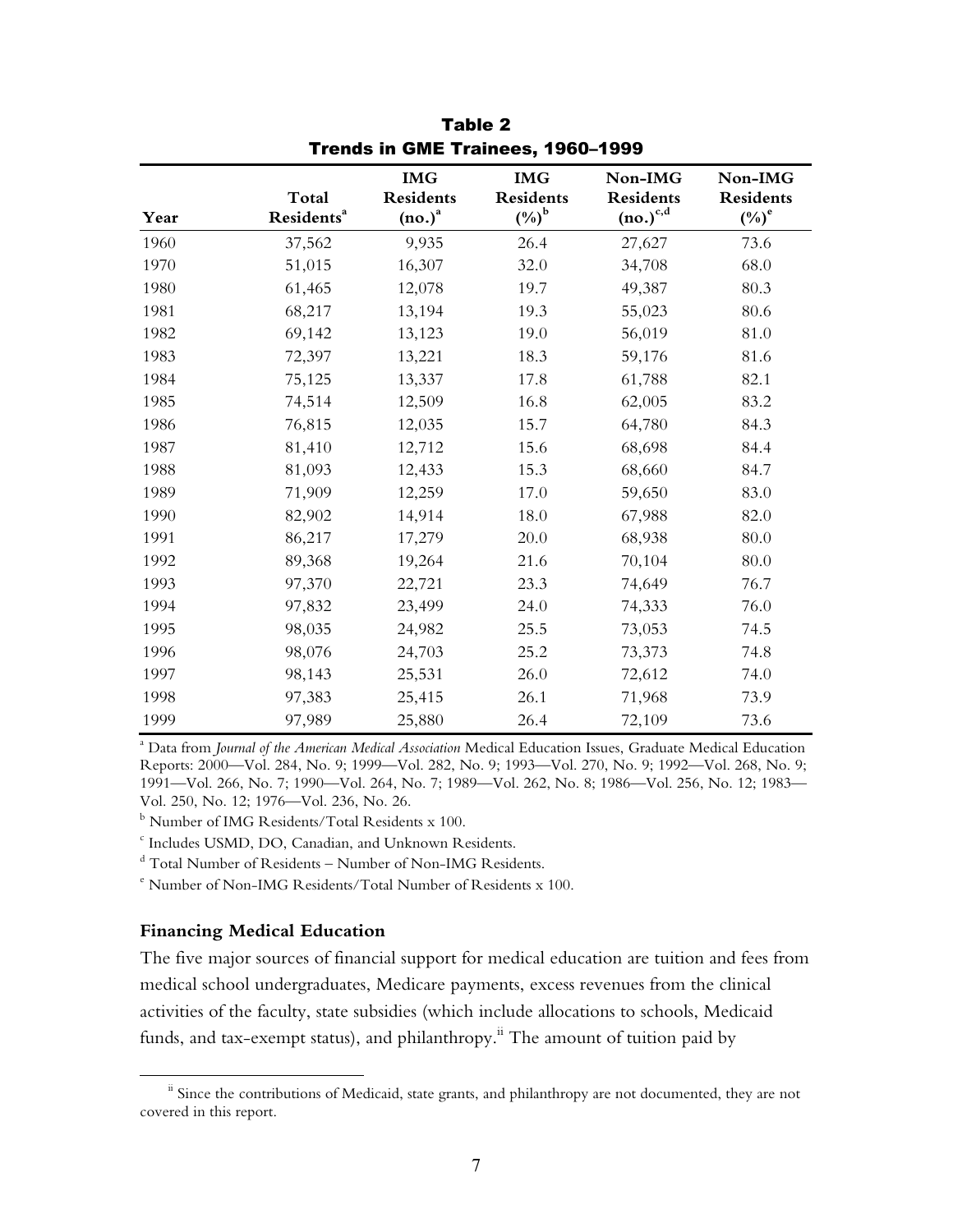undergraduate medical students depends primarily on the ownership status of their medical school (public vs. private) and, in public schools, whether students are residents of either the state in which the school is located or another state that has negotiated a reciprocity agreement to provide discounts to its students. In general, private medical schools charge higher tuition than public schools and public schools charge higher rates for nonresident than for resident students. For private medical schools, the median first-year tuition and fees increased from about \$1,050 in 1960 to just under \$28,000 in 2000. Over the same period, tuition and fees at public institutions increased from \$830 to \$24,245 for nonresident students and from \$498 to \$10,941 for resident students. Nationally, medical school revenues from tuition and fees grew from \$28.1 million in 1960 $^6$  to \$1.48 billion in  $1998<sup>7</sup>$  The growth in medical school tuition and fees has caused substantial growth in medical school debt among graduating medical students, which now averages \$70,926 per student (including the 17.4% of medical students who have no medical school debt). $^8$ 

The federal government, through the Medicare program, is the single largest explicit supporter of graduate medical education expenses. These Medicare payments take the form of payments to teaching hospitals and other clinical facilities that train residents. Medicare funding of GME, which is linked to the provision of care to Medicare beneficiaries, has two parts, the Direct Medical Education payment (DME) and the Indirect Medical Education payment (IME). DME payments are meant to cover the direct costs of training residents at teaching facilities, including residents' salaries, fringe benefits, teachersí salaries, and overhead expenses. The DME payment, which varies significantly by institution, is based on the number of trainees in a hospital; the volume of Medicare patients seen in a hospital; and an estimated cost of medical education in 1984, adjusted for inflation, specific to each institution. In 2000 Medicare's estimated outlay for DME was  $$2.7$  billion.<sup>9</sup>

The IME is an additional amount of money provided to cover certain clinical costs unique to teaching hospitals. Some (though not all) of these costs are related to the education of residents. For example, it has long been argued that residents provide more expensive care compared with fully trained doctors because residents may order more tests and provide more treatment as part of the learning process. Surgery may take longer and patient discharge may be delayed as a result of the teaching requirement. Faculty may see fewer patients because they have to pause during the day to instruct residents. In 2000, the IME subsidy was estimated at  $$5.1$  billion.<sup>10</sup> In total, the Medicare program provided an estimated \$7.8 billion in GME payments to AHCs in 2000.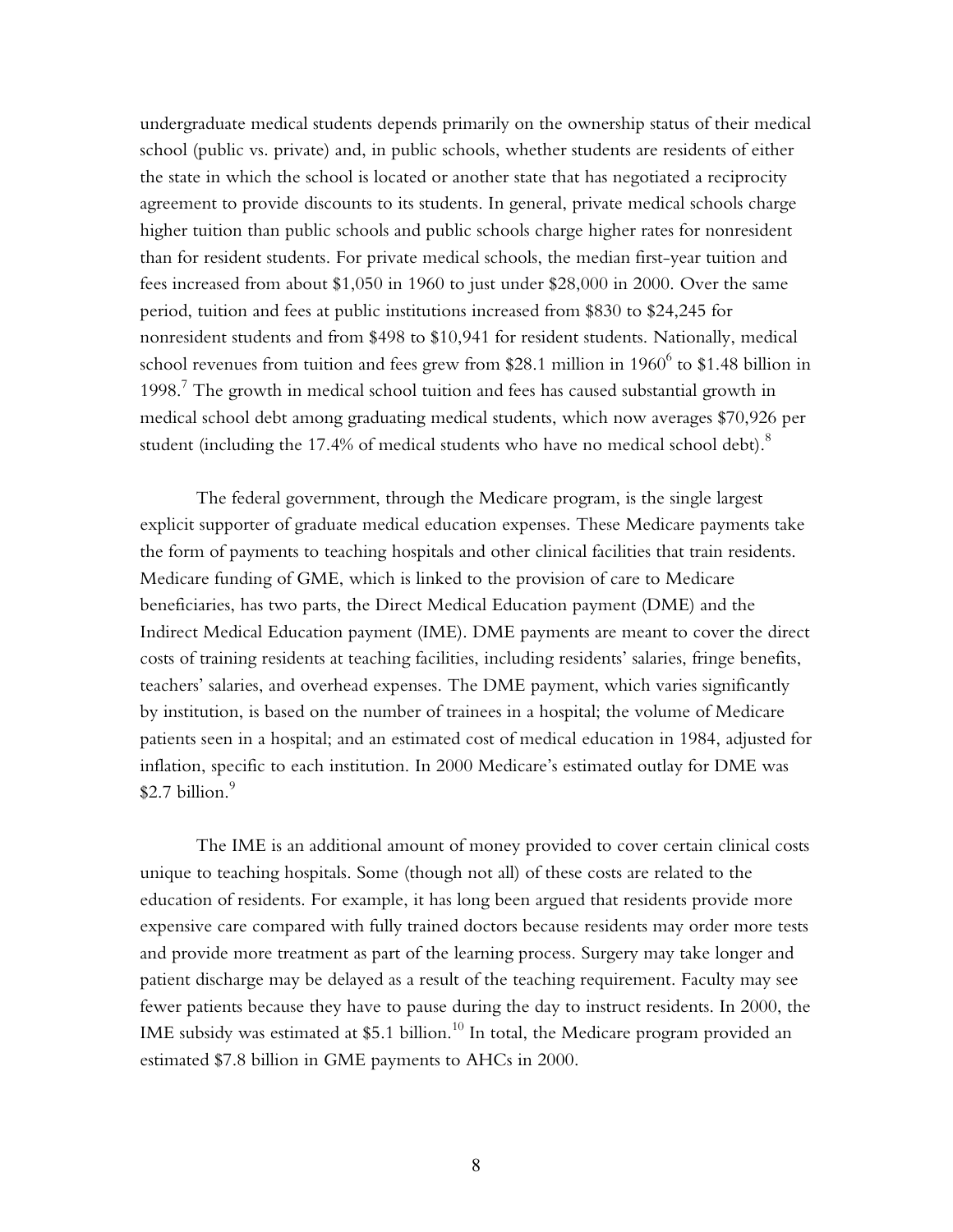The final major source of support for both UME and GME derives from the clinical activities of the faculty. Data on clinical subsidies of UME and GME are not routinely collected. In 1993, the latest year for which any data are available, approximately \$2.4 billion from faculty practice plans was used to support academic activities. Of this amount, an estimated \$1.3 billion (\$702 million for UME and \$594 million for GME) from faculty practice plans supported medical education activities at  $AHCs$ .<sup>11</sup> Updating these figures for inflation using the medical Consumer Price Index (CPI) suggests that in 2000 an estimated \$1.75 billion in faculty practice plan revenues was devoted to medical education.

In addition to faculty practice plans, teaching hospitals provide another source of support for medical education in AHCs. Many AHC facilities make direct, unrestricted payments to medical schools to support the schools' academic missions. Presumably, some of those funds are used to support UME. The size of such payments nationally is unknown, but a study by the University Health System Consortium indicated that in one sample of medium-sized AHCs, net support to the medical school from the state, the university, and the clinical enterprise averaged \$48.6 million per year in fund transfers (excluding central services not charged and salary pass backs).<sup>12,13</sup>

## **Academic Health Centers and Medical Education**

All of the nationís medical students receive their training in AHCs. In addition, the Task Force has estimated that 40,000 residents, 40 percent of the total, receive graduate medical education from the 162 AHC hospitals with the largest and most prominent teaching programs.<sup>iii</sup> In addition to learning the formal undergraduate and graduate curricula that have been described, these students benefit from additional educational opportunities that are created by virtue of other activities the AHCs undertake.

The educational mission permeates the life of the AHC and apparently unrelated activities also play important supporting parts in the training of physicians. This integration of education into all of an AHC's missions—research, high technology and specialized services, and care of vulnerable populations—serves an important function in the educational process.

iii A special list of AHC hospitals with major GME responsibilities was constructed for this analysis; the hospitals were selected as follows. Using a list provided by the AAMC, the list included all integrated academic medical centers, defined as hospitals either under common ownership with a college of medicine or with the majority of medical school department chairmen serving as or appointing the hospital chiefs of service. If no AHC hospital was included in the AAMC list for a given medical school, we added hospitals having a major affiliation. If there was more than one hospital with a major affiliation for a given school, we selected the one with the most residents. To ensure that we captured AHC hospitals with major GME responsibilities, we also included the 100 hospitals nationally with the largest number of residents. This effort resulted in 162 hospitals.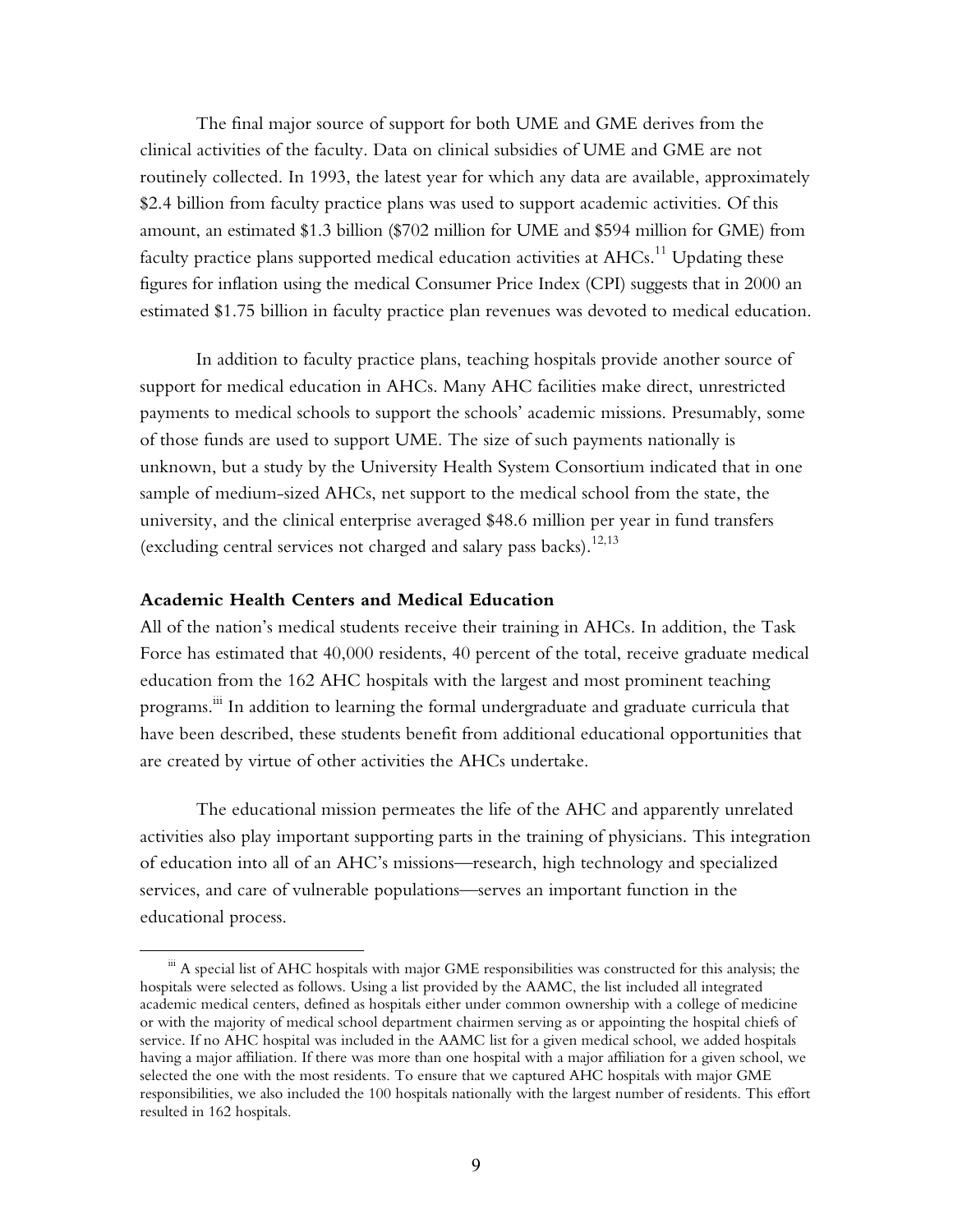Because of the constant changes in biology knowledge and the management of health care systems, a major challenge for the educational process is to prepare students for lifelong learning. The formal curricula of medical schools are dated almost as soon as physicians-in-training go through them. Physicians cannot hope to provide competent care to patients over a 40- to 50-year career unless they have the ability to update their skills. One way to help students with this challenge is to instruct them in the scientific method, so they can become critical consumers of new information as it is presented to them in the literature or from other available sources. Because 28 percent of the biomedical research performed in the U.S. is conducted at AHCs, such centers are uniquely suited to provide such instruction.<sup>14</sup> It is easy and natural for scientists to circulate between the laboratory and the clinical setting, and for curious students and residents to do the same. Through instruction by researchers and personal research experiences, medical students and residents have unique opportunities at AHCs to acquire critical skills and attitudes that will help them to grow as physicians throughout their careers.

Another educational opportunity offered by AHCs is exposure to high-technology medicine and specialized services. The Task Force on Academic Health Centers has documented the disproportionate role that AHCs play in providing highly specialized services to the American public.<sup>15</sup> Physicians who plan to specialize require deep and broad involvement in the provision of high technology and specialized services as part of their training, and physicians who never plan to provide such services can develop an understanding of specialty care from exposure to it. Because of their mission to provide such services, AHCs are able to offer students and residents a full range of educational experiences and provide training to physicians who plan to practice in a specialty environment.

A third way in which AHCs indirectly support medical education is through the disproportionate role they play in caring for the poor and uninsured.<sup>16</sup> This is especially true of AHCs affiliated with publicly owned clinical facilities. Such institutions attract a more diverse patient population, both ethnically and socioeconomically, than do non-AHC facilities. This creates an opportunity to expose physicians-in-training to the needs of such patients and the challenges of providing culturally competent care. Though much remains to be done to improve medical education with respect to cultural competency, AHCs constitute an important setting in which to accomplish this task.

Economists use the term "joint product" to describe something that is produced in inextricable combination with other products. That term seems accurately to describe the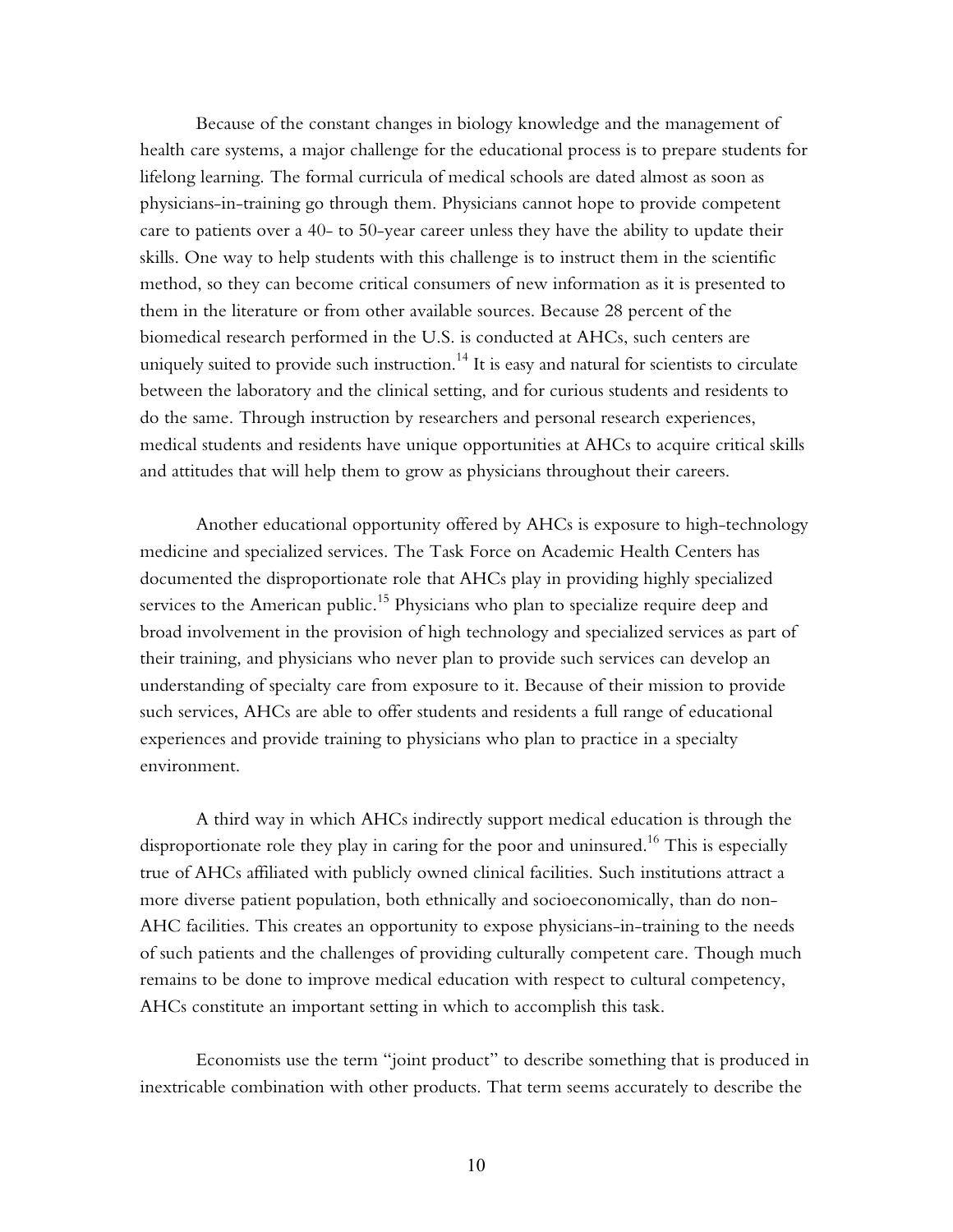education of physicians in academic health centers. AHCs train physicians as part of the process of conducting research and providing diverse services to diverse populations while they conduct research and clinical care as part of the process of training physicians. This nexus of activities makes them unique in the American health care system. While AHCs can be criticized for being slow to adapt certain aspects of their curricula, particularly at the GME level, to changes in the nature of health care delivery, the training model they use—combining education with research and a broad and diverse clinical experience—has a compelling logic during this time of scientific and structural upheaval in the U.S. health care system.

It should also be noted that research-oriented AHCs are not the only institutions where physicians can be successfully trained. Community-based medical schools, which conduct little research and are affiliated with community hospitals, and "freestanding" residencies, which are unaffiliated with medical schools, also play a major role in the training process, especially for primary care physicians.

**The Public and Policymakers Have a Stake in the Educational Mission of AHCs** 

The Task Force's interest in the educational mission of AHCs and its decision to publish this report are not based solely on the observations that medical education is important and that AHCs play a central role in that process. The Task Force believes that the American public, public policymakers, and private health care managers have a pressing stake in the health of our nationís medical education enterprise, and thus in the ability of AHCs to discharge their educational mission. As suggested above, the quality of care that the public receives is determined to some extent by the quality of medical education that students and residents receive. Thus, medical education can be thought of as providing a form of consumer protection. Economists have long accepted that large asymmetries of information characterize relationships between physicians and patients, and that these disparities make it difficult for patients to judge the competence of doctors and make informed purchase decisions.<sup>iv</sup> Though it has been suggested that the information revolution may overcome such asymmetries, our society has not reached that point and

<sup>&</sup>lt;sup>iv</sup> A number of policy writers make the claim that medical education is a public good, but this position is controversial (J. P. Newhouse and G. R. Wilensky, "Paying for Graduate Medical Education: The Debate Goes On," *Health Affairs* 20 [March/April 2001]: 136-47). Most economists view medical education as an investment in human capital rather than a public good. First, the benefits of future income accrue largely to the individual physician. Second, the provision of health care fails to meet the test of being nonexclusive and nonrival, because consumption of medical care accrues largely to the recipient of that care. However, to the extent that medical care is a private good with certain externalities (i.e., benefits such as public health that apply to the general population), it may be deserving of public subsidy to encourage an optimal allocation of resources. (A. L. Gbadebo and U. E. Reinhardt, "Economists on Academic Medicine: Elephants in a Porcelain Shop?" *Health Affairs* 20 [March/April 2001]: 148-52).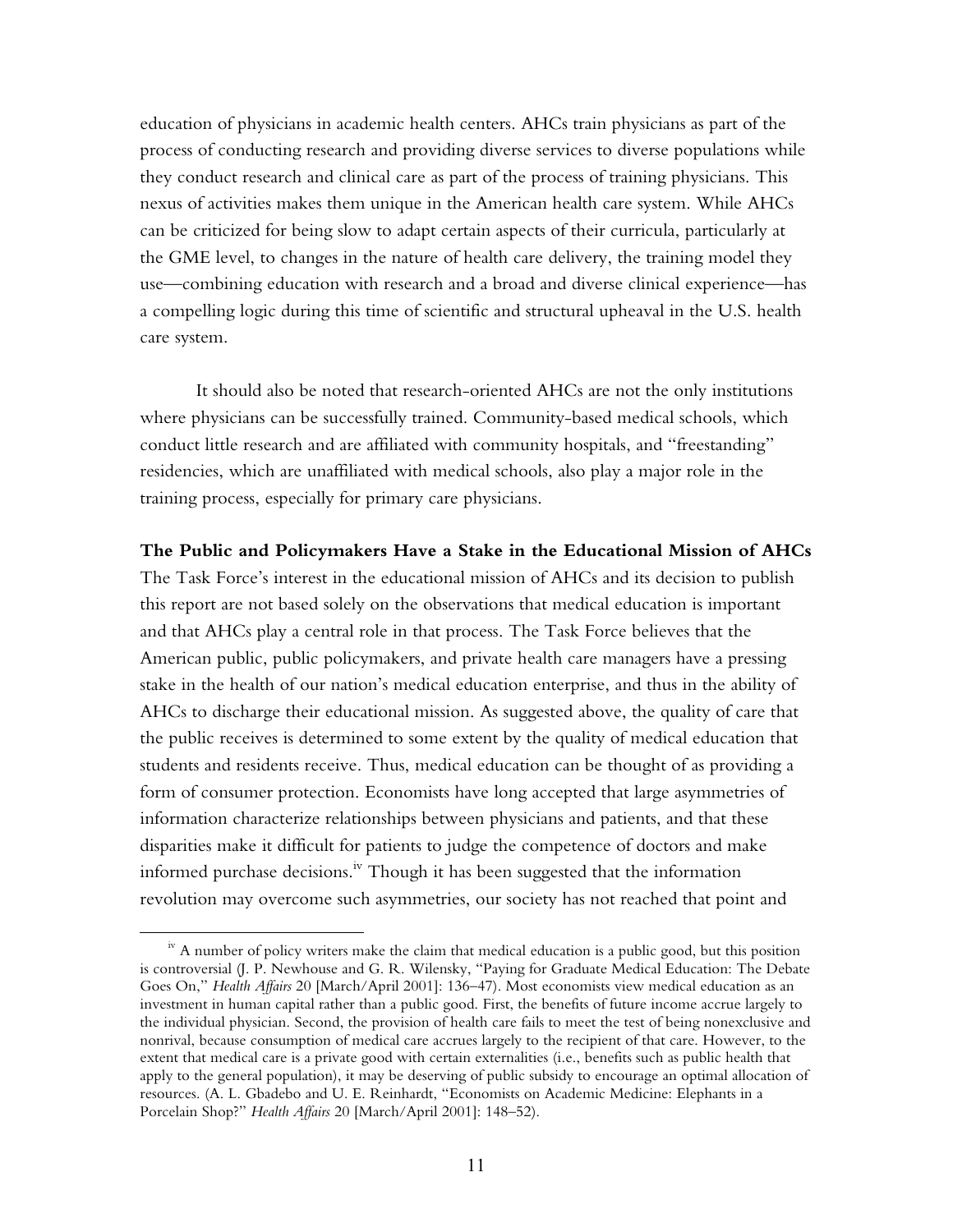may never do so.<sup>17</sup> It is also quite clear that certain societal groups (for example, the functionally illiterate and the cognitively impaired) will remain unable to assess accurately the quality of their physicians.<sup>18</sup> The resulting need to protect patients and to assure that societyís health care goals are met justifies a governmental role in regulating the quality of the physician workforce.

This governmental role has taken at least two forms. First, state governments license all physicians, and as part of that process, require that they graduate from medical school and complete at least one year of residency. Second, the government indirectly supports the private system of accreditation represented by the LCME and ACGME by requiring that physicians must graduate from an accredited school and an accredited training program to be licensed. At both state and federal levels, the government further supports this private sector process of quality assurance by conditioning receipt of government payments (for example, grants to subsidize particular programs and Medicare GME support) on accreditation.

The process of direct and indirect regulation of the medical education process helps to assure that physicians receive the UME and GME they need to perform competently. The regulatory process also imposes costs on private actors and particularly on clinical teaching institutions, which are responsible for GME and the clinical years of UME. The sources of those added costs were described in the section on financing medical education. Some economists argue on theoretical grounds that these added costs are borne completely by trainees in the form of reduced compensation for their services and that this is a reasonable way to pay for medical education.<sup>19</sup> However, this argument has not persuaded all economists.<sup>20</sup> The only empiric evidence available on this topic suggests that involvement in education explains a significant portion of the added costs of AHCs, even after controlling for case mix and other unique mission-related expenses (see Finding 5). Given the controversy over this question, the strong intuitive sense among AHC leaders that education imposes extra costs, and the available empiric evidence, it would seem premature to conclude that education does not contribute to the higher cost of providing clinical care at AHCs compared with community hospitals.

Because the government has a vital interest in the quality of medical education, it also has an interest in assuring that health care institutions are able to recover their reasonable educational costs. Historically, AHCs have recovered those costs by charging higher prices than their nonacademic competitors to both private and governmental purchasers of services. When the Medicare program instituted a uniform pricing system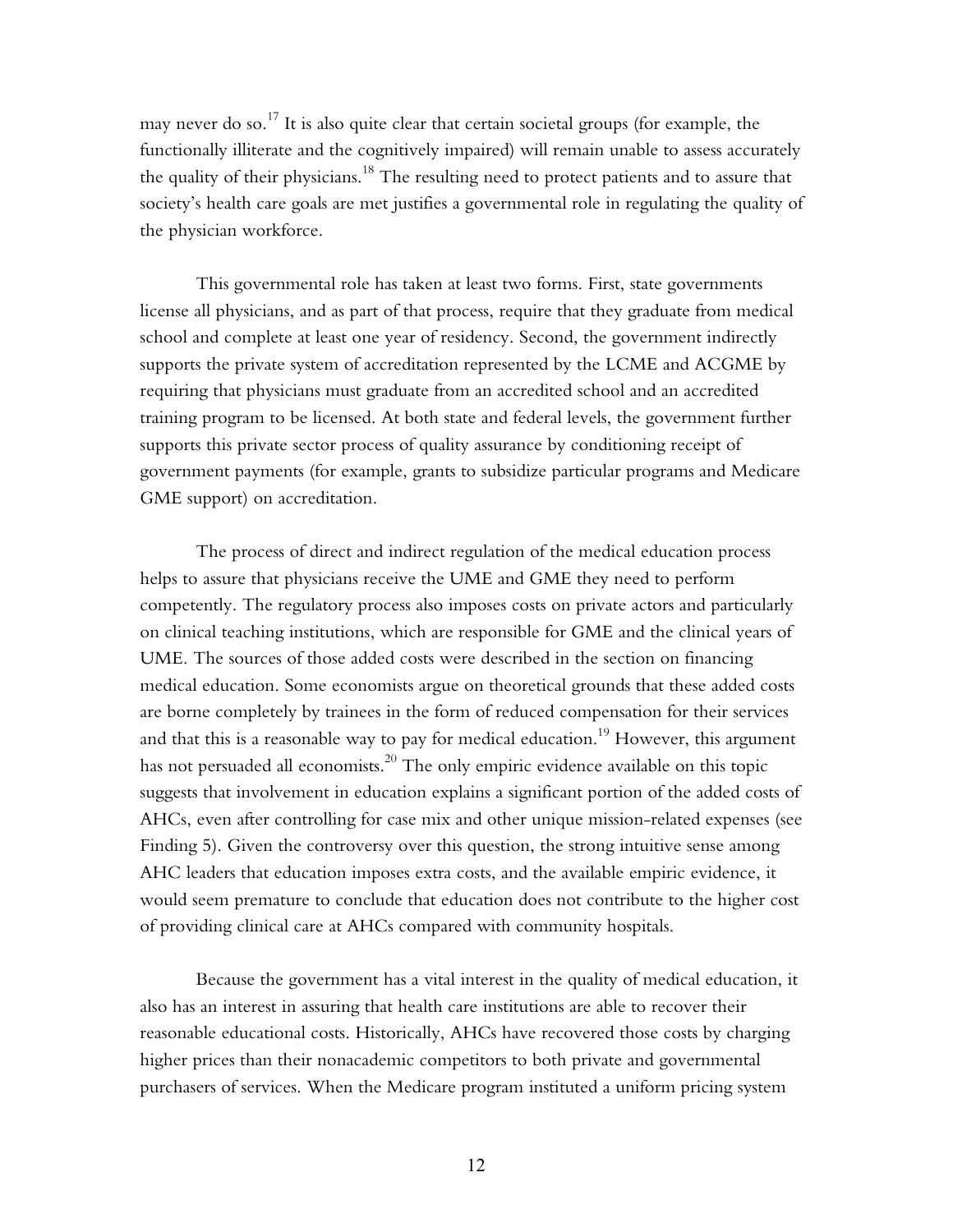for hospital discharges under the prospective payment or DRG system in 1983, the extra costs associated with medical education (and other AHC missions) were acknowledged with supplemental GME payments to teaching hospitals. However, AHCs experienced greater difficulty recovering their extra educational costs from private payers during the 1990s, as competition and managed care reduced the prices that AHCs could charge. This change in private health care markets has created stresses on the educational mission of AHCs that should concern public policymakers.

For their part, managers of private health care institutions also have a pressing stake in the educational mission of AHCs. Physicians remain the most important and powerful element of the modern health care delivery system. Their decisions control the allocation of most medical resources. Without active or tacit physician support, hospitals, managed care organizations, nursing homes, or medical groups cannot achieve organizational objectives of quality improvement, cost reduction, or increased access. Many of the critical attitudes and behaviors of physicians are imprinted during their medical training. When those attitudes and behaviors interfere with needed changes, the result is frustrating for health care managers and potentially devastating to the fortunes of their organizations.

It should be clear, therefore, that the manner in which AHCs perform their educational missions is a matter of vital and legitimate interest to the public at large and to both the public and private sectors. In subsequent sections, the Task Force characterizes the current state of the educational mission and makes recommendations for improvement.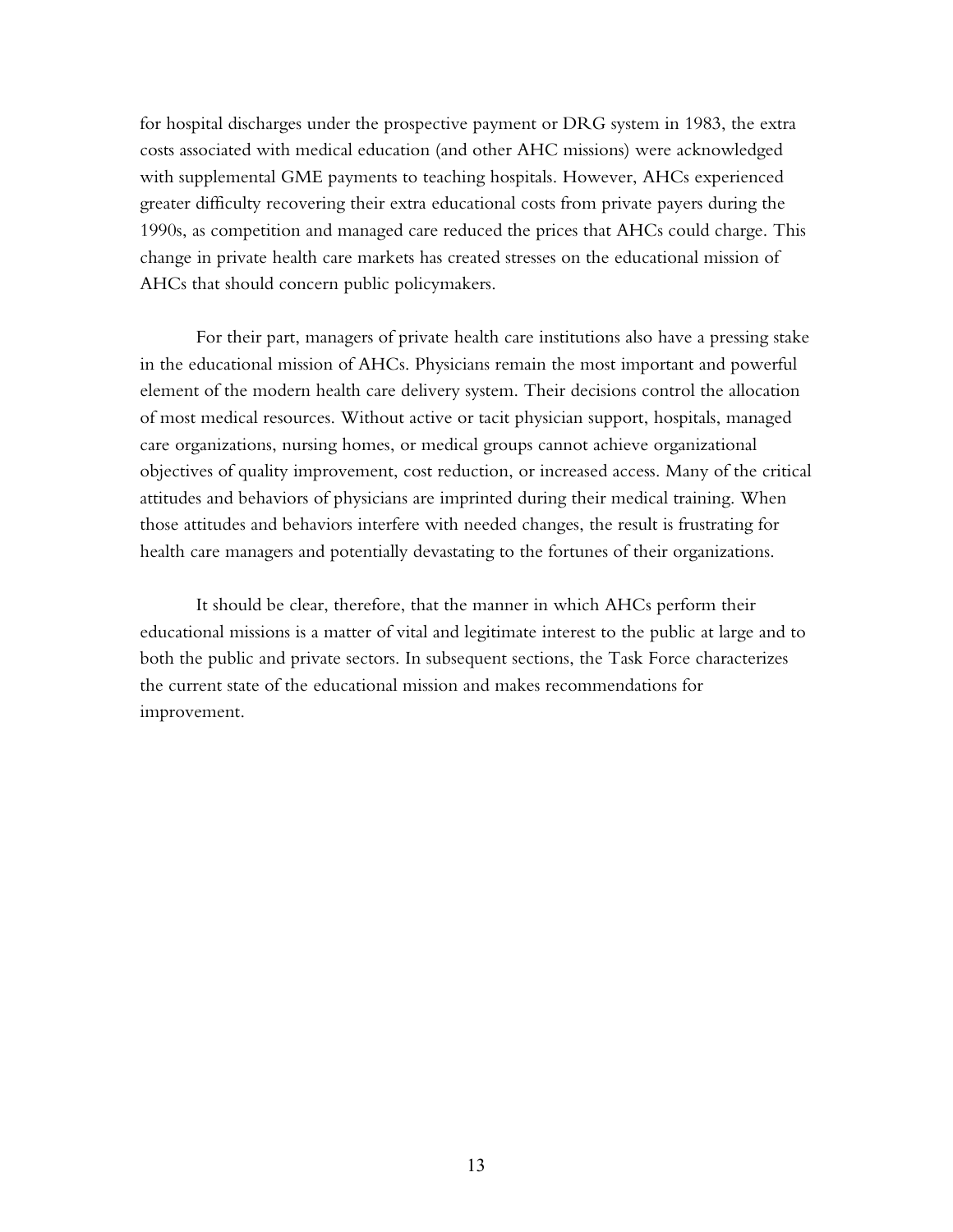# **III. FINDINGS: CHALLENGES TO THE EDUCATIONAL MISSIONS OF AHCS**

#### **Finding 1. The scientific basis of medical practice expands exponentially.**

An enormous expansion in the knowledge relevant to medical practice constitutes a fundamental challenge to the educational mission of AHCs. At the undergraduate level, the time devoted to UME has remained unchanged (four years) for almost 100 years. Yet the amount of knowledge that must be conveyed during that time has grown immensely. The most commonly cited evidence of this development is the need to acquaint medical students with the genetic basis of health and disease, as revealed by the Human Genome Project and other research. Twenty years ago, medical school genetics consisted of understanding Mendelís simple rules for the inheritance of the dominant and recessive genes that were known at the time to be associated with a few rare diseases. Now, many more genes have been implicated in causing diseases, such as breast, colon, and ovarian cancers, juvenile diabetes, and certain types of chronic lung disease. In addition to understanding the structure of the human genome, aspiring physicians must master the processes that govern its expression, the ways in which those processes malfunction, and the chain of causation that leads to disease.

However, genomics is only one of several new domains of scientific knowledge that challenge the undergraduate education of physicians. The new field of proteomics covers the structure and function of proteins, particularly the ways in which proteins interact with one another in health and disease. Neuroscience is providing unparalleled new insights into the human mind and nervous system. Medicine's understanding of immunology and the inflammatory process is vastly greater than it was just a few decades ago. Epidemiology is providing understanding of the causes of disease long before underlying biochemical and genetic mechanisms are unearthed. The medical decision sciences can help physicians make more appropriate and cost-effective use of new and existing medical treatments. All these areas of fundamental new knowledge are vital to understanding new diagnostic and therapeutic agents and approaches in the 21st century. And with a proposed doubling of the budget of the National Institutes of Health, medical students and their faculty can only expect the rate of increase in new knowledge to continue to grow.

At the graduate medical education level, the same phenomenon is occurring. Applications of new basic sciences to clinical practice are growing exponentially. A vast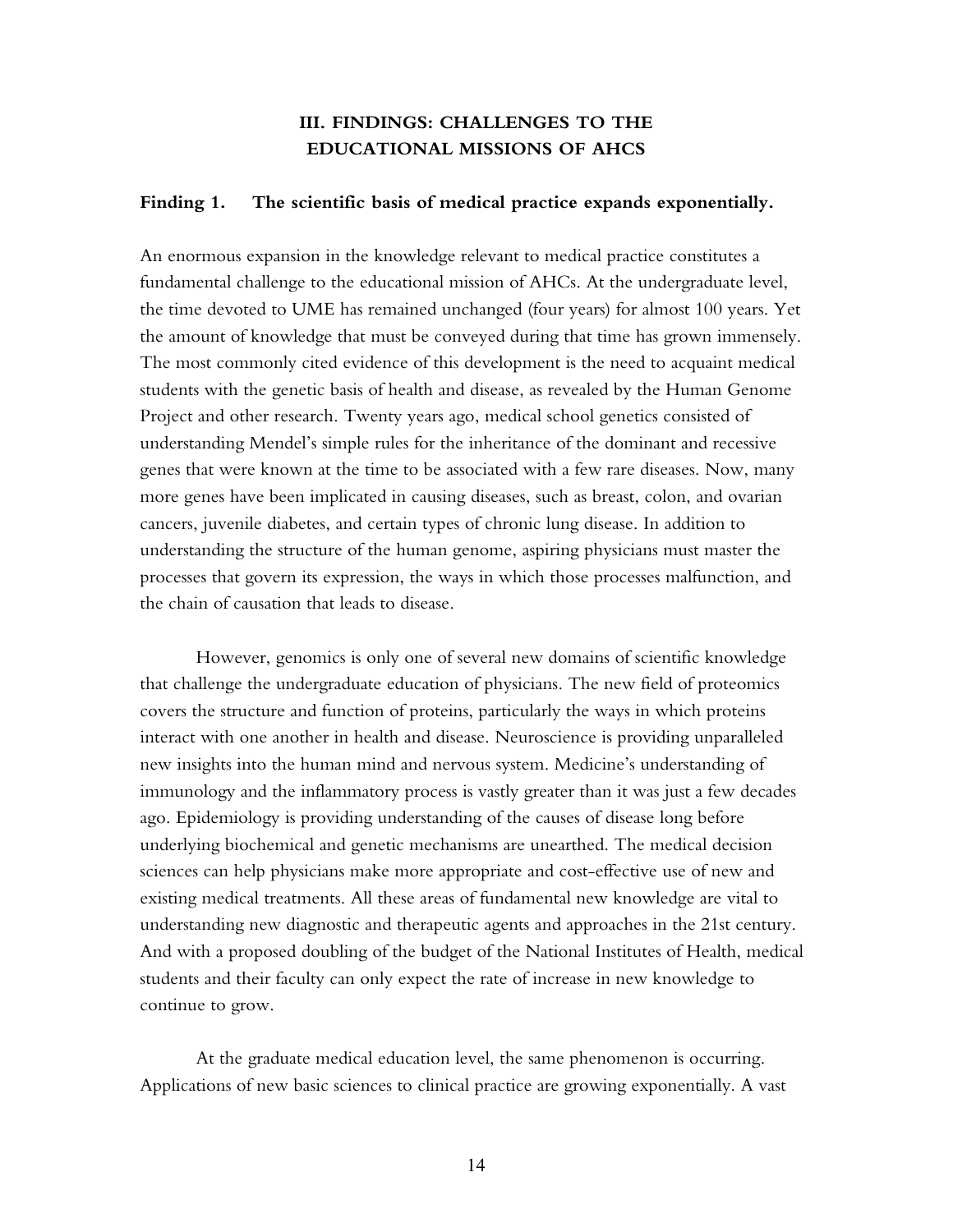new drug armamentarium is now available for the treatment of such illnesses as high blood pressure, congestive heart failure, depression, schizophrenia, seizure disorders, cardiovascular disease, and migraine headache. New imaging technologies and minimally invasive surgical techniques now enable physicians to diagnose and treat a vast array of diseases such as cancer, stroke, and infection more quickly and with less trauma than in the past.

Learning the uses and capabilities of these new tools is essential to preparing young physicians for practice. But, at the same time, graduate medical education must continue to teach older methods that remain valid for the treatment of these same diseases, such as the special diets required for patients with congestive heart failure or diabetes; the use of common antibiotics for community acquired pneumonia or uncomplicated cellulitis; how to repair a simple hernia or remove an appendix; and how to make sure individual patients feel that their physician has listened to and attended to their particular complaints.

## **Finding 2. The nature and demands of medical practice are changing.**

The end of the twentieth century coincided with a sea change in how medicine is organized and financed, and in societyís expectations of practicing physicians. Today physicians must be prepared to practice in multiple locations and settings, to adapt to rapid changes in the management and structure of health care institutions, and to be held accountable in new and sometimes unsettling ways for their own performance and that of the organizations in which they function.

More physicians than ever before now practice in groups (three or more physicians) as opposed to solo practice, $21$  and increasing numbers of graduating medical students now expect to be employed by organizations, such as group practices, hospitals, or integrated delivery systems rather than in a solo practice.<sup>22</sup> Physicians are moving into organized settings for a number of reasons. In the managed care era, physicians find safety in numbers when negotiating prices with third-party payers. The information revolution also makes organizations attractive, because they can help physicians with the capital costs and technical challenges of building an electronic infrastructure that provides computerized decision support and (eventually) an electronic medical record. Finally, both male and female physicians are increasingly seeking ways to better balance the demands of work and family, and flexible hours and cross-coverage are easier to arrange in groups than in solo practice.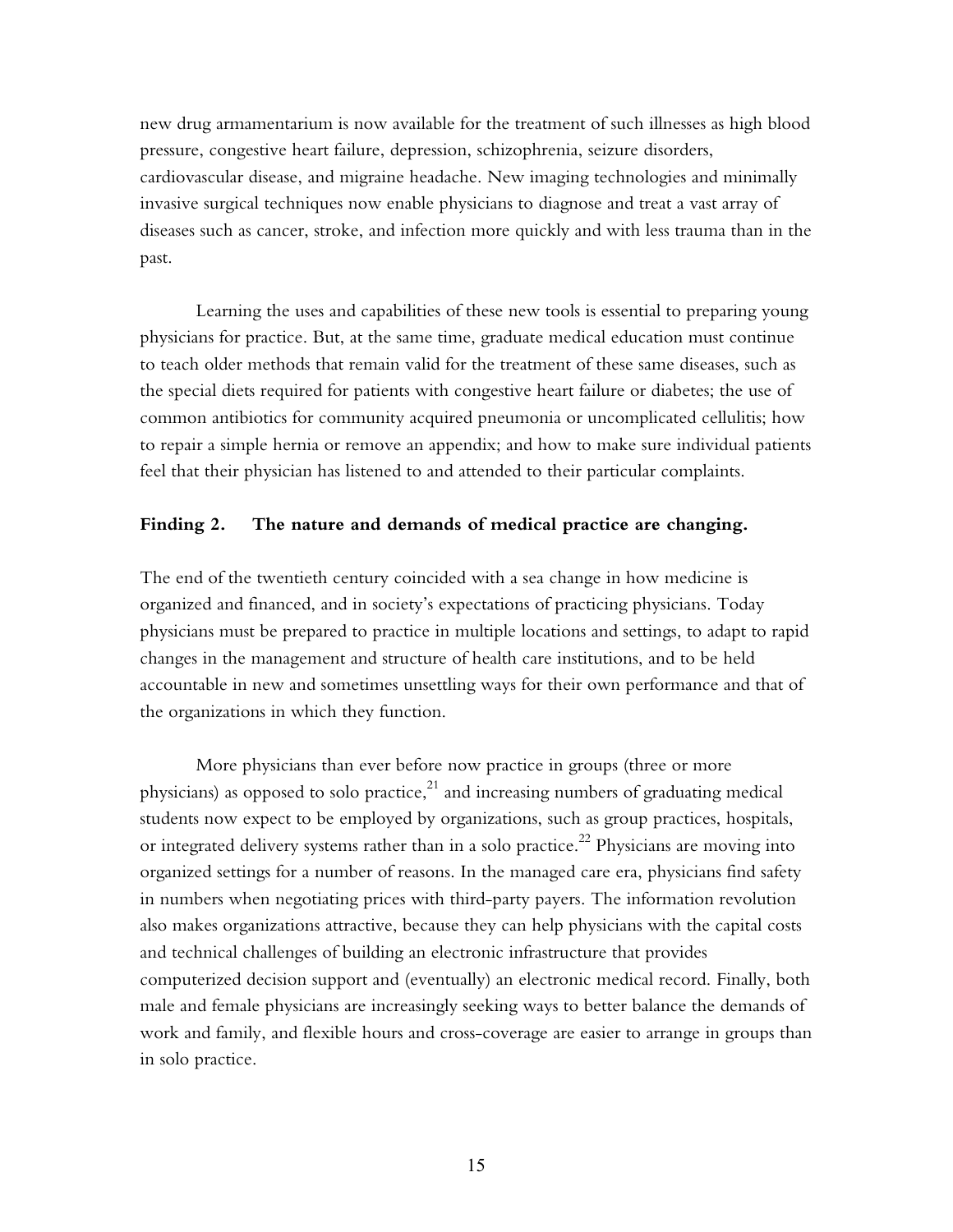Another change in practice settings involves the massive shift of care from inpatient to outpatient and ambulatory locations. New technologies have allowed many procedures to be performed less invasively and more safely, allowing more care to be provided outside the hospital. To save money (and to reduce exposure to iatrogenic events that occur during inpatient stays), hospitals have shortened lengths of stay dramatically. It has become routine for patients undergoing major surgical procedures to arrive at the hospital on the day of their procedure. Postoperative lengths of stay are much shorter. Twenty years ago, a patient experiencing a heart attack would almost invariably have spent a week in the hospital. Today, he may go home in a day or two after treatment by angioplasty to open the offending coronary artery. The same is true of medical conditions (that is, those treated without surgery). The consequence for medical practice is that increasingly complex care is rendered in outpatient settings, requiring more teamwork and coordination among specialists, nurses who visit patients at home, and families.

Besides changes in their practice settings, physicians must cope with other systemic developments. Insurance companies are continually experimenting with new methods of paying for care, hoping to reduce costs and/or improve the quality of care. In the last decade, fee-for-service payers have implemented resource-based relative value systems, and managed care companies have introduced various forms of capitation. New changes under consideration include the use of partial capitation and episode treatment groups (in which a single payment is made for treating an episode of illness that may include multiple services). The Medicare program is developing a new prospective payment system for outpatient physician care. Physician payments are sometimes tied to incentives that encourage or reward certain practices: reduced utilization, increased patient satisfaction, and the achievement of quality goals, such as delivery of preventive services.

The incorporation of quality goals into payment systems reflects still another development in the nature of practice: the manner in which physicians are increasingly held accountable to payers, organizations, and the public at large for their clinical performance. One example of this trend is the publication in New York State of physician-specific data on mortality from coronary artery bypass.<sup>23</sup> In Massachusetts, Tufts Associated Health Plan rates primary care physicians based on patient satisfaction data and on the proportion of eligible patients who receive mammograms and Pap smears. More common than physician-specific ratings are measurements of the performance of organizations, such as hospitals and health plans, by private and public purchasers of service, such as the Pacific Business Group on Health and the National Commission on Quality Assurance. One aspect of organizational performance that recently has received a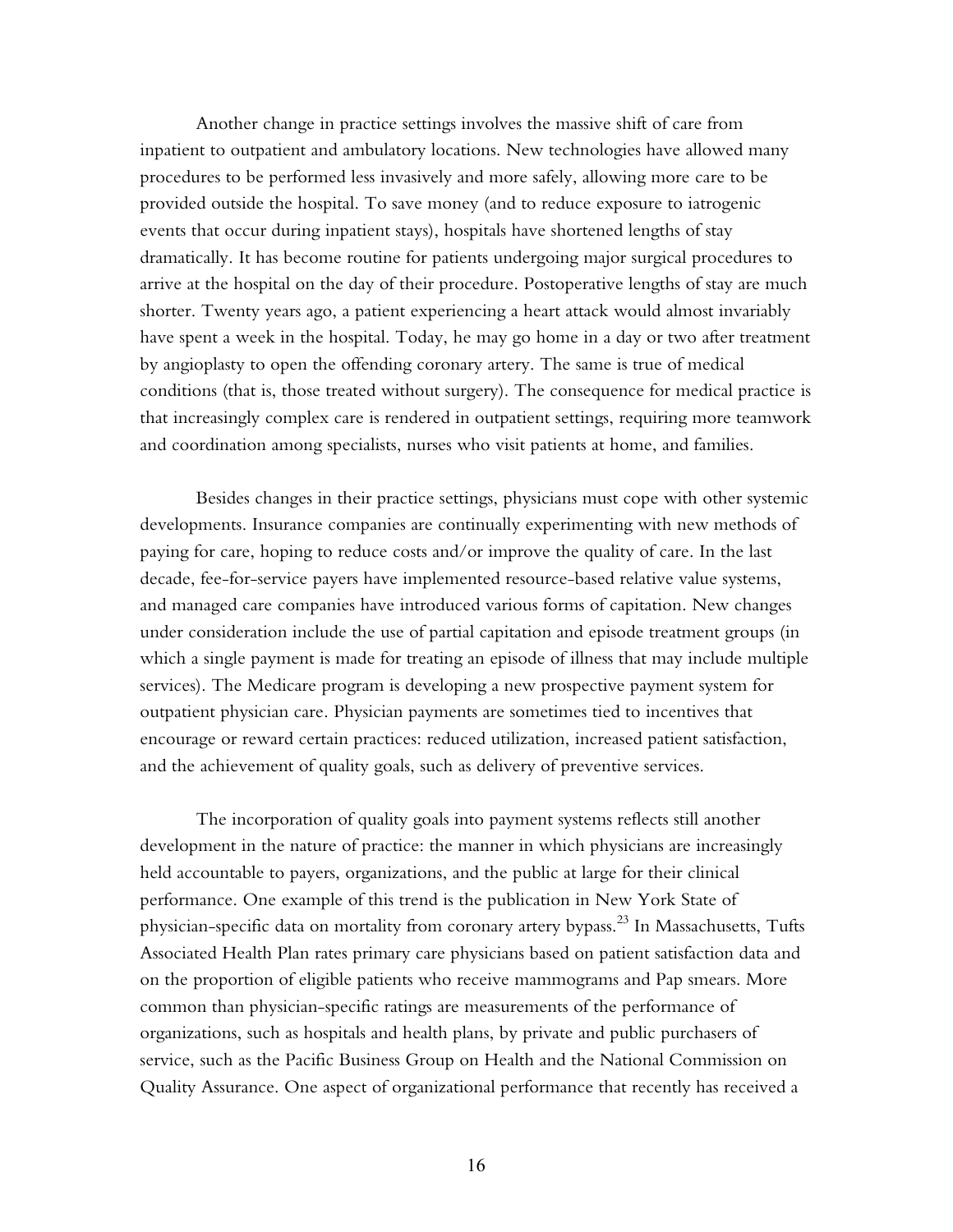high level of scrutiny is the frequency of medical errors. A new coalition of large employers, called the Leapfrog Group, has issued a set of performance standards to avert medical errors. Since the behavior of physicians is critical to the performance of health care organizations, hospitals and plans respond with efforts to motivate physicians to cooperate in quality improvement, error reduction, and cost reduction efforts. Indeed, the success of these facilities and the future of our health care system is more and more dependent on the ability and willingness of physicians to engage in such projects.

Predicting where all these changes will lead is difficult, but one thing is clear: preparing physicians to be productive and constructive members of an increasingly complex, dynamic, and accountable health care system is now an essential task for medical education at both the undergraduate and graduate levels. To meet this challenge, AHCs must convey both concrete skills and an appropriate set of expectations and attitudes. Among the concrete skills that future physicians will need are an ability to work in teams with other physicians and nonphysician health professionals; an understanding of how quality of care is defined, measured, and improved; familiarity with certain basic economic constructs such as cost-effectiveness and cost-benefit analysis; and some familiarity with the way health care organizations are managed and the behaviors that are best suited to achieving desired goals within such organizations. It will not be sufficient to convey such skills in formal didactic sessions. Similar to the other practical lessons of medical education, students and residents must be exposed to these new skills during the daily care of patients. Only if respected faculty role models demonstrate these new capabilities will students and residents truly internalize them. The involvement of faculty in this way will be essential to assuring that young physicians leave their training prepared psychologically as well as cognitively for a world of constant change and continuing uncertainty.

# **Finding 3. Methods of instruction in medical education evolve at a rapid pace. Innovations can be costly to implement and to sustain over time.**

Changes in the way medicine is taught constitute another challenge to the educational mission of AHCs. These changes stem from advances in pedagogic theory and the availability of new educational technologies.

Traditional medical education often emphasized passive learning during the preclinical years of medical school. Consistent with the recommendations of Abraham Flexner's 1910 report to the Carnegie Foundation, $^{24}$  medical school students traditionally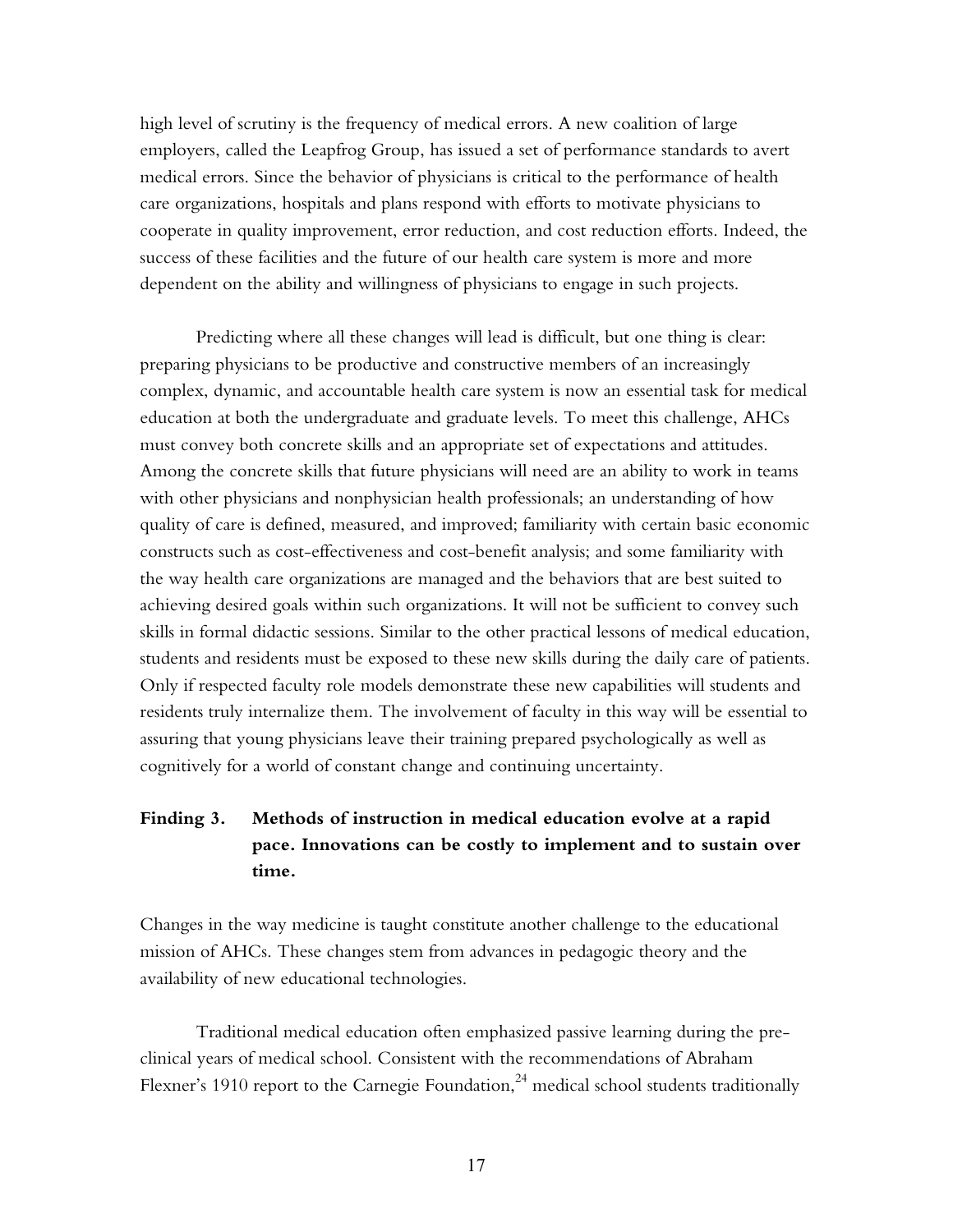sat through hours of lectures on basic sciences and discussion took place in large groups, sometimes with the whole class present. Advances in our understanding of learning processes now suggest that such techniques may be suboptimal. New approaches build on concepts of adult education. They rely on situational learning and are active, self-directed, student-centered, and experiential.<sup>25</sup> During the 1980s, the AAMC distributed its "GPEP Report" (Report on the General Professional Education of the Physician),  $^{26}$  and Harvard University subsequently issued a report on medical education that emphasized small group study. $^{27}$  Subsequent reforms in medical education have integrated course work across academic departments, and aim to combine instruction in basic science with introduction to clinical topics. By facilitating active learning, new educational approaches seek to prepare students for lifelong learning. By crossing disciplines, they endeavor to prepare students for a world where cross-disciplinary teamwork is increasingly necessary. By exposing students to clinical environments early in their training, new approaches aim to integrate basic science into clinical thinking more effectively and to build confidence that will facilitate more intensive clinical learning at a later date.

One approach that attempts to encapsulate a number of these pedagogic insights is Problem-Based Learning (PBL).<sup>28,29,30,31,32</sup> Used primarily in the first two years of medical school, PBL works through problem-solving exercises conducted in small groups of students under the supervision of one or two faculty members. Early efforts at PBL occurred at McMaster University<sup>33</sup> and the University of New Mexico.<sup>34</sup> In 1985, it was implemented at Harvard Medical School and received widespread acceptance. Although clearly attractive in many respects, one of the limitations of PBL in small groups is its expense. Under the old system, one faculty member could teach physiology or anatomy to a class of 150 medical students. Using PBL, those same students may learn anatomy and physiology in 20 groups with two professors per group. Obviously, the number of fulltime equivalent faculty involved in education is far larger under the new system; further, the faculty must acquire teaching skills appropriate to this new environment. This often involves costly instruction in didactic methods.

Advances in computer-based instructional technologies have also created new opportunities and challenges in medical education. Examples of these advances follow.

• *Simulators*. A number of companies now produce medical simulators based on a dummy or mannequin that allows students and residents to practice handling a variety of medical problems.<sup>35,36,37</sup> The most advanced versions are fully programmable and able to replicate many features of human physiology and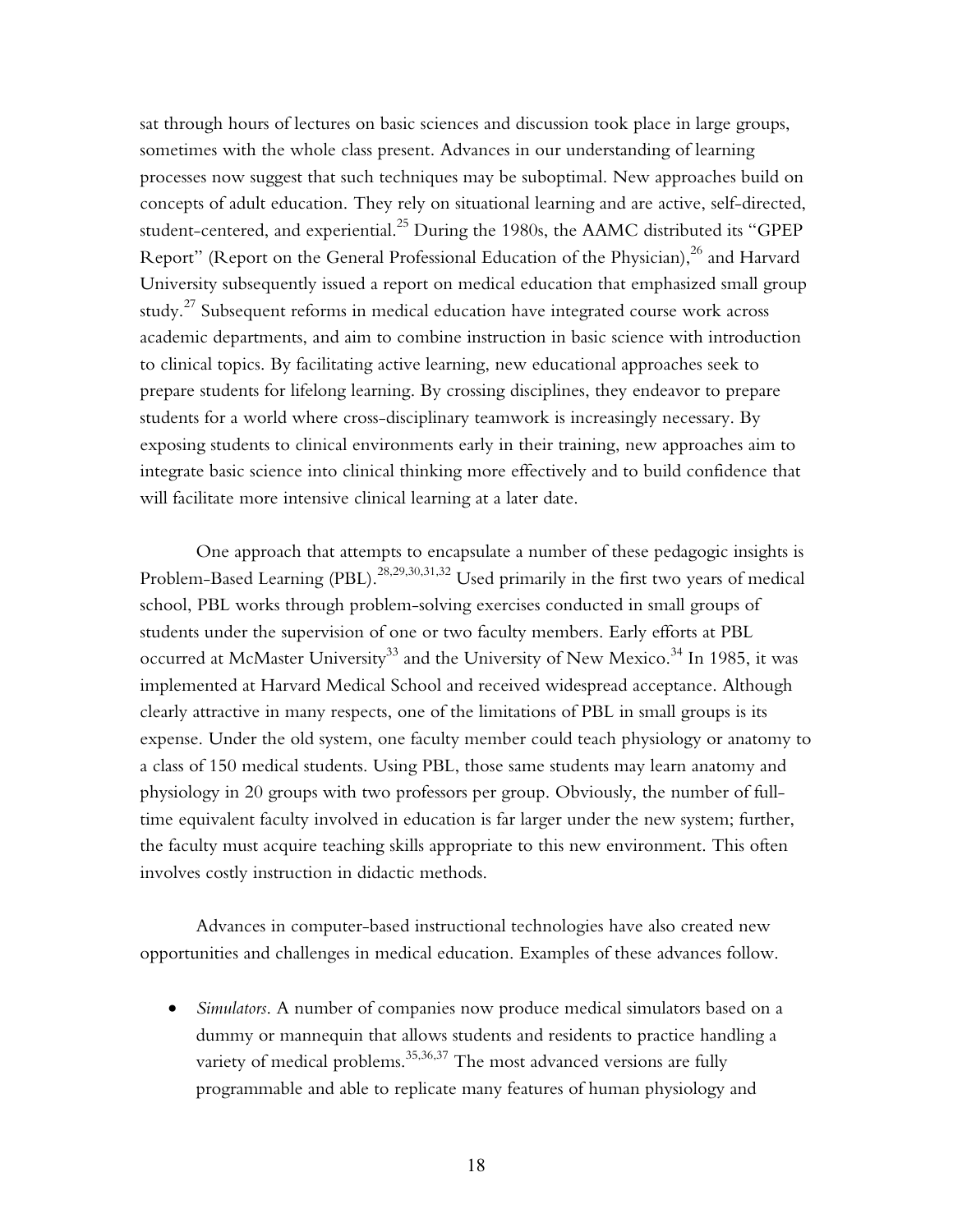pharmacology. $^{\rm v}$  In addition to mannequins, computer-based simulations of biological processes are available for teaching the basic science curricula.

- *Standardized patients.* This method uses an actor who plays the role of a patient with whom students or residents interact. Although standardized patients can be used in low-technology settings in theory, in practice they often take advantage of sophisticated videotaping and feedback equipment that allow students, faculty, and actor/patients to review and critique student performance. Standardized patients are helpful in teaching such clinical skills as history taking and physical examination. They can also be used to evaluate students' and residents' mastery of essential clinical skills at the completion of undergraduate clerkships or graduate residencies.
- *Knowledge management technologies*. This method uses Internet-based and other computer technologies to establish an "e-curriculum." The idea behind knowledge management is to replace the traditional reliance on large lecture classes with other methods of communicating information;<sup>38</sup> distance learning is a related idea. Premier lecturers can share their knowledge with learners at several medical schools, rather than being limited to the school where they are on the faculty. For optimal implementation of knowledge management techniques, medical schools may need to form consortia or regional centers.

The implementation of these new approaches to medical education has associated costs. However, no systematic data on these expenses are available. To gain a better appreciation of these costs, the Task Force staff interviewed a convenience sample of medical educators around the country. The list of educators was developed with input from officials of the AAMC and supplemented with contacts suggested by interviewees. Unfortunately, none of the officials or schools contacted could provide accurate information on the costs associated specifically with investments in new medical education techniques. Schools are clearly not accustomed to accounting for the costs of their missions, despite recent efforts to institute mission-based management in some AHCs (see Finding 13); however, the following anecdotal information on costs was obtained.

<sup>v</sup> Among the most common simulation programs/devices are the Visible Human (a complete, anatomically detailed, three-dimensional sectional representation of the normal male and female human bodies) that was created by the National Library of Medicine, the Virtual Patient Project developed at Harvard, the METI human patient simulator, and "Harvey," the famous manikin that was developed at the University of Miami and is able to re-create many of the physical findings of the cardiology examination, including palpation, auscultation, and electrocardiography.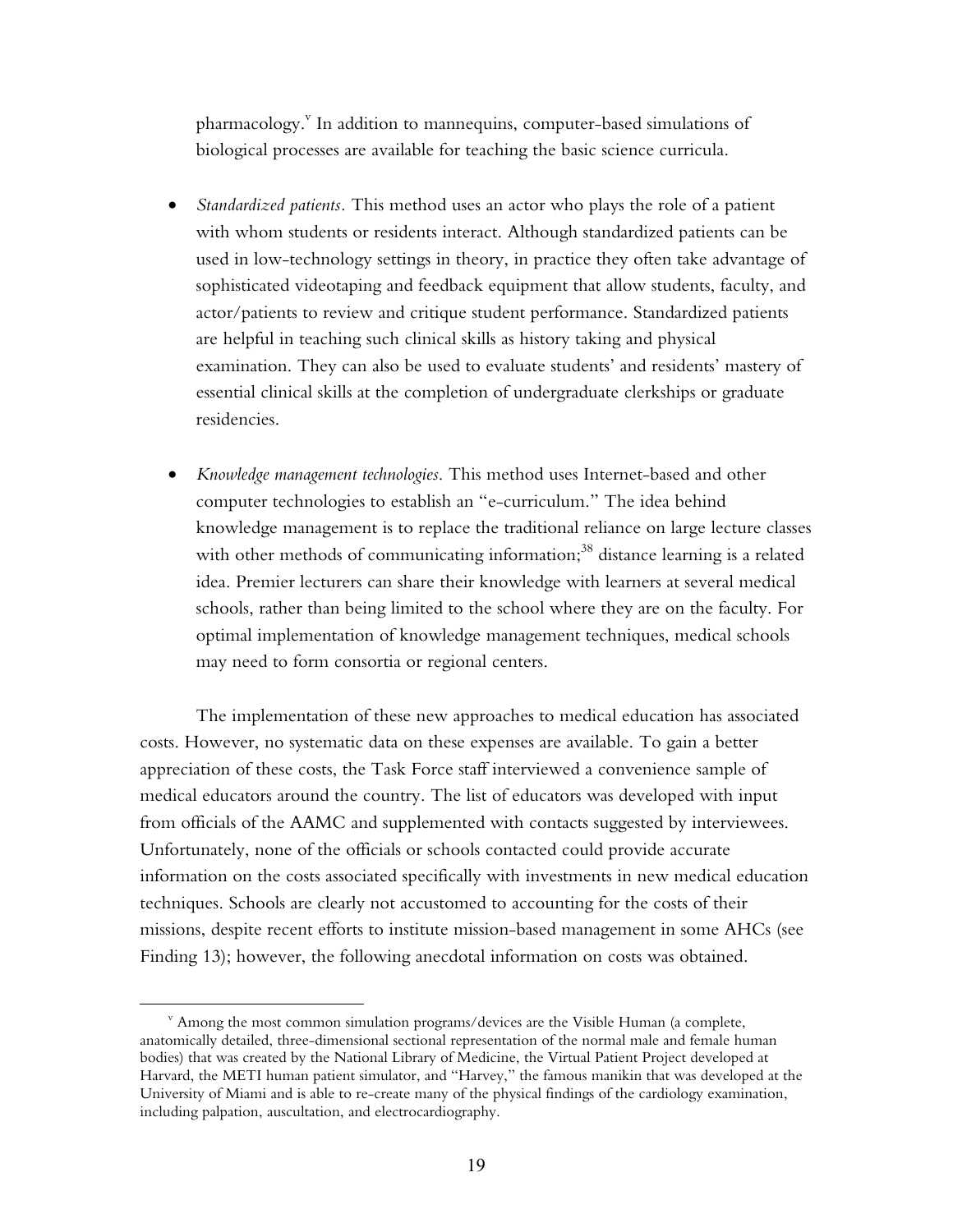- *Faculty time*. Reliance on PBL, small groups, and tutorials results in much heavier use of faculty than traditional large-group instruction. The New Pathways program at Harvard Medical School involves large numbers of faculty as tutors, lab teachers, seminar organizers, and clinical clerkship instructors.<sup>39</sup> At Cornell, curriculum reform over the last few years has led to a 300 percent increase in "clinical faculty commitment" (a rough measure of teaching time) required to teach the years 1 and 2 courses.40 Total instructional hours increased from about 3,000 a year to more than 12,000. For the years 3 and 4 curriculum, faculty commitment increased from 14,000 to 16,500 hours.
- *Renovation of existing space.* Problem-based learning also may have associated capital costs. The University of Rochester has renovated 12 rooms to accommodate PBL. Each room includes laptop hook-ups for Internet connectivity and a physician examination room. The physical examination rooms, which will also be used with standardized patients, have video cameras. The university has also redesigned a lecture hall to accommodate interactive teaching.
- *Purchase of simulators.* The costs of purchasing mannequins ranges from about \$30,000 to close to \$200,000; however, these costs are small compared with the cost of building facilities and ongoing operating costs, which require technicians and faculty (see Table 3).
- *Professional development of faculty*. The phrase "We tend to teach the way we were taught" is common around medical school campuses. However, medical school faculty members now face the need to add new methods and ideas to their teaching practices.<sup>41</sup> These include developing leadership skills (for course directors) and learning to structure Internet-based courses, teach in small groups, write and use case studies, and provide effective mentoring. It is important to note time spent learning new educational methods involves lost clinical income and direct educational expenses for schools and their faculty. In some schools, individual faculty members or their departments must absorb these costs. Others fund tuition costs out of the benefits package and cover faculty salary from clinical income. The Mayo Foundation provides through a Clinician Educator Award Program a total of \$100,000 in expenses and up to 10 percent protected time for faculty members engaged in course development.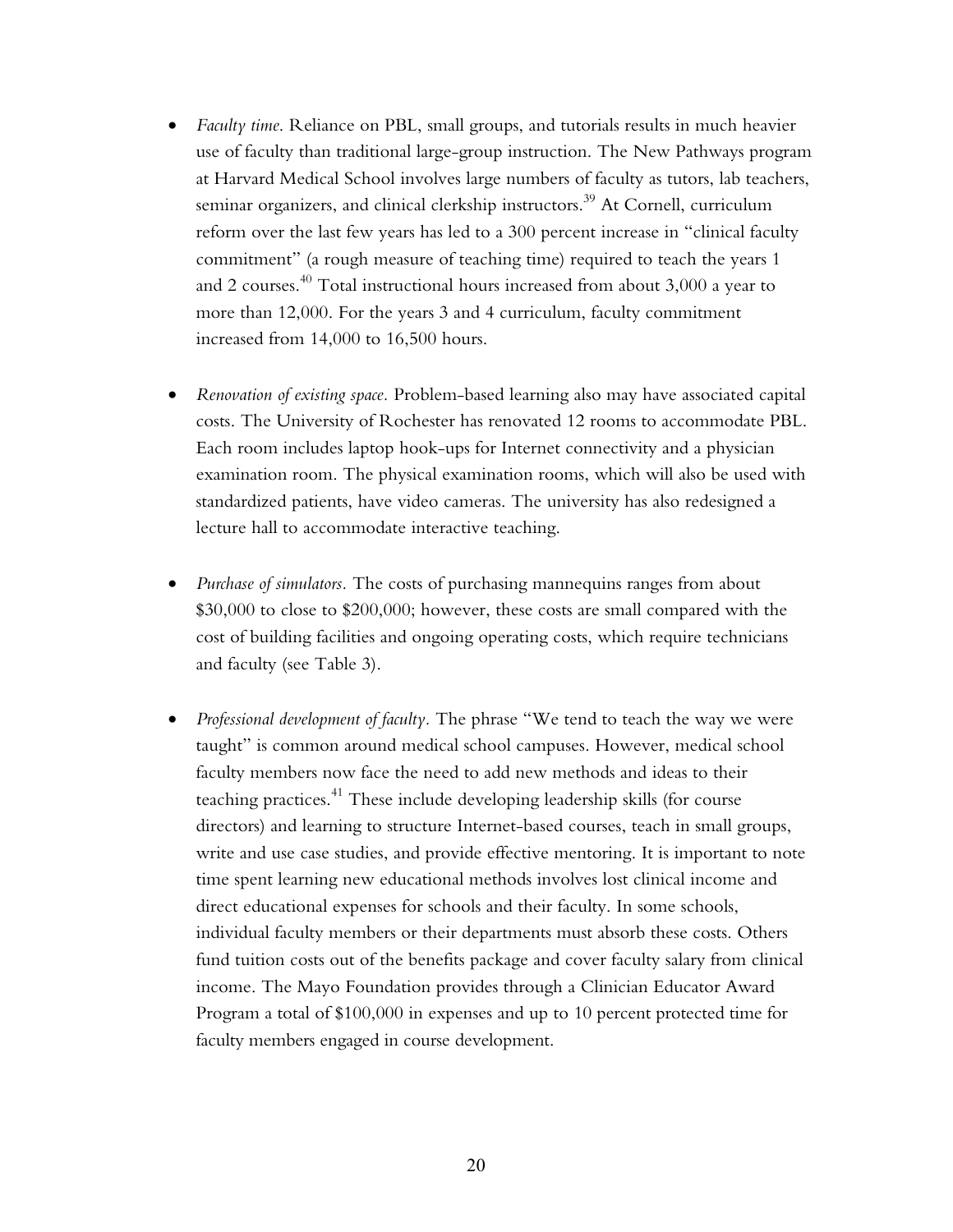- *Organization and scheduling.* The increased use of ambulatory education, although necessary to prepare students and residents for changed practice patterns, may be inherently less efficient than the old model of hospital-based learning. Ambulatory education requires the recruitment of an extensive network of community-based physicians. Even when this faculty does not require compensation, managing them creates additional overhead for medical school deans and residency directors. Further, it may be necessary to offer some compensation to this type of faculty for the loss of clinical income associated with working students and less-experienced residents. AHCs have just begun to appreciate the hidden costs that may be associated with a decentralized education experience. For example, assuring that students and residents have access to reference material when based off-campus in a community physicianís office may require equipping them with a laptop computer and Internet connections. New course offerings (including standardized patients and simulation) may be necessary to assure that all students have exposure to a basic minimum of clinical material.
- *Departments of Informatics and Educational Technology.* The cost of equipment is not necessarily the major expense in running an "e-curriculum." Knowledge management requires the efforts of medical school faculty who are versed in these technologies. There are two components to the costs of these technologies: (1) creating the repository of information and (2) organizing and managing the information, which requires ongoing maintenance. Some schools now recognize the need for a dedicated staff and the support systems they need to maintain these functions. For example, Harvard Medical School has established a newly created office run by an Associate Dean for Educational Technology. To support the office's activities, Harvard pays for an educational technology support staff with four to six full-time employees and for faculty who serve as content advisers.<sup>42</sup>

As another approach to understanding the potential costs of reforms in medical education, we identified a group of institutions that have constructed comprehensive new education technology centers. These medical schools are considered by many to be leaders in the implementation of new educational technology. Table 3 provides estimates of the costs they have incurred in establishing these new centers, and the sources of required funding. These costs vary wildly, because some schools have renovated existing space while others have constructed new buildings. The sources of funding for these ventures also varies and includes government allocations, gifts or donations, foundation grants, and revenues from use of the facilities.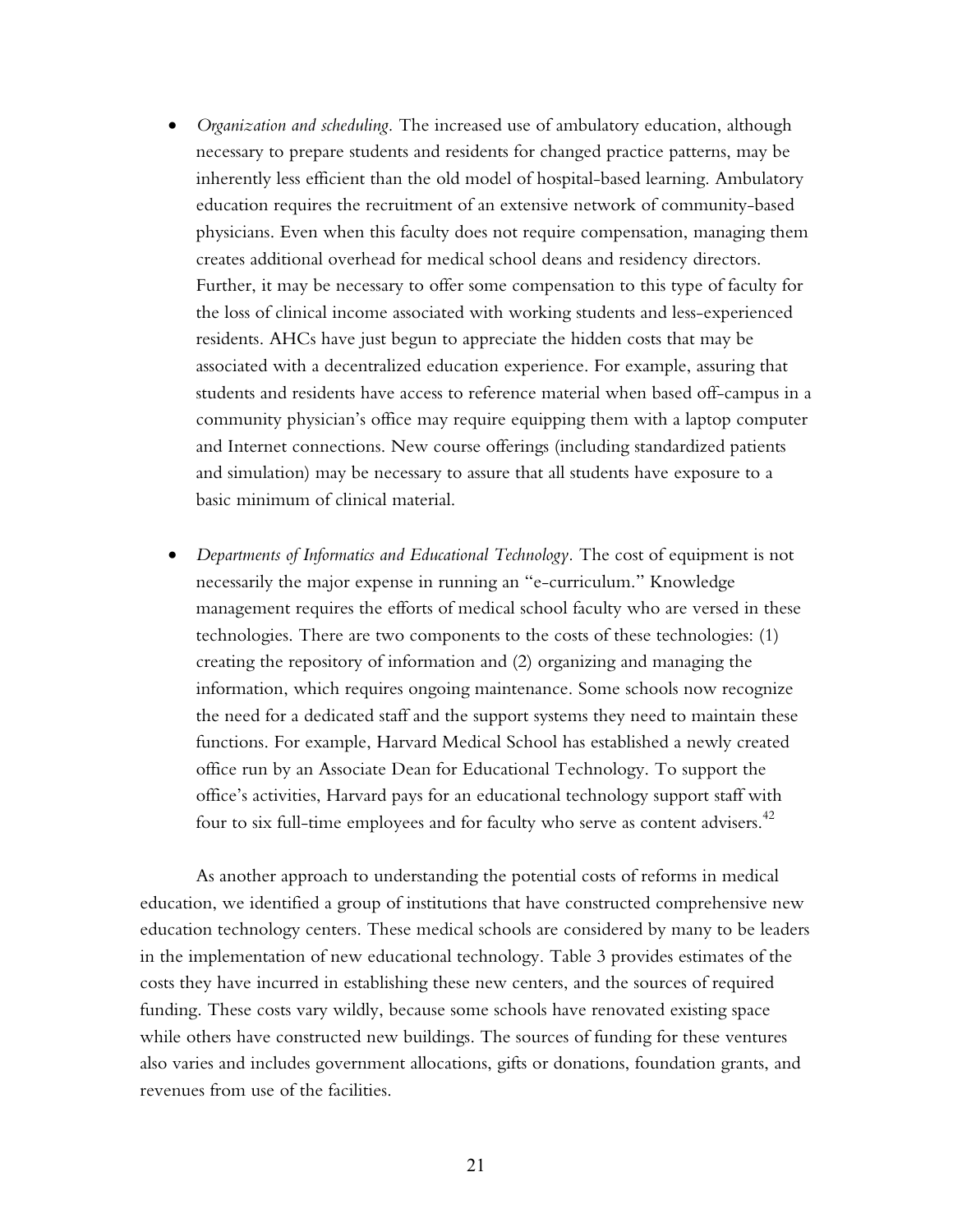| <b>Academic Health Center</b>                                                           | Construction and<br><b>Renovation Costs<sup>a</sup></b> | Annual<br><b>Operating Costs</b> | Source of<br>Funds <sup>b</sup>   |
|-----------------------------------------------------------------------------------------|---------------------------------------------------------|----------------------------------|-----------------------------------|
| The Uniformed Services<br>University National Capitol<br>Area Medical Simulation Center | \$4,500,000                                             | \$1,200,000                      | Government<br>allocation          |
| Cornell University Weill<br><b>Education Center</b>                                     | \$10,000,000                                            | NA.                              | Gift/donation                     |
| Northwestern University<br>Clinical Education and<br>Evaluation Center (CEEC)           | \$264,000<br>(renovation only)                          | \$230,000                        | Foundation<br>grants              |
| Johns Hopkins Clinical<br><b>Education Center</b>                                       | <b>NA</b>                                               | $$180,000^{\circ}$               | Revenues from<br>use              |
| Harvard University Center for<br>Medical Simulation (CMS)                               | \$250,000<br>(renovation only)                          | \$800,000                        | Revenues from<br>use <sup>d</sup> |
| Mayo Global Technology<br>Center (Planned)                                              | \$30,000,000                                            | <b>NA</b>                        | Foundation                        |
| Mayo Simulation Center<br>(Planned)                                                     | \$12,000,000                                            | NA                               | Foundation                        |

Table 3 Samples of Costs: AHC Medical Education Technology Centers

a Includes construction, renovation, and/or design.

 $^{\rm b}$  Changes in medical technology and the nature of the expertise needed to train students in the proper application of diagnostic and therapeutic devices make it necessary for some training costs to be provided by industry. Such initiatives, when they adhere scrupulously to educational content over product promotion, may serve as an invaluable source of support for the educational mission of AHCs.

 $\epsilon$  Against annual revenues of \$200,000.

 $^d$  \$4,500 a day.

It should be noted that reforms in medical education also can create savings, though these are no more quantifiable than costs at the current time. The use of simulators is a case in point. When fully implemented, a program using simulated patients will most likely require less faculty time for instruction. In addition, simulators may allow for additional savings due to the closing or downsizing of teaching labs in courses such as anatomy, biochemistry, physiology, and some neurosciences. Students may be able to reduce time spent in clinical clerkships, or use their time more efficiently because basic procedures have been learned on simulators. Similarly, patients may benefit because simulators could reduce the need for students to practice medical procedures on humans. These centers also have the potential to create savings for the medical services system, because theoretically they should lead to fewer errors by residents. Possibilities to generate revenue also exist, as in the case of Johns Hopkins's standardized patient facility, although these opportunities may diminish as more medical schools obtain their own equipment and facilities.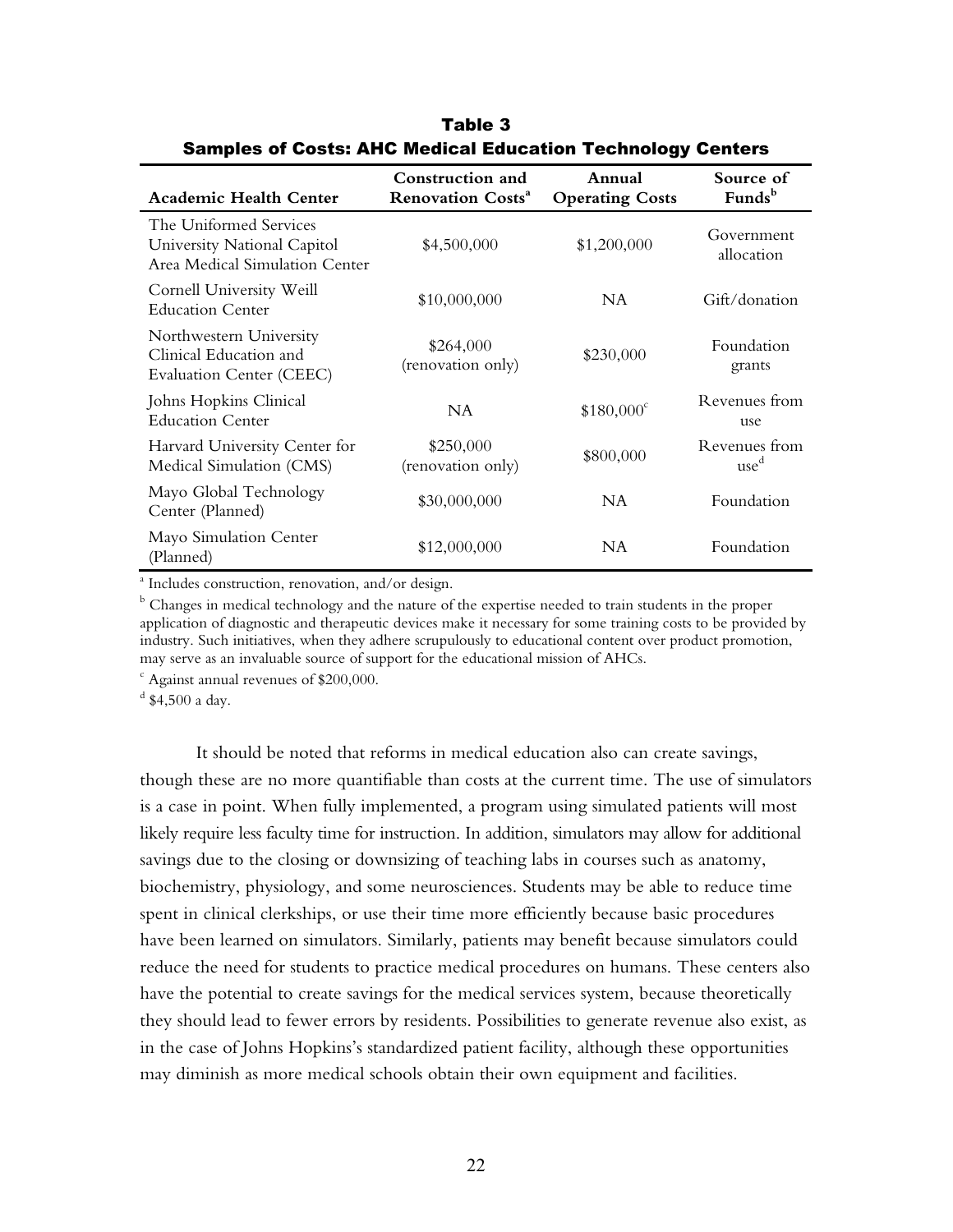# **Finding 4. The clinical environment within AHCs is widely perceived as unreceptive to medical education.**

The American system of medical education places heavy emphasis on both students and residents participating in the delivery of care. This philosophy requires that students and residents encounter sufficient numbers of patients with a broad array of illnesses and receive instruction from a committed and capable clinical faculty. However, because of cost containment measures and the resulting pressure on physicians to be more clinically productive, the clinical environment seems to have become less conducive to medical education. Based on case studies and other evidence, the Task Force has identified at least three developments that present formidable challenges to traditional educational methods in AHCs.

- *Decreased use of hospitals:* From 1982 to 1997, average lengths of stay for Medicare patients dropped 40 percent, from 10.2 to 6.3 days.<sup>43</sup> Similar trends have affected nonelderly patients. At the same time, occupancy rates and the total number of hospital beds have been falling.<sup>44</sup> What this means in practice is that patients routinely receive pre-operative assessments and work-ups before being admitted and receive much of their follow-up care in ambulatory settings after they are discharged. A common complaint among students, residents, and faculty is that lengths of stay are so short that trainees do not have sufficient time to learn from each case. In addition, very short hospital stays mean that proportionately more time is spent in fulfilling administrative services associated with admission and discharge, leaving less time to visit with patients while they are undergoing treatment. In the 1998 Commonwealth Fund Survey of Residents conducted by research staff at the MGH Institute for Health Policy, 84 percent of respondents believed that incoming residents would face the same or higher levels of "scutwork" associated with their hospital experience compared to current levels, and this percentage was significantly higher in areas with very high managed care penetration.45 The general feeling was that the educational content of the training experience was giving way to overarching pressures to hurry the patient through the stay.
- *Increasing demands for productivity.* During the mid and late 1990s, price competition among providers added substantially to pressures on physicians to increase their clinical productivity. AHCs have had to conform to these pressures, and this has created considerable pressures on clinical faculty who are trying to maintain their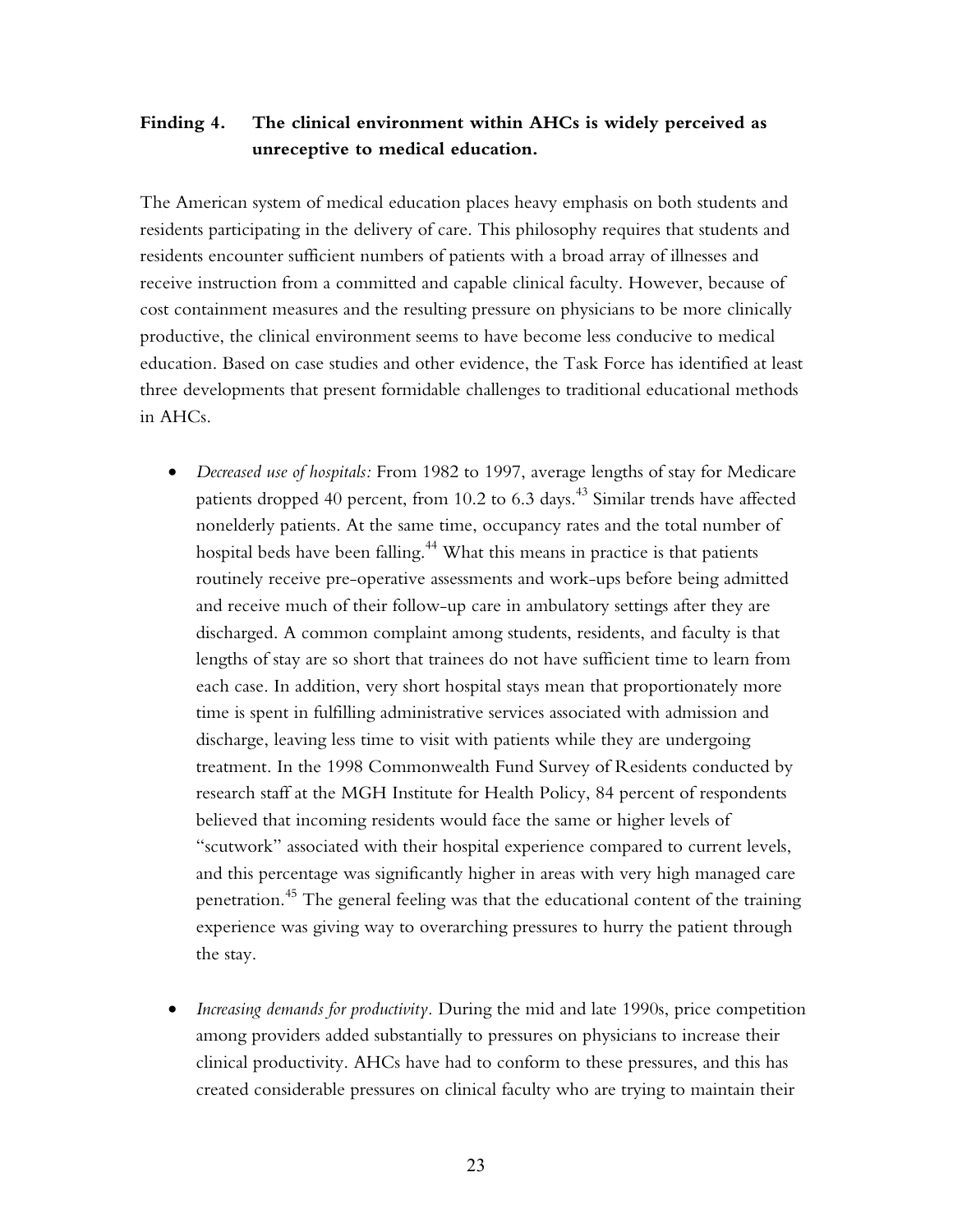teaching commitments while also increasing the number and reducing the duration of visits and procedures. As patient throughput increases in faculty practices, opportunities for faculty to engage in meaningful teaching of medical students and residents decrease. The result can be that faculty satisfaction declines as faculty members feel they are unable to perform effectively as either teachers or practitioners. In a 1996 survey of medical school faculty, the MGH Institute of Health Policy found that clinical faculty were the least satisfied group among faculty, and that levels of satisfaction tended to decrease as clinical workloads increased. Least satisfied of all were clinical faculty in markets with high managed care penetration.<sup>46</sup> In a national survey of medical schools, nearly three out of five faculty members, residency-training directors, and department chairs believed that managed care had reduced the time they had available for teaching. $47$ 

• *Increasing demand for outpatient clinical preceptors in the face of decreasing availability*. As documented elsewhere in this report, the site of patient care is shifting toward ambulatory settings, and this in turn requires a change in the setting and content of medical education. Such a shift requires the recruitment of a whole new cadre of educators—community clinical preceptors. These clinician educators are most often volunteers. Some medical schools offer inducements to these volunteers, such as free newsletters or free or reduced registration fees for their CME courses. Task Force case studies have found widespread concern among medical educators over the difficulty of recruiting and retaining high-quality community preceptors who provide intellectually stimulating learning environments. In the 1999–2000 LCME survey, 83 percent of deans reported they had experienced difficulty with recruiting/retaining volunteer faculty members because increased pressure for efficiency in clinical practice was making community physicians less willing to participate in clinical teaching.<sup>48</sup>

# **Finding 5. Pressures on the clinical enterprise undermine financial support for medical education.**

#### **Relationship Between Medical Education and the Costs of Care in AHCs**

With support from the Commonwealth Fund, Lewin Associates explored the relationship between the cost of care and the educational activities of AHCs. Their work is unique in two ways. First, it uses data for all patients seen at AHCs, not just Medicare patients, as has been the case in most studies of this issue. Second, their study attempts to control for other activities and characteristics, such as involvement in clinical research, maintenance of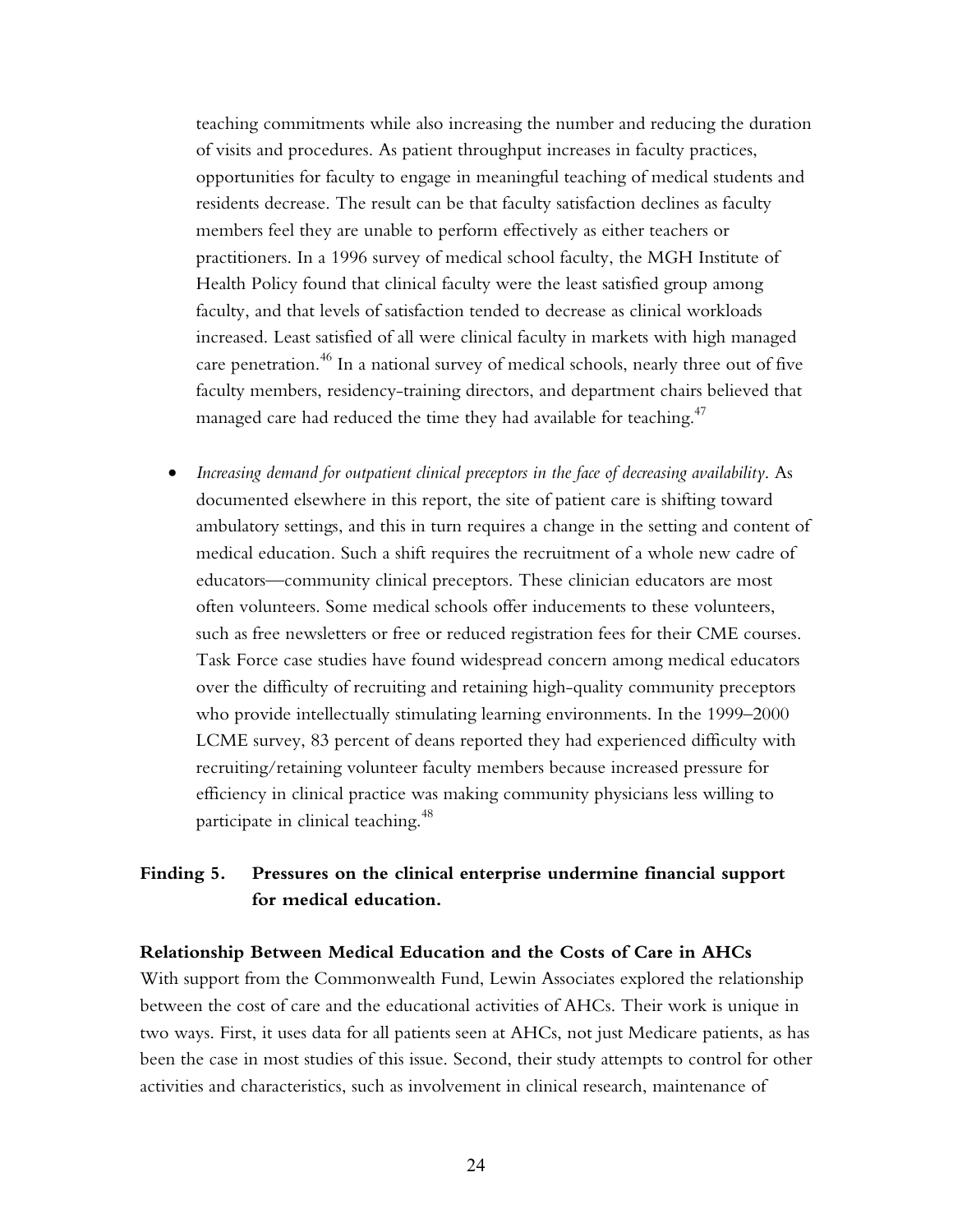standby capacity for high technology services, and patient case mix, that may be confounded with education as a source of the added clinical expenses of AHCs. Newhouse and Wilensky<sup>49</sup> have argued that these other activities, not the education of residents and students, actually account for the extra expenses of AHCs. Education costs, they have argued, are borne by physicians-in-training in the form of reduced compensation for their work.

The results, by level of teaching activity, are shown in Figure 1. In 1995–96 there was a roughly twofold difference in average cost per case between nonteaching hospitals (\$5,034) and hospitals with the greatest intensity of teaching (\$10,655).





Source: Georgetown University analysis of data in Coleman et al., Estimating Provider Training, Standby Capacity, and Clinical Research Costs Using Regression Analysis. Lewin Associates, 1999.

The regression models used by the Lewin Group identify significant, positive relationships between overall cost per case in teaching hospitals and the intensity of teaching within institutions, as measured by the ratio of interns and residents to beds. This is true even after inserting variables that attempt to capture the influence of an AHC's participation in clinical research, provision of rare and high technology services, and differing case mix. Although these confounding variables add to the costs of teaching hospitals—in the case of major teaching hospitals, about \$938 per discharge for case mix and \$575 for research and specialized care—the measure of educational involvement remains a significant factor, adding \$2,802 per case. The Lewin study does not prove that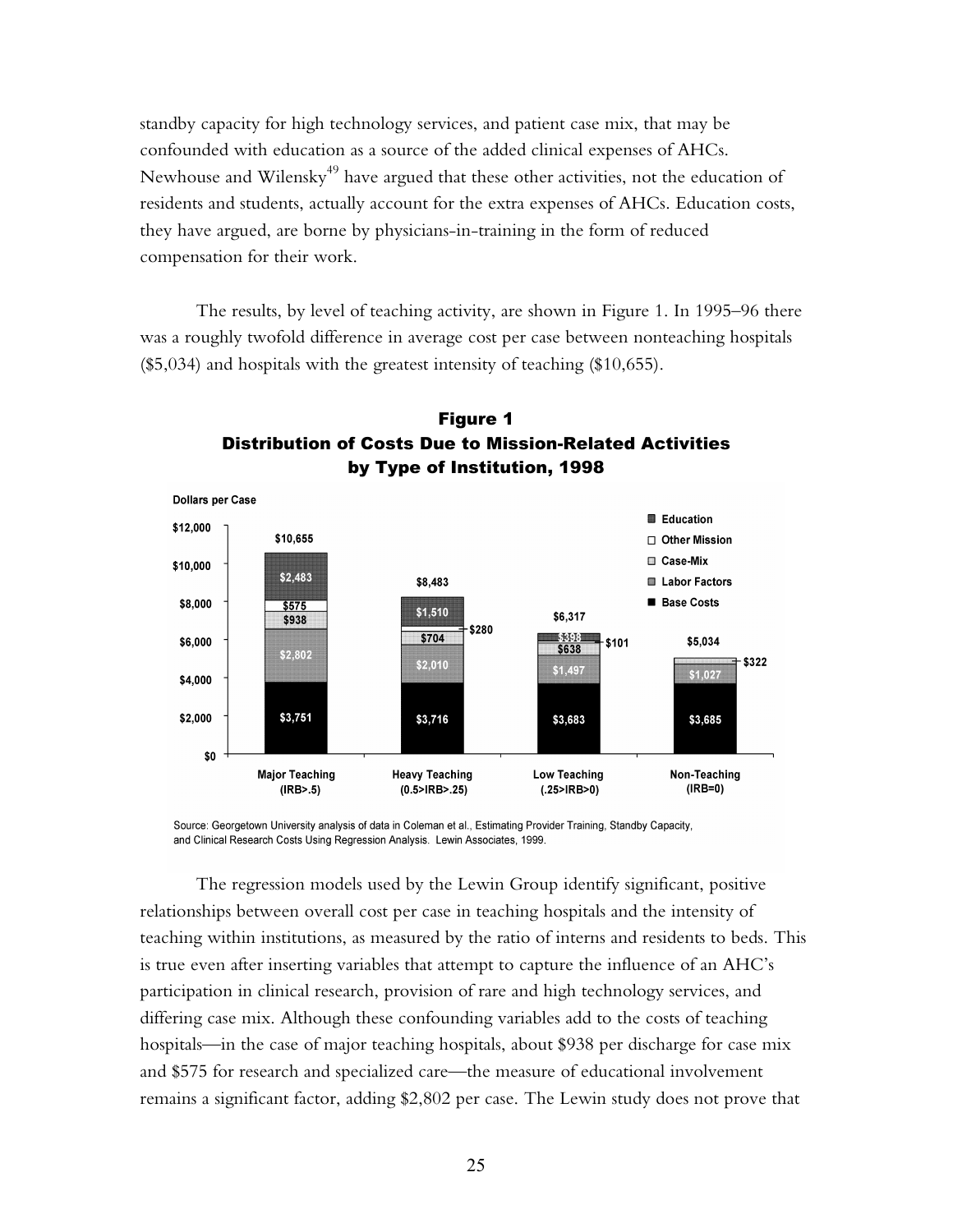involvement in education is responsible for all \$2,802 in extra costs associated with the institutional review board variable, which could be capturing the influence of other, unmeasured differences between teaching hospitals and nonteaching institutions (e.g., quality of care). However, this study does make the point that the best available data continue to support empirically the opinion of many AHC officials that teaching adds to the costs of patient care, and that those costs are not fully offset by lower labor costs through reduced payments to residents.

Another source of data on the extra cost of teaching comes from surveys of faculty group practice plans and analyses of the flow of funds within AHCs. As noted previously, faculty group practice plans are thought to contribute, on average, 28 percent of their revenues to the academic missions of medical schools, which include teaching.<sup>50</sup> Teaching hospitals affiliated with medical schools also frequently make contributions from net revenues to their academic affiliates. These payments constitute a direct subsidy of educational missions. The higher costs of care in AHCs reflect these direct contributions as well as other, hidden subsidies of the types mentioned above: reductions in faculty productivity associated with teaching, longer lengths of stay, the ordering of more tests and procedures, and so on.

#### **Financial Status of Teaching Hospitals**

As mentioned above, UME and GME are financed through a complex web of funds from tuition and fees, clinical subsidies, direct state and federal payments (Medicare and Medicaid payments and tax exemptions) and philanthropy. However, concern has arisen about the ability of AHCs to continue to finance their teaching missions through this patchwork of traditional sources. At most risk is the use of clinical cross-subsidies generated within AHCs themselves. According to data collected by the Lewin Group, margins among AHC hospitals deteriorated in the late 1990s. Figure 2 shows the aggregate total (upper line) and operating (lower line) margins for AHC hospitals using data from the AHA Annual Survey. The analysis includes hospitals identified by the AAMC as integrated teaching hospitals. The trend lines show that the financial condition of this group of hospitals improved somewhat in the middle 1990s, but that their financial condition started to deteriorate in 1997 and continued in steep decline in 1998 and 1999.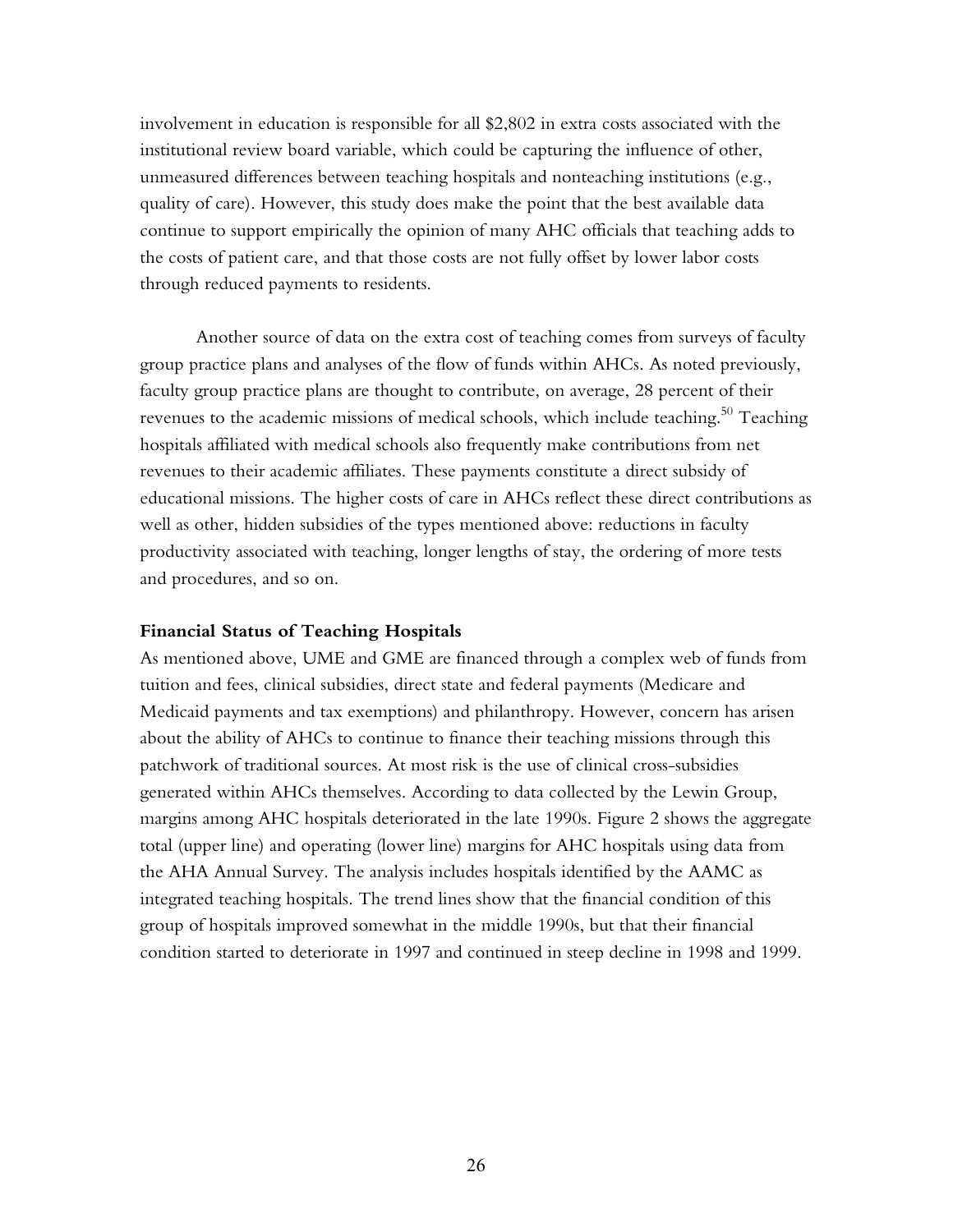Figure 2 Trends in Aggregate Margins for AHC Hospitals, 1994-1999



Source: Lewin Group analysis of A HA A nnual Survey Data, to be published in The C ommonwealth Fund, "F inancial P erformance of A cademic Health C enters: 1994 to 1999," Final R eport, forthcoming.

Figure 3 shows five-year trends in operating margins for two subgroups of COTH hospitals (members of the Council of Teaching Hospitals): major teaching hospitals that are highly integrated with medical schools and those that have independent relationships with medical schools.<sup>51</sup> Highly integrated major teaching hospitals are owned by the same entity as a medical school, or have the same individuals providing leadership in clinical and academic departments. Independent hospitals do not have this level of integration with a medical school, but have an affiliation agreement with a medical school for educational and other activities. Operating margins for both subgroups have declined since 1996, but the decline for integrated major teaching hospitals has been more severe. Operating margins for integrated major teaching hospitals were higher than those for independent major teaching hospitals until 1998, when the two reversed positions. The decline for both groups accelerated from 1998 to 1999.

The sources and amounts of funding may differ significantly between public and private AHCs. Figure 4 illustrates trends in median operating margins by ownership status. For public hospitals, the median operating margin declined from 1.25 percent in 1994 to  $-1.87$  percent in 1999. Private COTH hospitals experienced a similar decline (2.80% in 1994 to 0.19% in 1999).

It should be noted that the margins of hospitals generally—and AHC hospitals in particular—have turned around in 2000, and net revenues may be increasing. The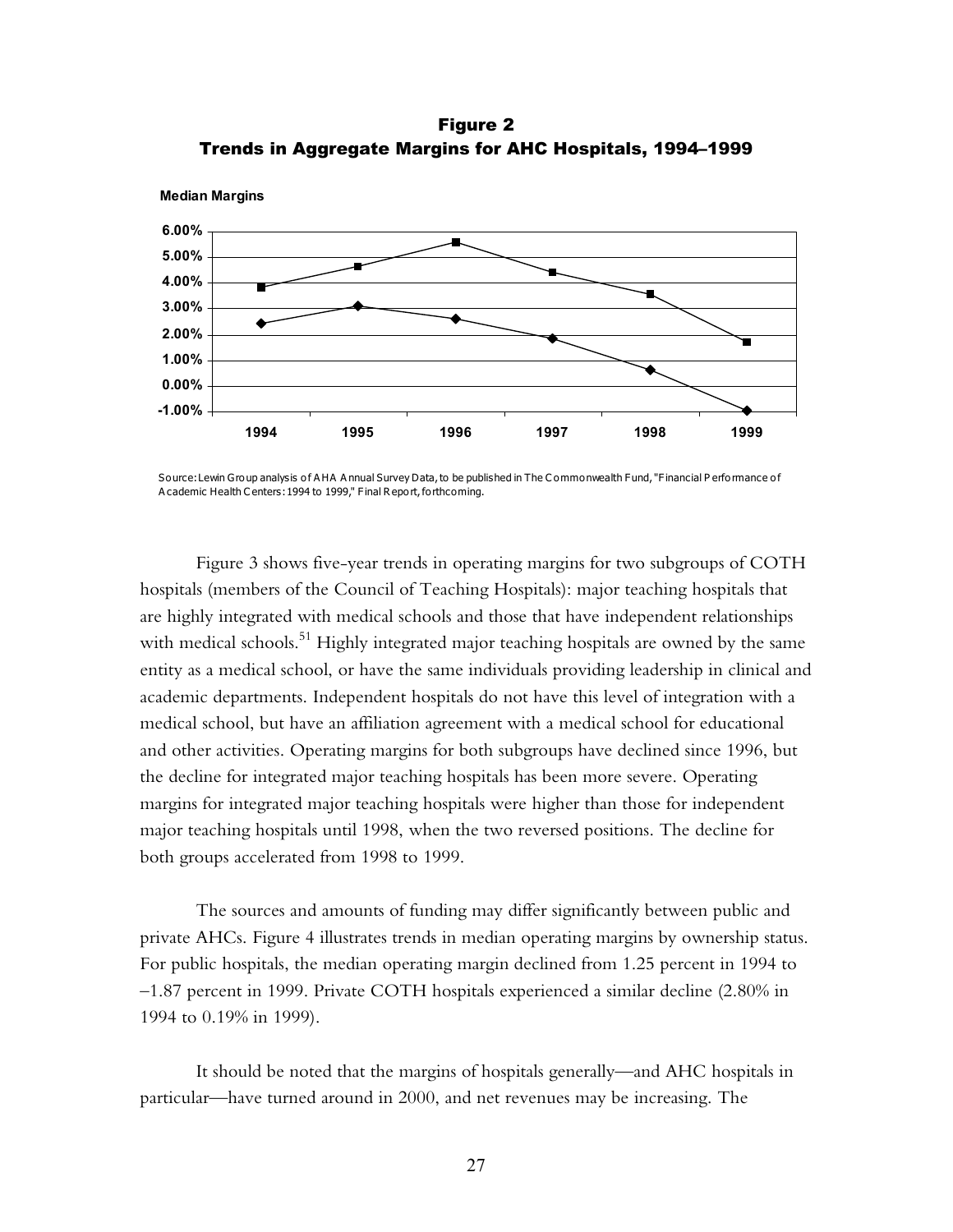Medicare Payment Advisory Commission has issued a report to this effect, and it accords with anecdotal information received by the Task Force. If true, this turnaround is welcome news from the standpoint of sustaining the teaching mission of AHCs. However, some AHCs may have sustained blows during the 1990s that will be difficult to overcome. Institutions such as the University of Pennsylvania Hospital; the University of Minnesota Hospital; Georgetown University Medical Center; the Beth Israel Deaconess Hospital in Boston; the Stanford University Hospital; and the University of California, San Francisco, experienced substantial losses during the late 1990s that have depleted reserves and left them with a high level of debt. Such financial reversals will reduce for some years to come the capacity of these institutions to invest in infrastructure, including information systems that contribute materially to the education of students and residents. Faced with these capital deficiencies, some AHCs have sold their clinical facilities to for-profit and nonprofit hospital chains. The long-term implications of such moves for the educational missions of AHCs remain uncertain.





\* Integrated AHCs are those that are: (1) COTH members; and (2) under common ownership with a school of medicine, or are freestanding but the majority of the hospital chiefs of service also serve as department chairs in the affiliated medical school. Source: CAMCAM Fact Sheet, av ailable online at http://www.aamc.org.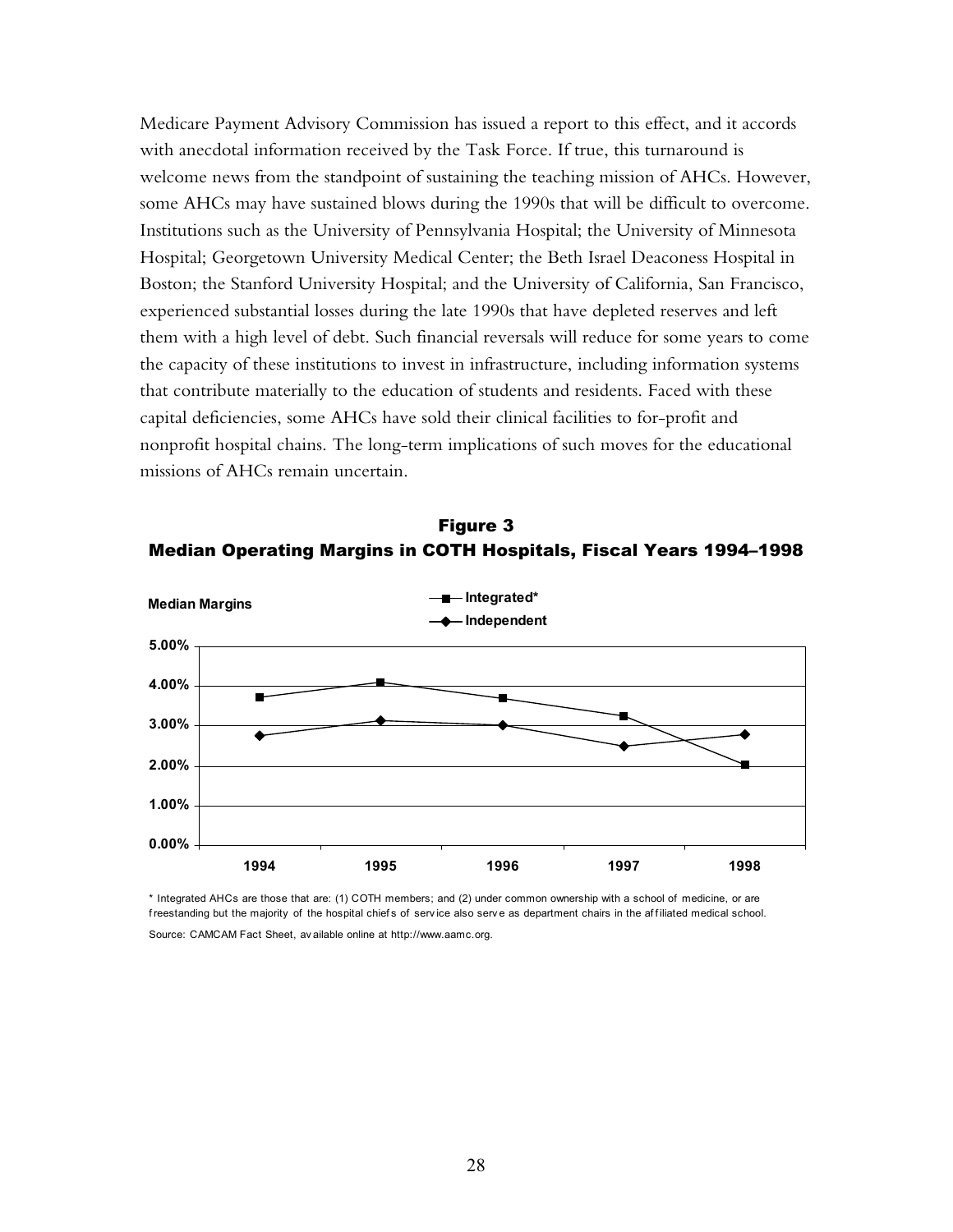

Figure 4 Median Operating Margins in Public and Private COTH Hospitals, Fiscal Years 1994-1999

Source: Lewin Group analysis of A HA survey data.

### **Finding 6. The medical education activities of faculty are valued less than research and patient care at AHCs.**

Forty years ago, one could say with confidence that the core activity of U.S. medical schools was the education of medical students. That situation has very likely changed. During a period of unprecedented growth in clinical income and an explosion in biomedical research, the education of medical students—to some observers—has become "no more than a by-product of what academic medical centers are [now] doing." $52$  The ascendancy of research and the dependence on income from clinical activities have contributed to what Ludmerer describes as "the devaluation of teaching."<sup>53</sup> As evidence, he notes that the day-to-day responsibility for preclinical educational curricula, once the purview of deans or department chairs, is now often relegated to associate or assistant deans of medical schools.

For much of the last century, the ideal of the "triple-threat" faculty member proficient simultaneously in teaching, research, and clinical care—dominated the academic culture in medical schools. In practical terms, this ideal is no longer attainable (if it ever was), given the increased demands associated with excellence in any of these three areas. A recent report based on extensive case studies of AHCs in the late 1990s notes that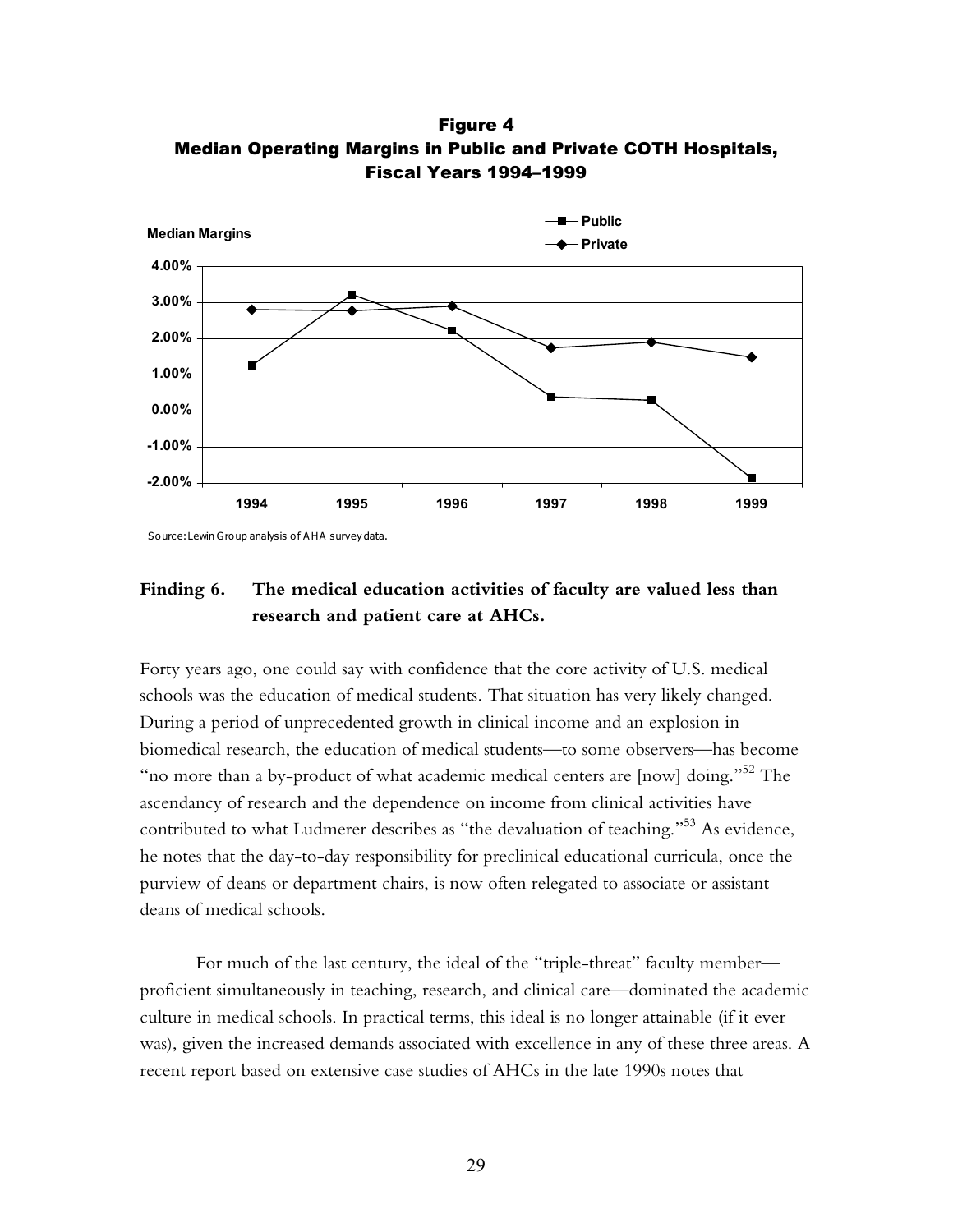"productivity in either research or service now demands that the majority of one's time be spent doing one or the other."<sup>54</sup>

The new prototype of a faculty member is a star researcher or, less commonly, a world-class clinical specialist. Tenure committees place most emphasis on research productivity in their deliberations, but will also consider excellence in clinical service. The message regarding education has been clear: it is less important than research and patient care. In part because of the perceived lack of academic reward associated with education, deans report increased difficulty recruiting clinical faculty to teach preclinical courses.<sup>55</sup>

Although much of the perception of the lower value of teaching among the AHC missions is based on case studies and anecdotes, there is some empiric evidence. In a study of the academic promotion process at Johns Hopkins University School of Medicine, researchers surveyed all faculty members who were considered for promotion to associate or full professor from 1980 to 1985. Faculty members who resigned from the university during the study period also were surveyed. The rate of promotion from assistant to associate professor was significantly lower for clinical educators than for clinical or basic science researchers.<sup>56</sup> Furthermore, respondents ranked publications as the most important criteria in consideration for promotion, while teaching was considered the least important.

Additional evidence can be found by examining the criteria and methods that medical schools use for promoting clinical educators—defined as faculty who spend the majority of their time in clinical care and medical education activities and who engage in little or no research. A 1996 survey of chairpersons of all medical school promotion committees in the United States and Canada found that 55 percent of schools did not have a separate track for clinician educators.<sup>57</sup> Further, almost half of all medical schools (48%) did not have specific criteria for the promotion of clinician educators. Finally, this study suggested that in the area of scholarship many medical schools devote relatively little attention to the evaluation of clinical educator's abilities to develop educational materials.

#### **How AHCs Are Responding to Challenges**

Academic health centers in the United States are making a major effort to respond to the challenges facing their educational missions. Nevertheless, progress remains slow and uneven in some areas, and major opportunities for improvement exist.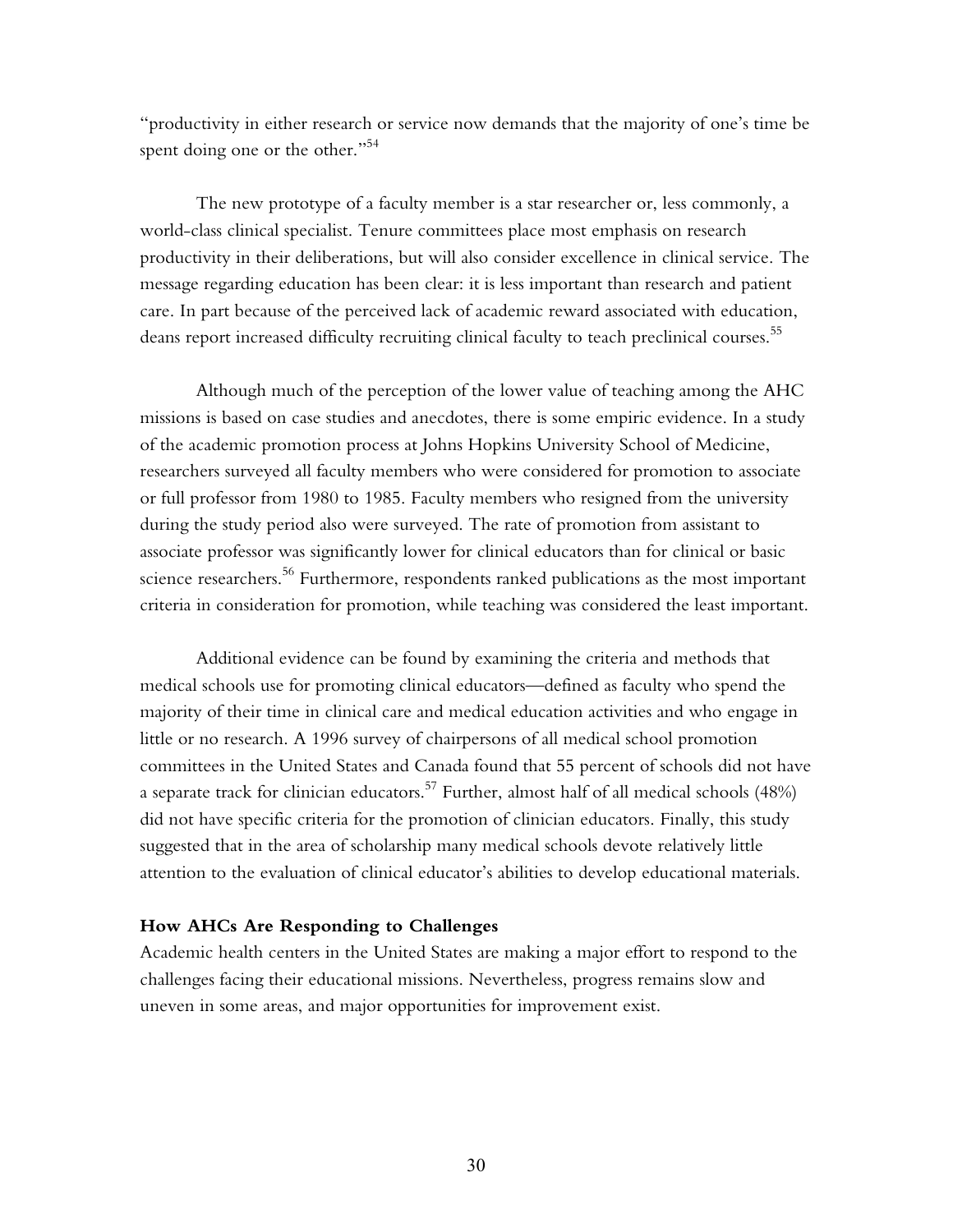# **Finding 7. AHCs are undertaking reforms to prepare physicians better for the demands of modern medical practice, such as practice in ambulatory and community-based settings.**

#### **Reforms in Undergraduate Medical Education**

A number of national medical education groups have noted the need for reforms in undergraduate medical education to prepare students better for the changing health care environment.<sup>58,59,60,61</sup> In 1996 the AAMC embarked on the Medical School Objectives Project, an initiative that was designed to "stimulate changes in medical education to create a better alignment of the educational content and goals with evolving...practice patterns.<sup>362</sup> These reforms center on improvements in training in one or more of the following curriculum-content areas (CCAs) oriented toward modern medical practice: primary care, ambulatory care, health promotion/disease prevention, teamwork, medical care cost control, and providing cost-effective care.<sup>63,64,65,66,67</sup>

There is ample evidence that ambulatory and community-based education have taken hold in medical education. From 1993 to 1995, the number of schools requiring an ambulatory experience in the first UME year increased by over 50 percent (from 22% to 35%).<sup>68</sup> The most recent data available on the percentage of all medical school graduates in 1999–2000 who participated in ambulatory educational experiences as part of a clinical clerkship is provided in Table 4. In addition to clerkships, many medical students also have the opportunity to spend time with community-based physicians in ambulatory settings during other course work.<sup>69</sup>

| <b>Required Ambulatory Activity</b>                               | Percentage<br>Participating |
|-------------------------------------------------------------------|-----------------------------|
| Primary Care Clerkship (interdisciplinary)                        | 57.8%                       |
| Family Medicine Clerkship                                         | 81.2%                       |
| Community Medicine Clerkship in a Rural Setting                   | 21.7%                       |
| Community Medicine Clerkship in an Inner-City Setting             | 12.9%                       |
| Ambulatory Block Assignment During an Internal Medicine Clerkship | 57.6%                       |
| Ambulatory Block Assignment During a Pediatric Clerkship          | 64.3%                       |
| Ambulatory Block Assignment During General Surgery Clerkships     | 18.8%                       |
| Ambulatory Block Assignment During an OB/GYN Clerkship            | 34.2%                       |

Table 4 Percentage of Graduating Medical Students Who Participated in Required Ambulatory-Based Clerkships in 2000

Source: AAMC Graduating Medical Student Questionnaire, 1999-2000.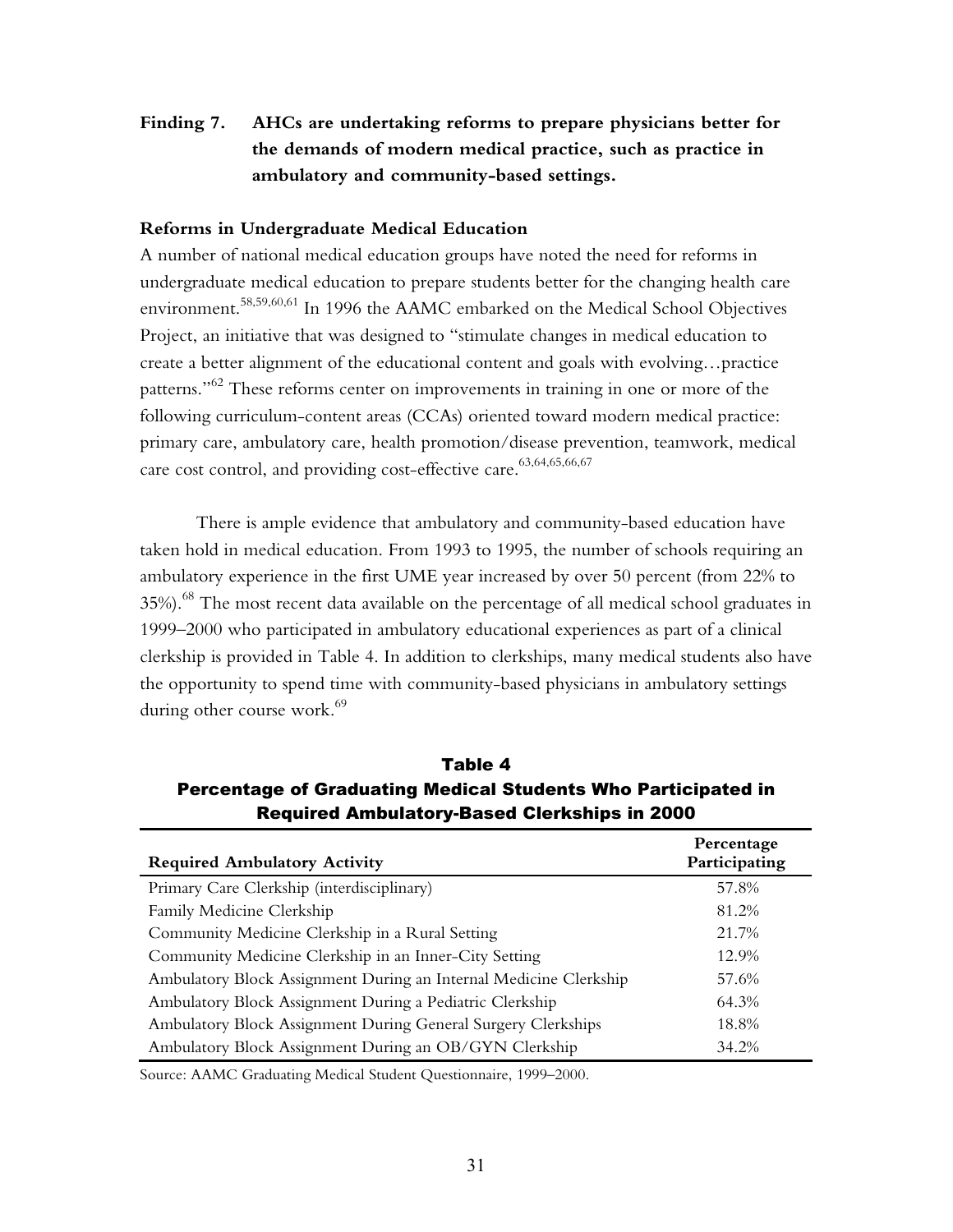From 1984 to 1994, the percentage of all medical students who participated in one or more ambulatory care clerkships increased from 48.8 percent to 72.2 percent.<sup>70</sup> Also, from 1993 to 1997 the average number of weeks that medical students spent in ambulatory settings (regardless of whether they were participating in a clerkship) increased from 11 to 15.<sup>71</sup> The number of medical schools that required all students to complete a family practice clerkship increased from 67 in 1990 to 87 in 1994 to 101 in 1998.<sup>72</sup>

Unfortunately, no systematic studies assess the success of these curricular reforms in preparing students to be more effective practitioners. However, there are data on students' perceptions of the adequacy of their preparation in the core curricular areas noted above. Such reports have been shown in a number of studies to be valid indicators of the success of curricula73,74,75,76,77 and may accurately reflect the competence of teachers, changes in students' own knowledge and comprehension, and their future educational performance.78,79,80,81,82,83

In an analysis of data from the questionnaire administered annually by the AAMC to all graduating medical students, the Task Force found that from 1994 to 1997, the percentage of graduates who felt they received inadequate instruction in primary care decreased by half, from 27.6 percent in 1994 to 13.7 percent in 1997 (Figure 5). Similar but smaller decreases were found for ambulatory care (37.4% to 23.9%), cost control (62.9% to 52.9%), cost effectiveness (62.7% to 53.9%), and disease prevention (44.4% to 23.7%). However, the percentage who felt they received an inadequate amount of instruction in teamwork remained relatively constant from 1994 to 1996 (10.2% to 10.6%) and then increased (to  $21.8\%$ ) in 1997. $84$ 

So far as we know, these analyses are the only empiric evidence on the effectiveness of recent curricular reforms at the undergraduate level, and it is definitely encouraging. However, these data also indicate the need for additional work to reduce the proportion of students who feel they are leaving medical school with insufficient preparation to master the critical challenges facing modern practitioners.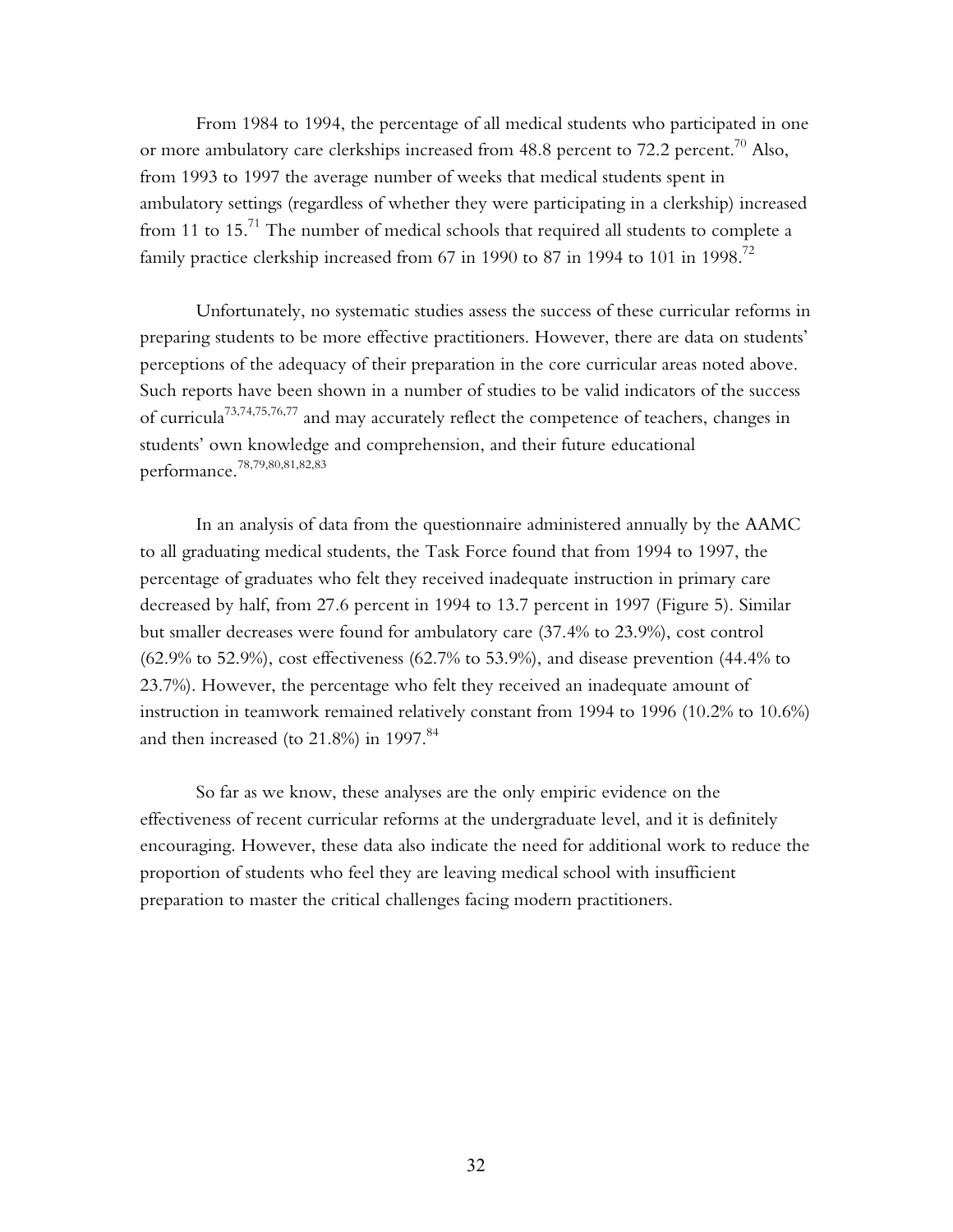#### Figure 5 Percentage of Medical School Graduates Reporting Inadequate Instruction in Curriculum Content Areas Relevant to Managed Care, 1994-1997



**Percent Reporting Inadequate Instruction**



Source: Data from 1994-1997 Graduating M edical Student Questionnaire. A nalysis by C ampbell, Weissman, and B lumenthal, Institute for Health P olicy, M assachusetts General Hospital.

#### **Reforms in Graduate Medical Education**

The Thirteenth Report of the Council on Graduate Medical Education (COGME) called for residency programs across the U.S. to "fundamentally revise the preparation of their graduates to reflect the changing practice environment while sustaining the quality of current teaching programs.<sup>85</sup> Common recommendations for reforming GME emphasize training in epidemiology and population-based care, disease prevention and health promotion, and computer skills. To contend with a rapidly changing practice context, physicians need to be comfortable with ethical issues, patient advocacy, teamwork, and conflict resolution.

Some of these concerns have been translated into requirements by the ACGME, for increased ambulatory training during residency, increased continuity of care experience, and reduced residency workloads to promote opportunities for learning.<sup>86</sup> Along with these requirements, the ACGME and the American Board of Medical Specialties (ABMS) recently developed a comprehensive "toolbox" of methodologies that can be used for evaluating residentsí clinical skills. These include a brief description of each method and information about its proper use and psychometric qualities. The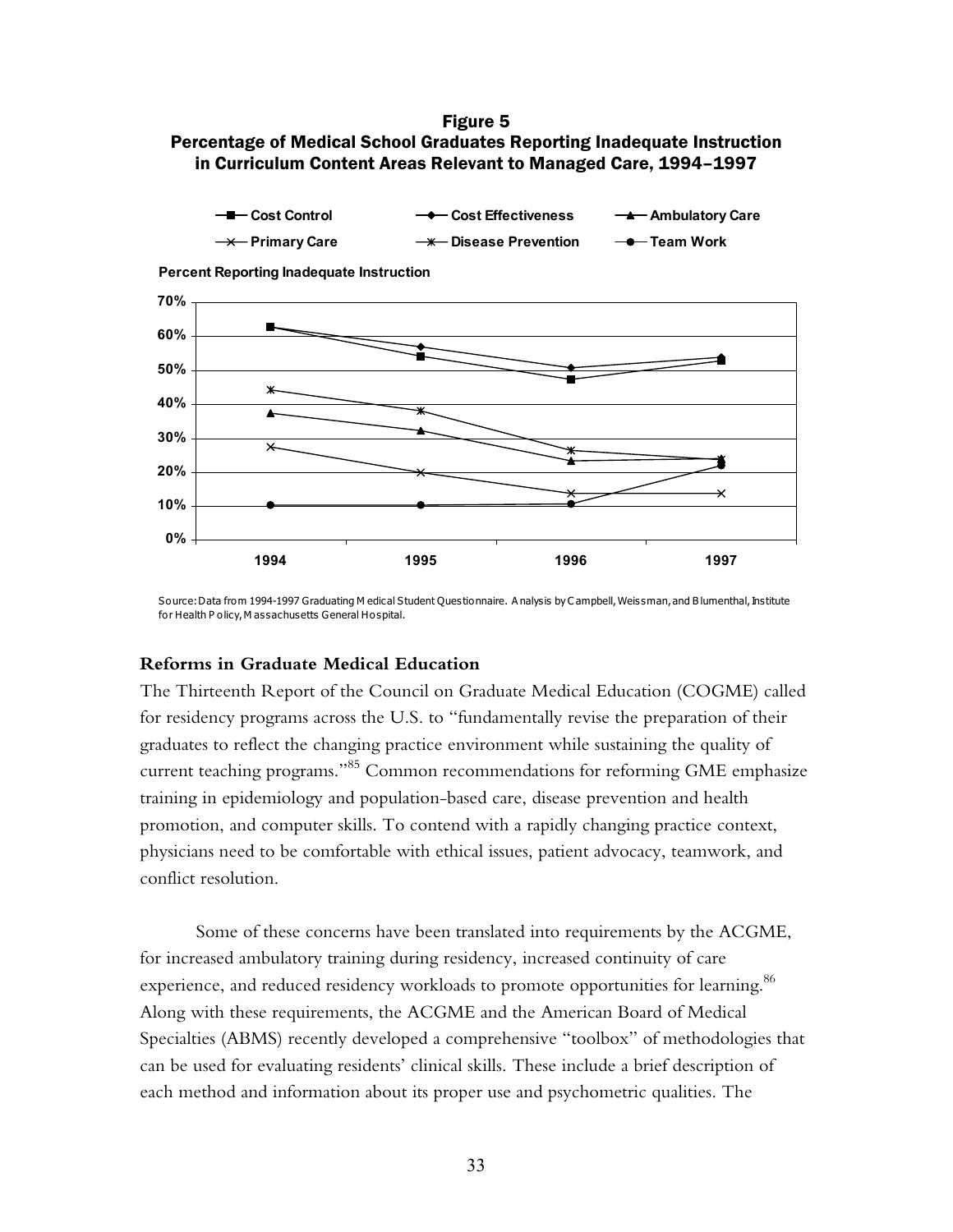toolbox, though still a work in progress, represents the first systematic approach toward the appropriate selection and use of medical education evaluation methodologies.

As in the UME area, systematic national data on the response of AHCs to calls for change in GME and to new accrediting requirements are incomplete. The task of collecting this data is complicated by the fact that different specialties require different training experiences, and assessments of AHCs' responses must, therefore, be specialty specific. In the area of primary care, where many groups have advocated more extensive ambulatory training, the data suggest that considerable progress has been made. A good deal of this information derives from regular surveys of the directors of GME training programs, who are surveyed annually by the AMA. Results of the 2000 survey suggest that primary care residents (family practice, internal medicine, pediatrics) spend 25 percent of their time in community (nonhospital-based) ambulatory settings compared with 6 percent for non-primary care residents (Figure 6). Among those in primary care, family practice residents spend 38 percent of their time in community ambulatory settings compared with 16 percent for both internal medicine and pediatrics.<sup>87</sup> Annual surveys of program directors by the American Board of Internal Medicine document an increase in ambulatory training for internal medicine residents from 14 percent of their time over three years in 1986–87 to 37 percent of their time in 1997–98. $^{88}$ 

Since residency directors' reports may not accurately reflect how residents actually spend their time, the 1998 Commonwealth Fund Survey of Residents in AHCs asked trainees directly how their time was distributed across a variety of settings. For eight specialties surveyed, including some non-primary care disciplines, residents reported spending 17 percent in hospital-based ambulatory settings, 10 percent in emergency rooms, 8 percent in nonhospital-based ambulatory settings.<sup>89</sup> For primary care residents, reported amounts of training in ambulatory areas were comparable to figures provided by training directors in AMA surveys.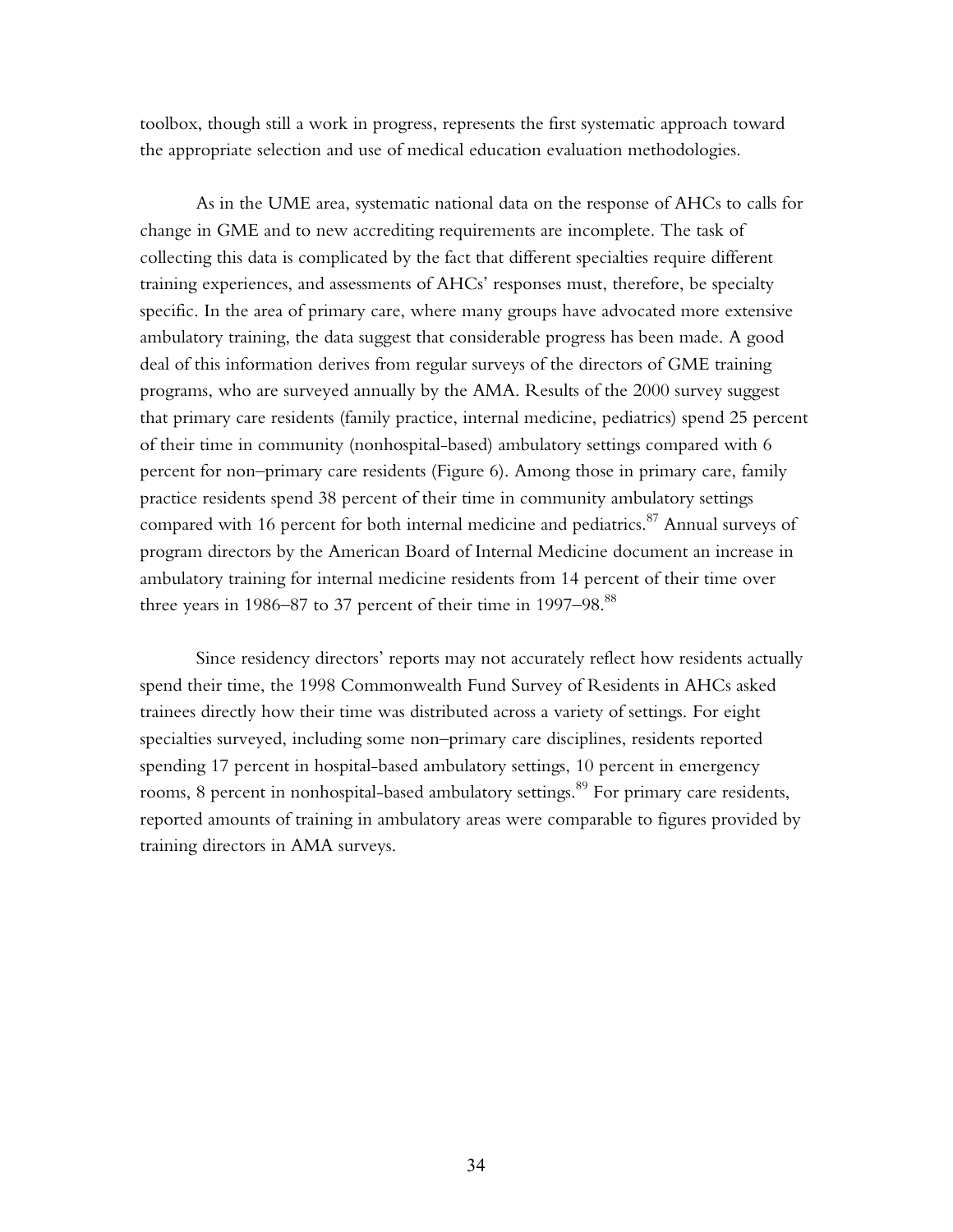#### Figure 6

## Percentage of Time Spent in Non-Inpatient Care Settings by Resident Physicians in Postgraduate Year 2 or Higher Positions, by Type of ACGME Accredited Programs, 2000



**Percent of Residents' Time**

Source: AMA Annual Survey of GME Programs, JAMA Medical Education Issue, 2000.

## **Finding 8. AHCs seem to have succeeded in preserving the quality of their educational missions from environmental and financial pressures.**

A critical question for medical education in the 1990s was whether the tumultuous health care environment had adversely affected medical education. As noted, many anecdotal reports and the Task Force's case studies suggest that the clinical environment has become unreceptive to medical education, threatening the direct and indirect subsidies and supports on which AHCs' educational mission depend.

To gauge the effects of such threats on AHCs' educational functions, the Task Force conducted a number of new analyses. A common theme of these studies was to examine whether indicators of the quality or content of medical education varied with geographic characteristics, especially the level of price competition and managed care penetration in AHCsí local markets. The Task Force hypothesized that, in areas of higher price competition and/or higher managed care penetration, AHCs' educational mission might be under greater stress. The Task Force studies used existing secondary data sources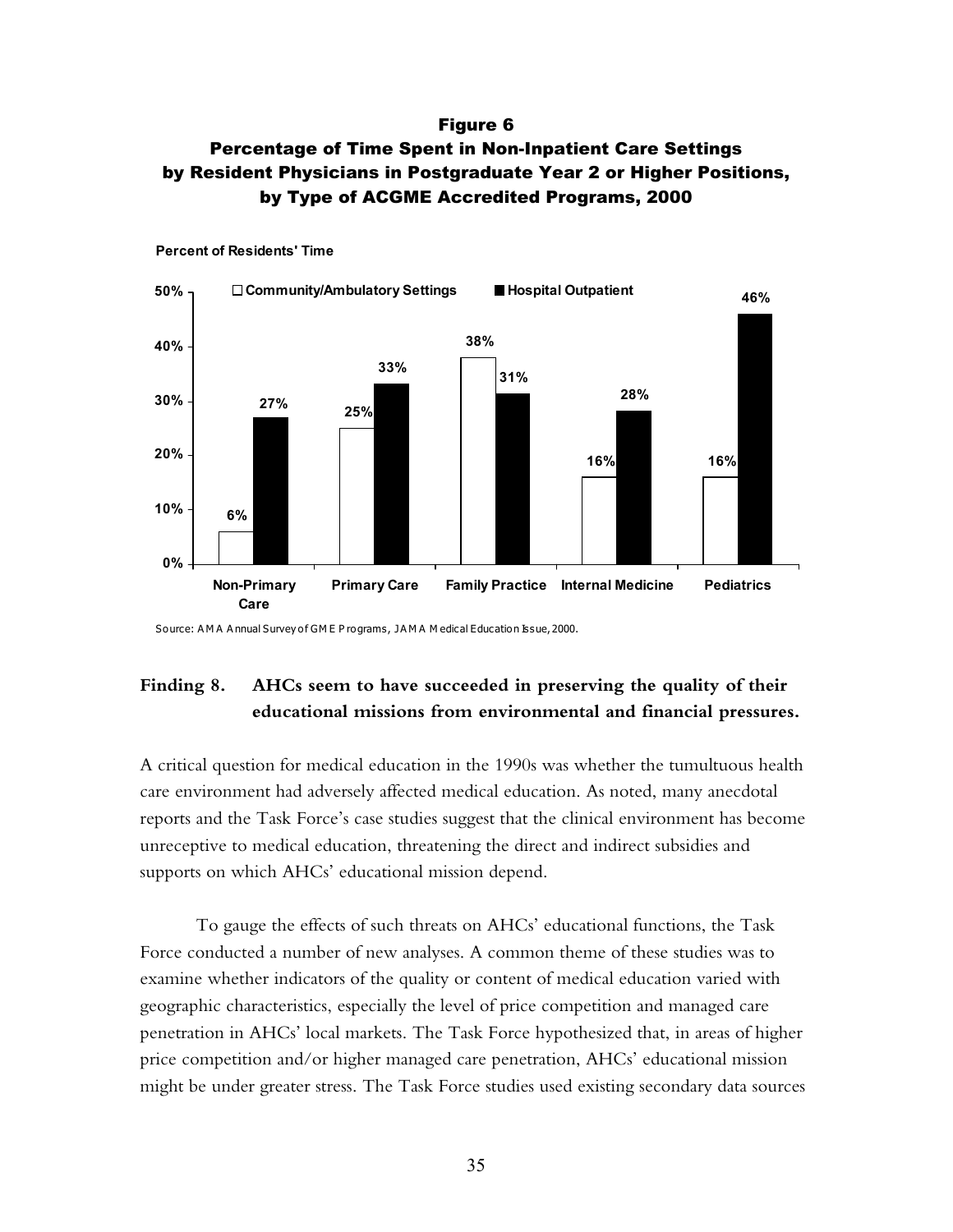as well as primary data collected in the Commonwealth Fundís 1998 Survey of Residents in AHCs.

#### **Undergraduate Medical Education**

To judge the effects of environmental forces on UME, the Task Force examined the relationship between market characteristics and students' scores on standardized exams administered by the National Board of Medical Examiners (NBME) from 1993 to 1996. These exams are taken by virtually all physicians-in-training at three points in time: following their first year of medical school (STEP 1 exams), late in their third year of medical school (STEP 2 exams), and during their first year of residency (STEP 3 exams). Many medical schools use student scores on NBME exams as a measure of educational quality, and virtually all states require physicians to pass these step exams as a prerequisite for medical licensure. $90$ 

Unadjusted data showed that students and first-year residents at AHCs in markets with high managed care penetration tended to have higher scores than those in markets with lower managed care penetration. However, after adjusting for students' past educational attainment and other factors, no significant differences in NBME scores by managed care penetration were evident (Table 5).

| Market<br>Competitiveness <sup>a</sup> | <b>Unadjusted Means</b> |                   |                   | <b>Adjusted Means<sup>c</sup></b> |                   |                   |
|----------------------------------------|-------------------------|-------------------|-------------------|-----------------------------------|-------------------|-------------------|
|                                        |                         | <b>UME</b>        | <b>GME</b>        | <b>UME</b>                        |                   | <b>GME</b>        |
|                                        | <b>STEP</b>             | STEP <sub>2</sub> | STEP <sub>3</sub> | STEP <sub>1</sub>                 | STEP <sub>2</sub> | STEP <sub>3</sub> |
| High $(>40%)$                          | $215^{\circ}$           | $213^{b}$         | $213^{b}$         | 211                               | 209               | 209               |
| Medium (20%-40%)                       | $213^b$                 | 208               | 208               | 2.12                              | 206               | 207               |
| Low $(1\% - 20\%)$                     | 211                     | 208               | 208               | 2.12                              | 208               | 208               |

Table 5 Adjusted and Unadjusted Scores on NBME Exams by Research Intensity and Managed Care Penetration, 1993-1996

<sup>a</sup> Market competitiveness was measured by level of HMO enrollment.

 $\rm{^{b}}$  p $\leq$ .001 compared with low group.

 $\epsilon$ These means were adjusted to account for MCAT scores (verbal reasoning, physical sciences, and biological sciences as continuous variables and writing sample as a categorical variable), GPAs (science and other), matriculating class cohort, dummy variables to capture students who took exams earlier or later than usual, and the research intensity of the medical school as measured by NIH ranking. Source: Analysis by E. Moy at the AAMC.

These means were adjusted to account for Medical College Admission Test (MCAT) scores (verbal reasoning, physical sciences, and biological sciences as continuous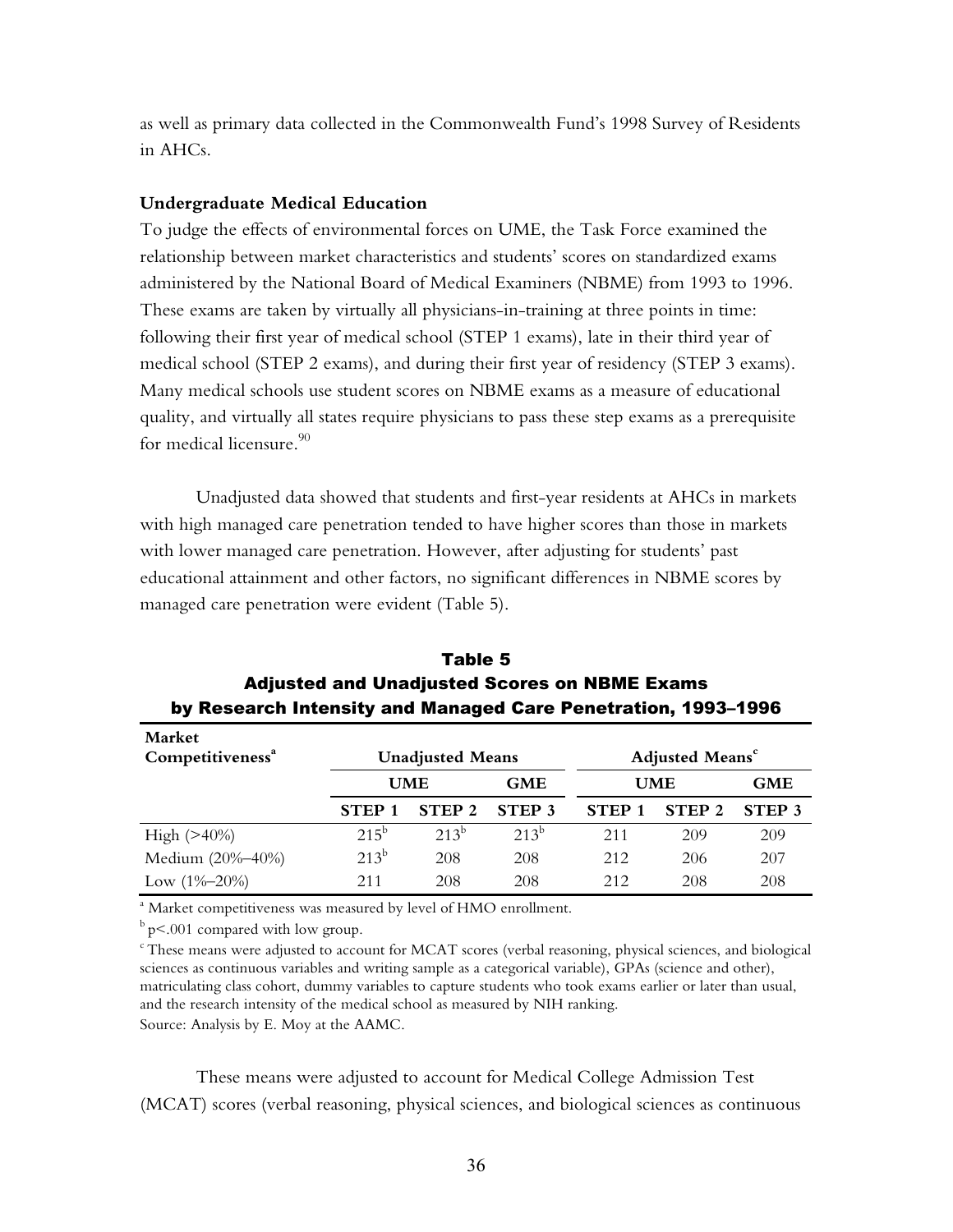variables and writing sample as a categorical variable), GPAs (science and other), matriculating class cohort, dummy variables to capture students who took exams earlier or later than usual, and the research intensity of the medical school as measured by NIH ranking. In other analyses, the Task Force examined the relationship between market characteristics and medical students' ratings of the quality of their training in the seven CCAs described in Finding 7. In some content areas, students reported lower levels of inadequacy in highly competitive markets (preparation for cost-control and costeffectiveness assessments) and in other areas higher levels of inadequacy (primary care, disease prevention). These findings suggest that for CCAs, the amount of competition and managed care in local markets tends to positively affect some educational tasks and adversely affect others. However, there was no consistent trend suggesting that market forces resulted in a deterioration of UME experiences.

#### **Graduate Medical Education**

In an analysis of results from the 1998 Commonwealth Fund Survey of AHC Residents, residents' perception of their level of preparedness to manage a range of specialty conditions and of the quality of their educational experiences were examined in relation to the competitiveness of local markets. No significant differences were found between residents in highly competitive and less competitive markets.<sup>91</sup>

The Task Force also examined relationships between managed care penetration in local markets and internal medicine residency graduates' performance on the ABIM exams from 1996 to 1998. The average pass rate (indicating better performance) on the ABIM boards was slightly higher for the 59 programs located in markets with high managed care penetration (85.2%) compared with programs in markets with medium managed care penetration (84%) and those in markets with low managed care penetration (82.5%). Thus, there was no evidence that level of managed care penetration affected this particular indicator of residents' educational success. However, the analysis did not take into account differences in the previous educational attainment of examinees by level of managed care penetration. Internal medicine programs in the most competitive markets may attract residents with higher grade point averages, MCAT scores, and better scores on their STEP exams, resulting in higher pass rates on the certification exams.

Several interpretations of these analyses, which show no apparent adverse effect of managed care penetration on the educational mission of AHCs, are possible. One is that the measures used by the Task Force were not sensitive or specific enough to detect those effects. A second possible interpretation is that AHCs have stretched themselves to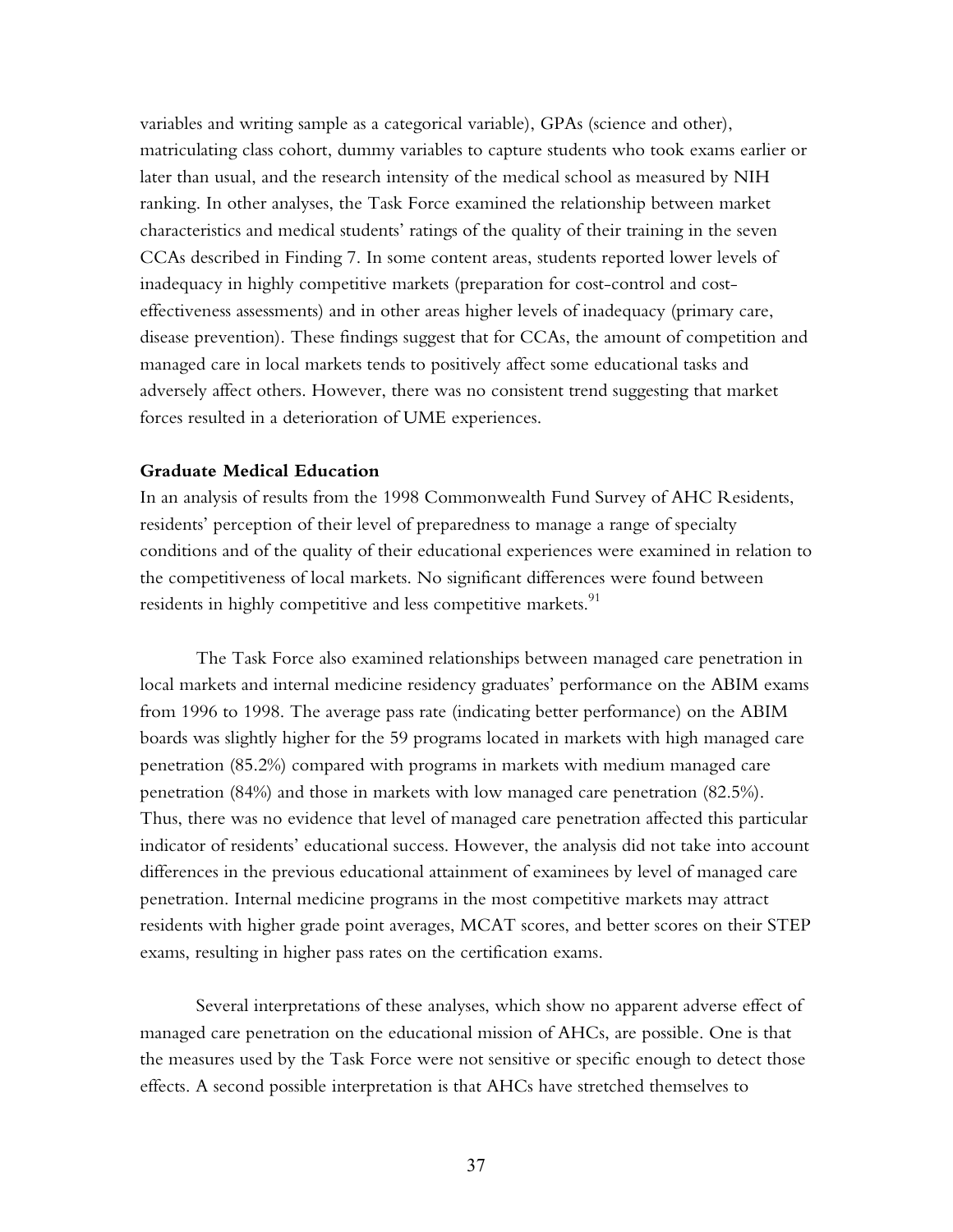overcome the pressures created by managed care (i.e., faculty are working harder and institutions are tapping reserves to preserve their educational missions). A third possible explanation is that changes in private markets are not threatening the educational mission of AHCs.

We cannot choose definitively among these interpretations. Lack of comprehensive data about the educational mission of AHCs currently is a problem. However, our several dozen case studies produced fairly consistent testimony from deans and faculty suggesting that the second of these explanations plays a role at some AHCs. If correct, this observation suggests that AHCs have been able to protect their educational missions. However, it is not known whether the stresses created by these extra efforts will be manageable over time.

# **Finding 9. AHCs vary considerably in their use of educational innovations and reforms and in addressing the perceived inadequacies in their curriculum.**

As noted in Finding 3, numerous opportunities exist to modernize the way in which students and residents are taught at the UME and GME levels. These opportunities involve new technologies and didactic theories. There is also a pressing need to change the culture of academic health centers to make education a higher priority. Based on the limited data available—almost all at the UME level—AHCs seem to vary widely in their adoption of these techniques and approaches.

The most comprehensive data regarding adoption of new educational strategies and technologies at the UME level was collected in 2000 by the AAMC and published as a supplement to the journal *Academic Medicine.* The data consist of qualitative statements regarding current curricula at each medical school in the United States and Canada.<sup>92</sup> The Task Force conducted a qualitative "content analysis" of these data, focusing on reported approaches to the financial management of medical education, the employment of explicit learning objectives and outcomes in curricula, efforts to improve the prestige of educational missions, and the incorporation of computers into various aspects of the UME curriculum (Table 6). It should be noted that the data reported in *Academic Medicine* were not collected with the intent of performing comparative analyses across programs, which means that results must be interpreted with caution.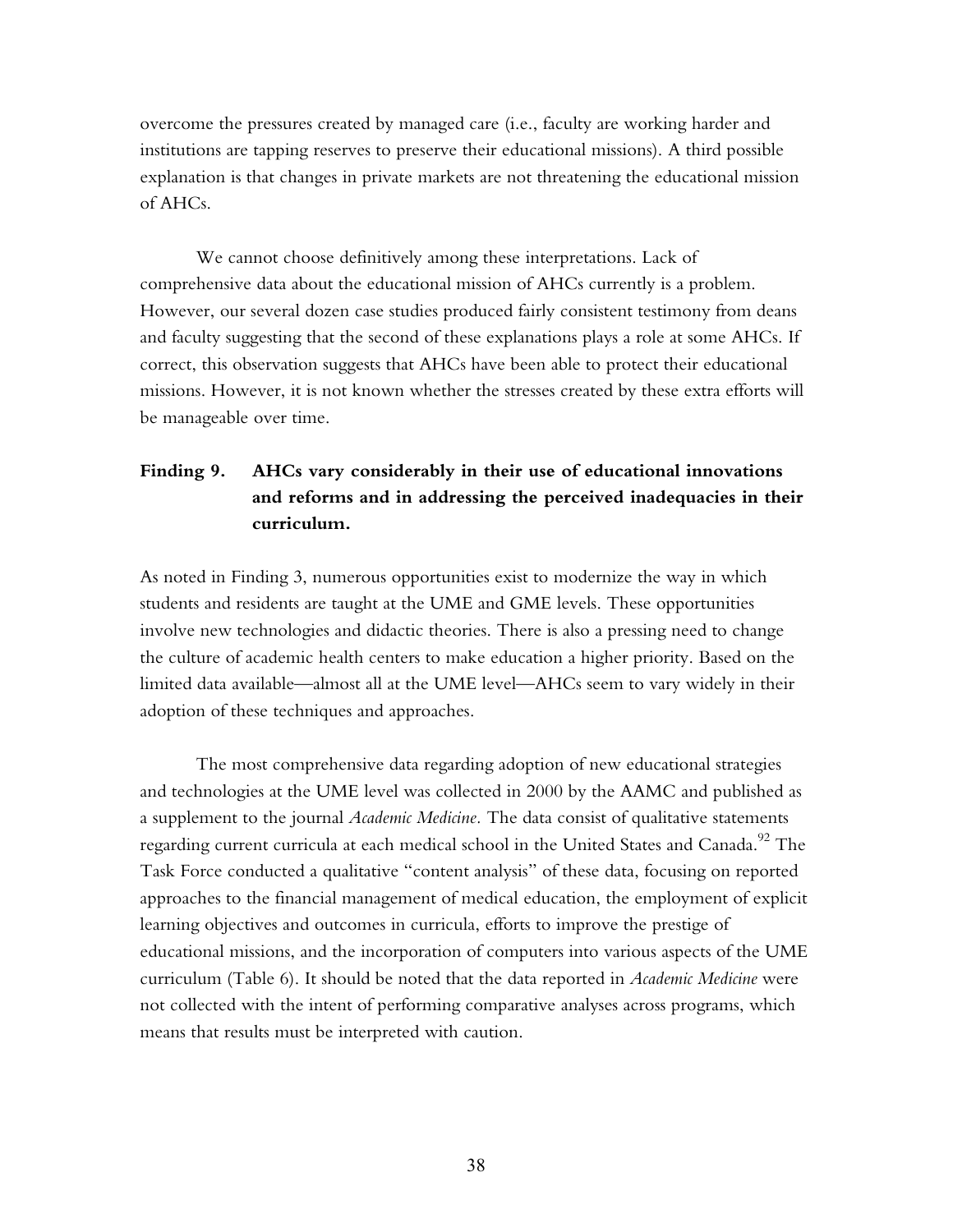| <b>Learning Technology</b>          | <b>U.S. Medical Schools Reporting</b><br>Use of the Technology $(\% )$ |  |
|-------------------------------------|------------------------------------------------------------------------|--|
| Students required to own a computer | 31                                                                     |  |
| Computer-based instruction          | 65                                                                     |  |
| Computer-based evaluation           | 37                                                                     |  |
| Use of standardized patients        | 81                                                                     |  |
| Small-group learning                | 80                                                                     |  |
| Problem-based learning              | 57                                                                     |  |
| Interdisciplinary course work       | 27                                                                     |  |

Table 6 Frequency of Use by AHCs of Selected Learning Technologies

Source: Analysis of the September 2000 Supplement to *Academic Medicine* by the Institute for Health Policy at MGH.

For educational missions to be successful, they must be effectively managed. The first element in effective management is developing a process for allocating resources in relationship to need and performance. This, in turn, requires some kind of budgeting process. Many medical schools have not budgeted systematically for medical education or other missions, which in part explains the difficulty encountered by the Task Force in finding data on the costs associated with various educational reforms. The AAMC and other groups have been encouraging medical schools to adopt mission-based budgeting defined as a management approach that aligns revenues from an activity with the costs or expenditures of that same activity. For example, under mission-based budgeting, administrators should be able to identify and manage the revenues earned by and the costs that result from educational activities. Based on published reports from the schools, it is difficult to reliably determine the number of institutions engaged in mission-based budgeting. However, the author of the AAMC report stated, "While there are more schools that have defined budgets for their educational programs now than was the case in the early 1990s, there is still a long way to go before all schools can say that their educational missions are supported by their own budgets.<sup> $93$ </sup>

The development of systematic learning objectives is also recognized as a useful approach to managing and improving educational activities. In 1996 fewer than 20 percent of medical schools had an established set of learning objectives or outcomes for undergraduate medical education.<sup>94</sup> That proportion had increased to 63 percent by the year 2000 (Table 7). However, only 12 percent reported that those objectives guided the content of the UME curriculum and 6 percent of schools reported that the objectives were considered in the evaluation of students.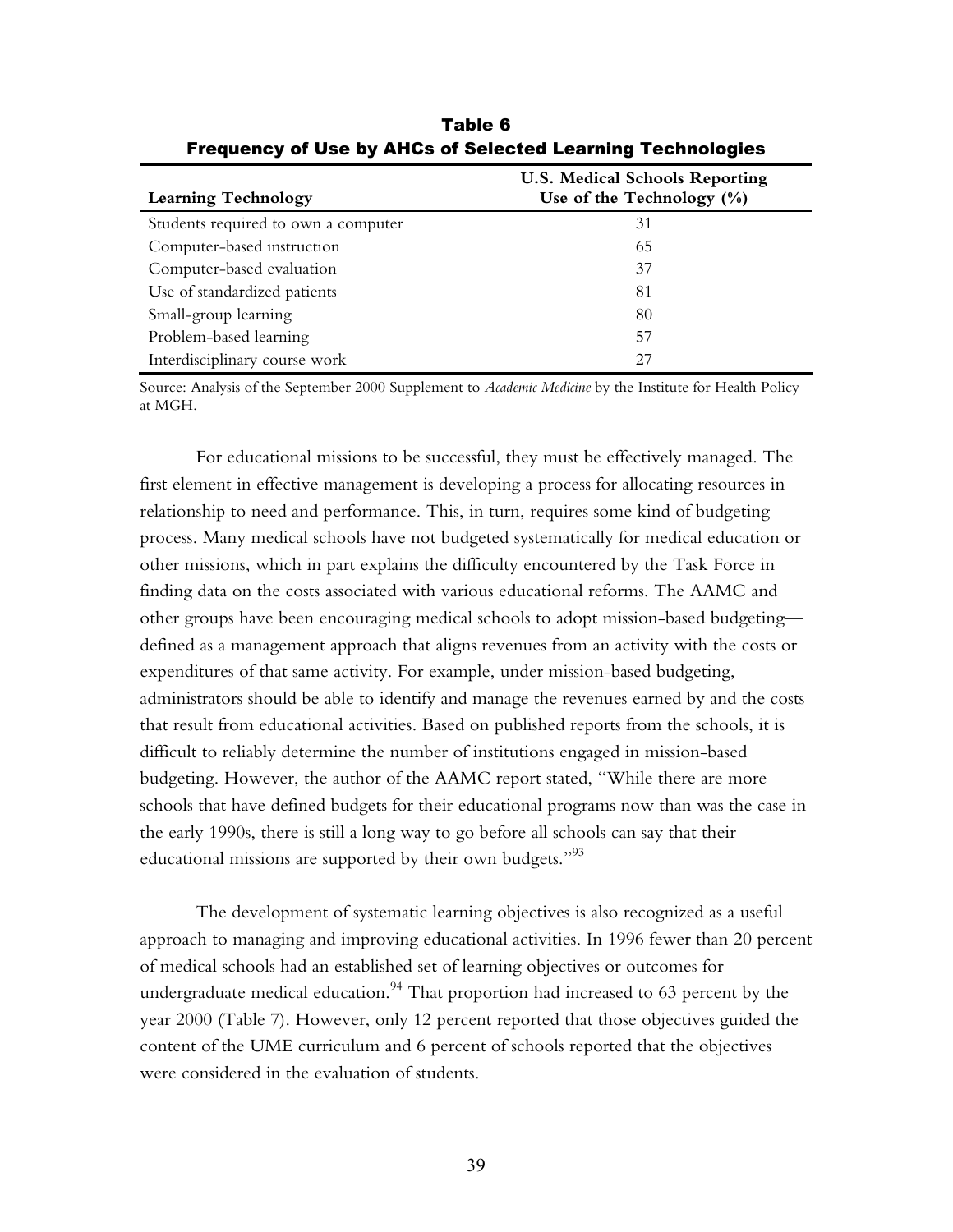|                                                                    | <b>Medical Schools</b> |            |  |
|--------------------------------------------------------------------|------------------------|------------|--|
| Characteristic                                                     | Number                 | Percentage |  |
| <b>Value of Teaching</b>                                           |                        |            |  |
| 1. Have minor awards for teaching <sup>a</sup>                     | 77                     | 64.7       |  |
| 2. Have major awards for teaching <sup>b</sup>                     | 4                      | 3.4        |  |
| <b>Learning Outcomes</b>                                           |                        |            |  |
| 1. Set of formal learning outcomes/objectives for UME <sup>c</sup> | 75                     | 63.0       |  |
| 2. Objectives guide the development/reform of the curriculum       | 14                     | 11.8       |  |
| 3. Objectives guide student evaluation <sup>d</sup>                | 6                      | 5.0        |  |
| <b>Application of Computer Technology</b>                          |                        |            |  |
| 1. Students required to own a computer                             | 37                     | 31.1       |  |
| 2. Computer-based instruction                                      | 77                     | 64.7       |  |
| 3. Computer-based evaluation <sup>e</sup>                          | 44                     | 37.0       |  |

Table 7 Characteristics of Undergraduate Medical Education, 2001

Note: Numbers are based on reports by 119 U.S. medical schools. Canadian medical schools were excluded. <sup>a</sup> Minor awards consist of recognition for teaching in the form of society membership, certificates, public recognition, cash awards, and incentives up to \$5,000.

 $^{\rm b}$  Major awards for teaching consist of monetary awards or incentives greater than \$5,000.<br>Coheal that reported having a set of formal objectives (outcomes for their students. Exam

 $\epsilon$  School that reported having a set of formal objectives/outcomes for their students. Example: Johns Hopkins University, "The school uses a set of 11 objectives to guide measuring student outcomes."

 $^{\text{d}}$  A university that uses outcomes for evaluation. Example: the University of Florida, "Competency attainment has become the currency of our curriculum and student evaluation. Grades and achievement of competencies are now used to evaluate students."

 $\textdegree$  Computerized exams are given to students. Example: the University of Colorado, "The PCC uses...computerized testing to assess students' knowledge, skills, and behaviors."

In addition to changing criteria for promotion (discussed above), one way to increase the priority that faculty assign to educational activities is to recognize and publicly acknowledge excellence in this field. Sixty-five percent of medical schools reported that they provide minor awards for excellence in teaching; the awards consisted of plaques, certificates, society memberships, and other forms of public recognition including cash prizes/incentives up to \$5,000. The AAMC report concluded, "there are many awards given for excellence in teaching.... This change is positive. Even so, there is room for the academic societies and faculty members themselves to place a higher value on the activity of teaching."<sup>95</sup>

One approach to enhancing the prestige of educational activities is being implemented at the University of California, San Francisco, and Harvard Medical School. Each school recently created an Academy of Medical Educators, described as "a highly selective, honorific organization which promotes teaching excellence" by committing \$10 million to fund endowed chairs of education as well as multi-year teaching grants. The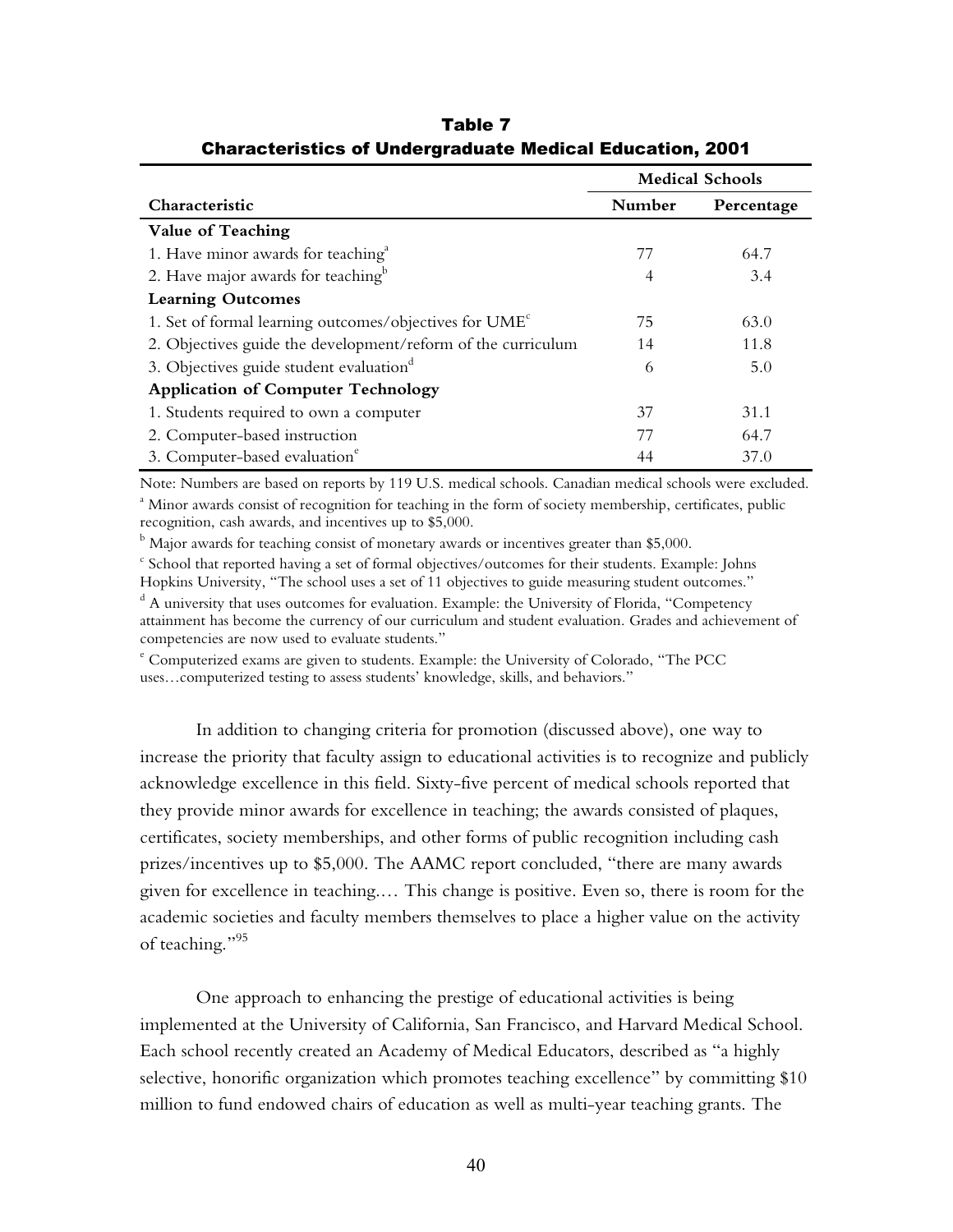goal of these academies is to provide resources, including salary support, to advance the educational activities of its members and enhance the overall quality and stature of teaching in the  $AHC$ .<sup>96</sup> A similar initiative is under way at the University of Illinois at Chicago.<sup>97</sup>

Another area of potential innovation in education involves the adoption of the new learning technologies and strategies discussed earlier in this report, which include PBL, standardized patients, interdisciplinary programs, and small-group learning. Nearly two of three schools now use some computer-based instruction. Based on AAMC data, the most commonly used technologies were standardized patients (81%) and small-group learning (80%). Only small numbers of schools (27%) use interdisciplinary course work.

Taken together, these and other data (including data presented above on the increased use of ambulatory care experiences in UME and GME) paint a picture of considerable, but uneven, progress in reforming medical education at the UME and GME level.

### **Finding 10. The quality of GME instruction in nonhospital settings lags behind that found in traditional settings.**

Data from the 1998 Commonwealth Fund Survey of AHC Residents indicate that more than 75 percent of residents gave good or excellent ratings to the instruction they received in acute care settings, operating rooms, community hospitals, and attending rounds (Figure 7). However, fewer respondents felt they received good or excellent instruction in outpatient clinics (70%), physicians' offices (65%), long-term care facilities (39%), and managed care organizations (34%). As shown in Figure 8, a significantly smaller percentage of primary care residents (66%) felt somewhat or very prepared to care for patients in nursing homes compared with the number who felt prepared to care for inpatients (99%) or ambulatory patients in general (96%).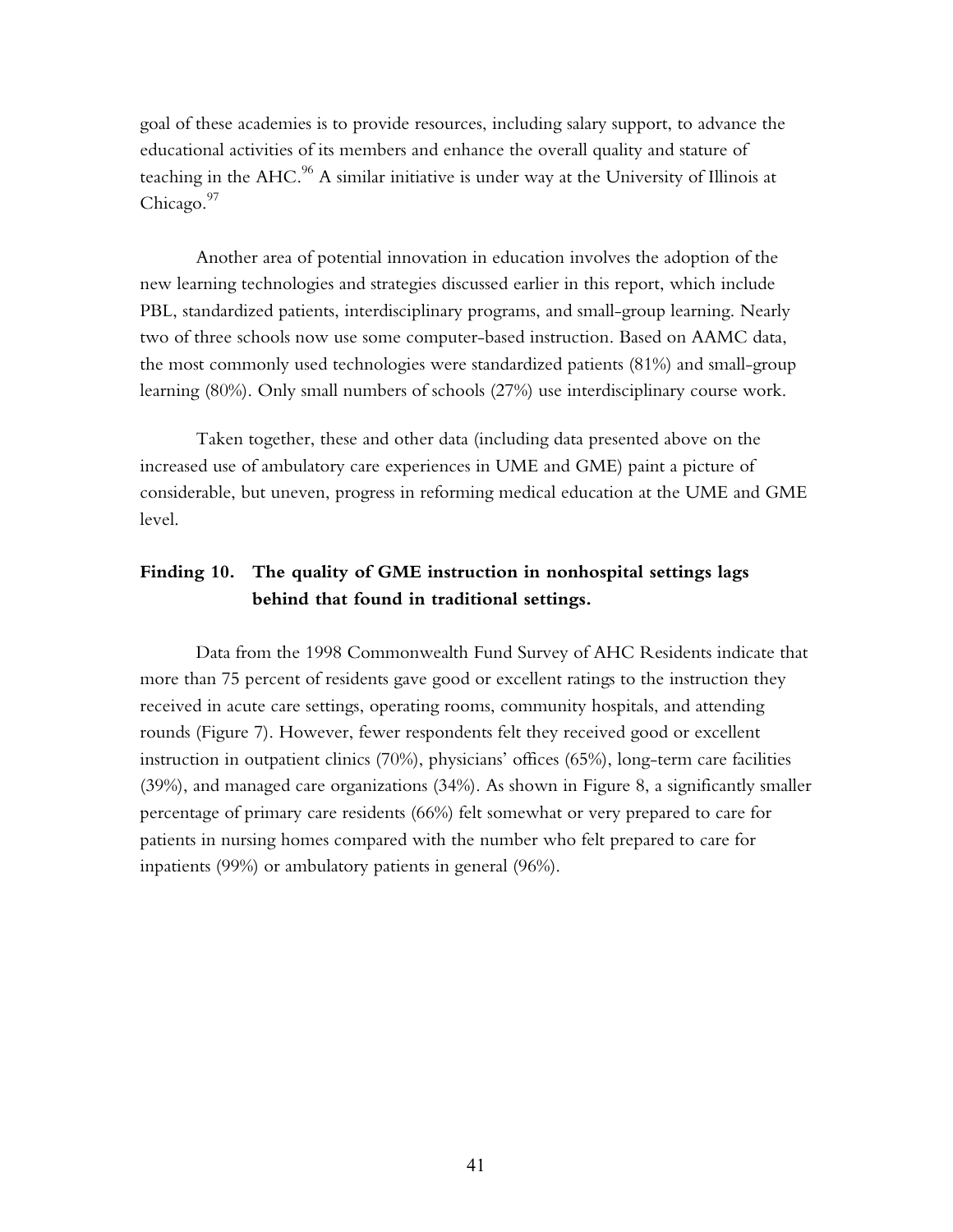Figure 7 Residents' Ratings of Quality of Instruction by Site, 1998



**Percent Rating Quality as Good or Excellent**

Source: 1996 C ommonwealth Fund Survey of Residents. A nalysis by M .Gokhale at IHP . Regression adjusted percentages controlling for differences due to gender, specialty, IM G status, market stage, and US News rank. P ercentages differ significantly at p<05.





Source: 1996 C ommonwealth Fund Survey of Residents. A nalysis by M .Gokhale at IHP . R egression adjusted percentages controlling for differences due to gender, specialty, IM G status, market stage, and US News rank. P ercentages differ significantly at  $p<$ 05.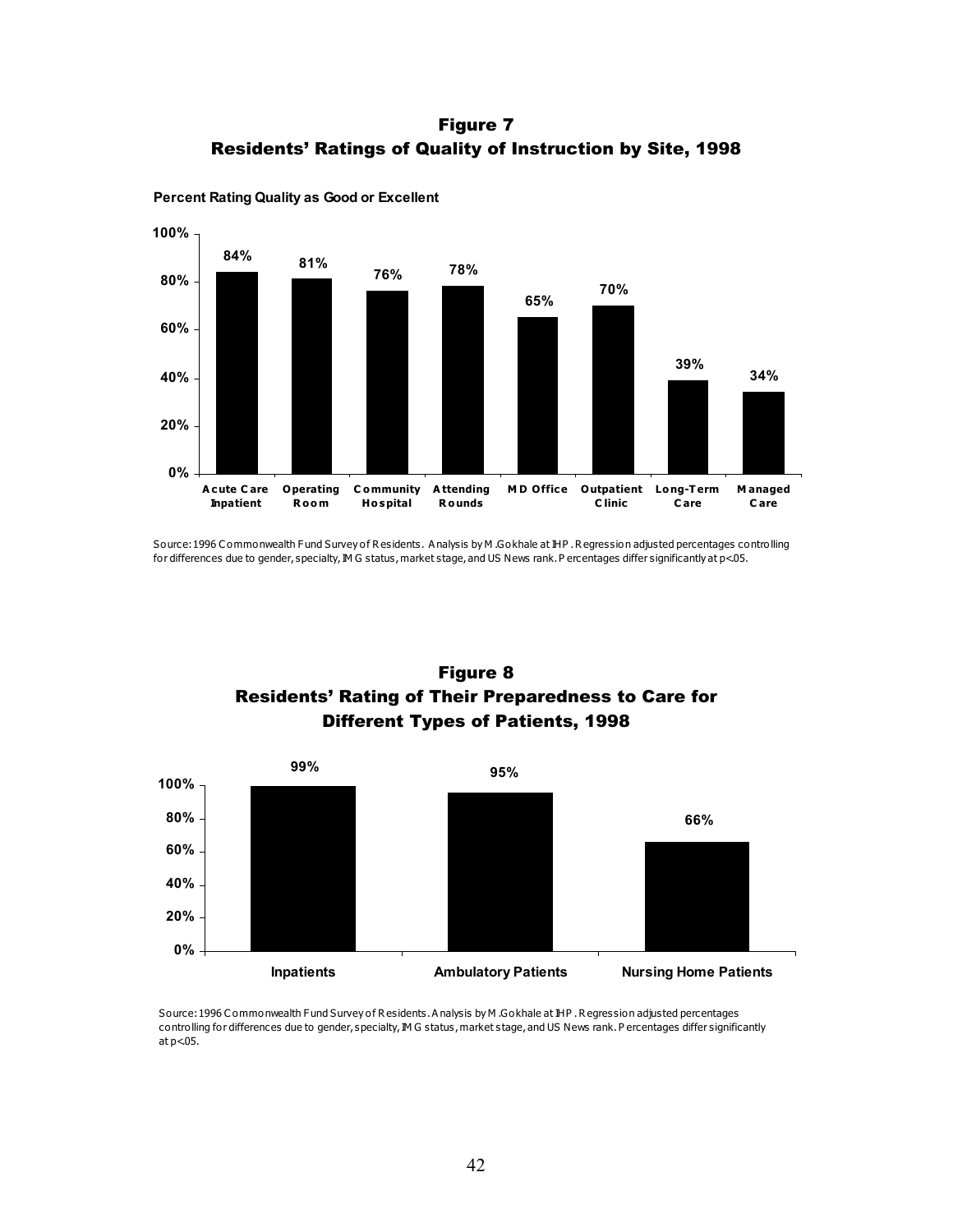A number of possible explanations exist for these differences: (1) training programs in nontraditional settings are new and thus less well-developed, than those in traditional settings; (2) faculty in nontraditional settings face severe demands for clinical productivity that compromise their teaching; and (3) teaching is inherently more difficult in managed care settings because instruction must be compressed into a brief outpatient visit rather than a several-day inpatient stay. It may also be that residents perceive the patient mix in a hospital setting as more stimulating and exciting than that in nontraditional locations such as doctorsí offices and nursing homes. Further, there is a disincentive for AHCs to offer educational experiences in nontraditional settings because the AHCs do not receive IME and DME payments typically attached to Medicare payments for care when teaching occurs in the ambulatory setting. Whatever the explanation, these data suggest the need for AHCs to pay greater attention to the quality of educational experiences of residents in out-of-hospital care.

#### **Finding 11. The quality of training may vary systematically from one training program to another.**

There is some evidence that residency programs vary systematically in how well they prepare graduates. For example, at least in internal medicine, small programs seem to perform less well than larger programs. An analysis of data from the ABIM<sup>98</sup> demonstrates a relationship between the size of internal medicine programs and resident performance on the ABIM certification examination. As indicated in Figure 9, from 1996 to 1998 small internal medicine programs (defined as having less than 33 examinees) had a pass rate of 81.7 percent compared with 83.5 percent for medium programs, 88 percent for large programs, and 89.2 percent for very large programs.<sup>vi</sup>

These findings should be considered exploratory, since the analysis could not control for potentially confounding variables. Also, the fact that pass rates may be higher in some programs than others does not mean that the lower scoring programs are producing unqualified physicians. However, these findings highlight the importance of conducting more definitive analyses in the future, using multiple measures of program performance.

vi The analysis was performed on the universe of internal medicine programs. Although hypothesis testing is not normally applied in these situations, statistical tests can provide a reference for the relative size of the effect. In this case, the differences were determined to be significant at the  $p<0.05$  level.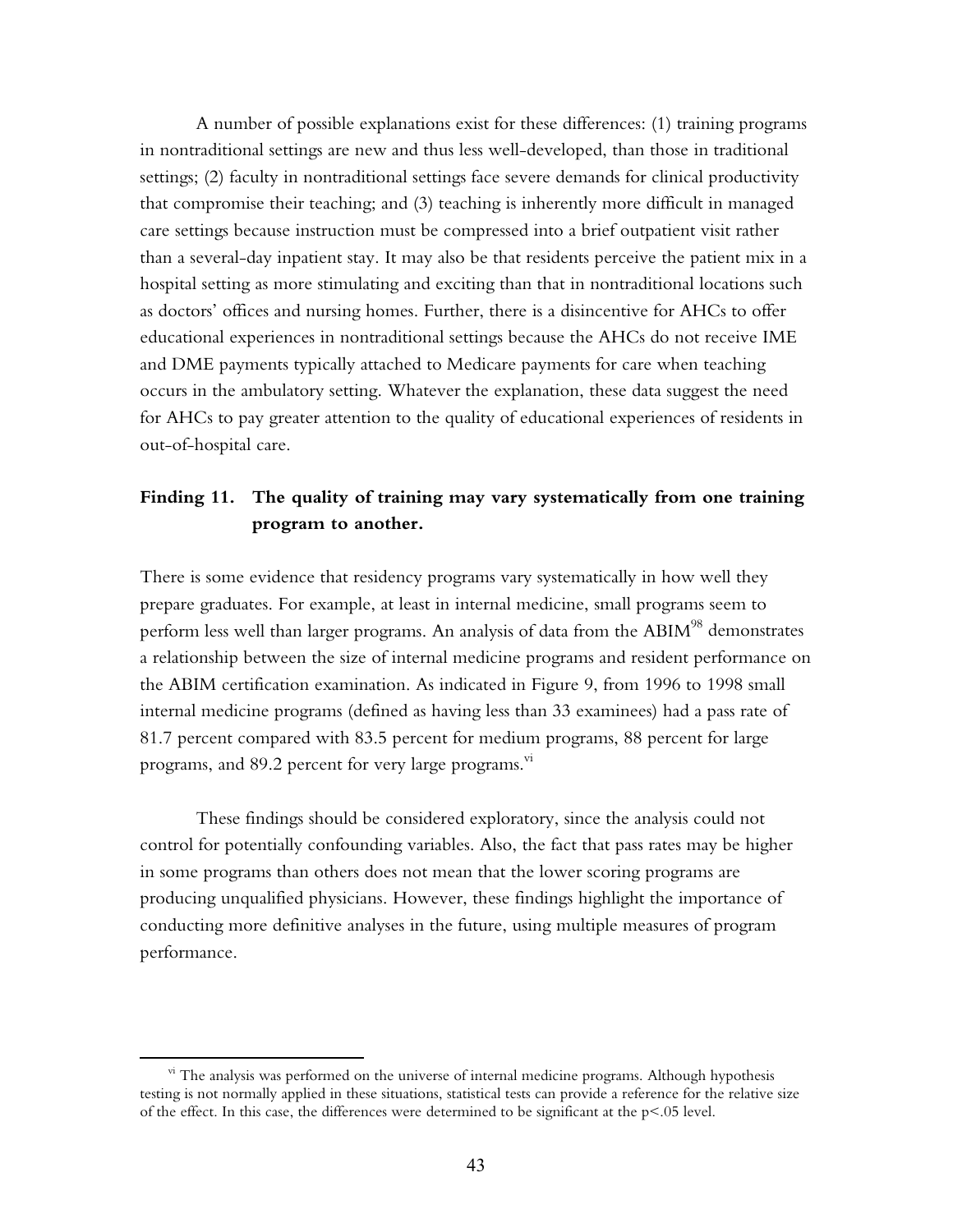### Figure 9 Mean Pass Rates for Internal Medicine Programs on the ABIM Certification Exam by Program Size, 1996-1998



**Percent Passing ABIM Exam**

\* p<.05 compared to large and medium programs. Data: 1998 ABIM Pass Rate Report for Internal Medicine Programs Aggregated for Years 1996-1998. Analysis by E. Campbell at MGH.

# **Finding 12. The number of underrepresented minorities in medical schools remains below their proportion in the population as a whole.**

Over the years, medical schools have been challenged to increase the number of underrepresented minorities in training to join the medical profession. The most sensitive indicator of the success of this goal is the percentage of first-year medical students from these minority groups (defined here as African Americans, Mexican Americans, Native Americans, and Puerto Ricans). The percentage of first-year medical students from these minorities increased fourfold from 3 percent in 1968 to 13.4 percent in 1998 (Figure 10). Given that African Americans, Native Americans, and Hispanics currently make up 23 percent of the American population, it seems clear that these groups continue to face obstacles to entering the medical profession.<sup>99</sup> However, we are unable to determine the extent to which these obstacles may be attributable to other factors such as socioeconomic status and previous educational experiences.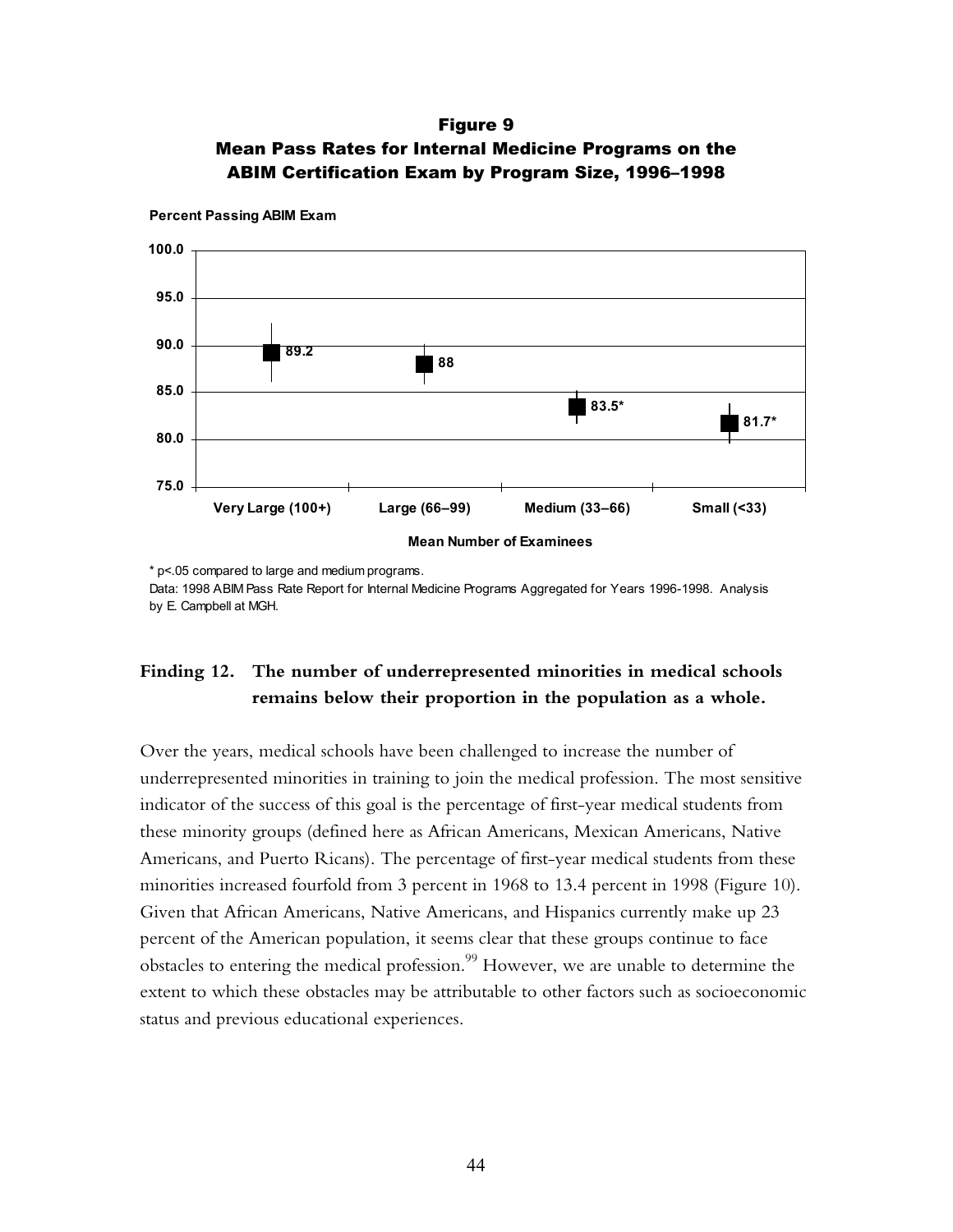Figure 10 Trends in the Percentage of First-Year Medical Students Who Are Underrepresented Minorities, 1968-2000



**Percent of First-Year Medical Students**

Source: Data adapted from Tables b6 and b8 in AAM C Data B ook 2000 and JAMA M edical Education Issue.

# **Finding 13. Data are inadequate to gauge the performance of AHCs in the conducting their educational missions. In several areas that are critical for assessing how well AHCs conduct their education missions, basic data are lacking.**

- *The cost of educational activities.* It is impossible to determine accurately how much AHCs invest in capital improvements for UME and GME and how many faculty full-time equivalents are involved in education or associated salary and benefit expenses.
- *The curricular content of UME and GME programs.* Though the LCME and RRCs undoubtedly review such data as part of their periodic reviews, comprehensive longitudinal data that would allow comprehensive assessment of the evolution of educational missions are not publicly available.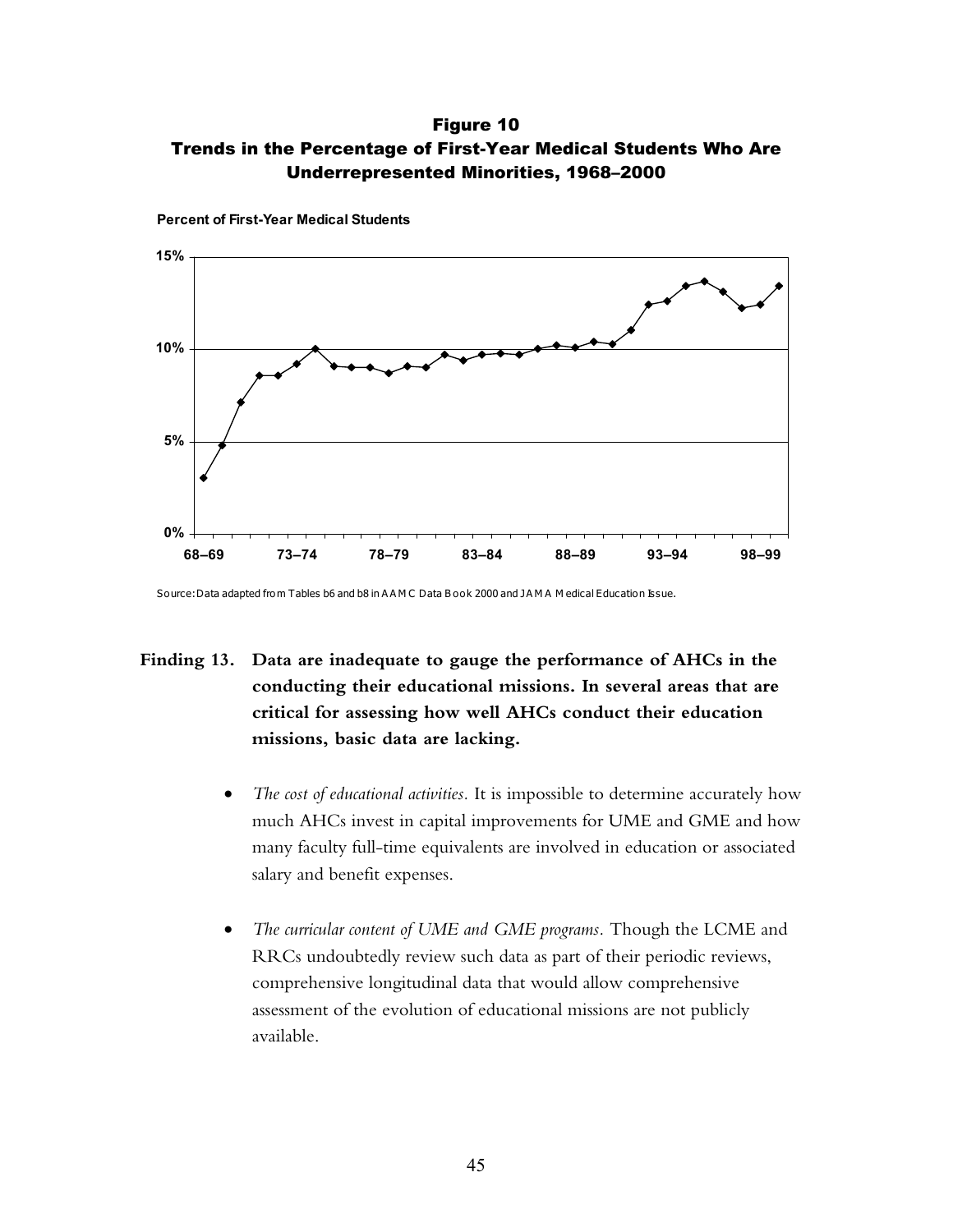• *The comparative performance of educational programs at the UME and GME levels.* Scores on NBME and ABIM exams are currently the only publicly available endpoints that AHCs and policymakers can review to assess the outcomes of the medical education process on a program-by-program basis. NBME exams test whether students have acquired the minimum knowledge necessary to become competent physicians, and thus miss many relevant areas of performance, such as interviewing skills, physical examination skills, and the ability to manage patients in actual practice settings. The ABIM exams involve only internal medicine specialists. Through request to the AAMC, outside analysts can gain limited access to annual surveys of graduating medical students, and survey responses can be used to identify differences across UME programs. However, such proposed analyses must be reviewed and approved by the AAMC, and student perceptions of their educational experiences constitute only one measure of educational performance.

In the absence of such data, it is difficult or impossible for AHCs to manage their missions optimally or to demonstrate convincingly the need for external assistance in response to environmental pressures. Lack of reliable information also handicaps policymakers when designing new initiatives or analyzing what effects past policies may have had on the educational missions of AHCs.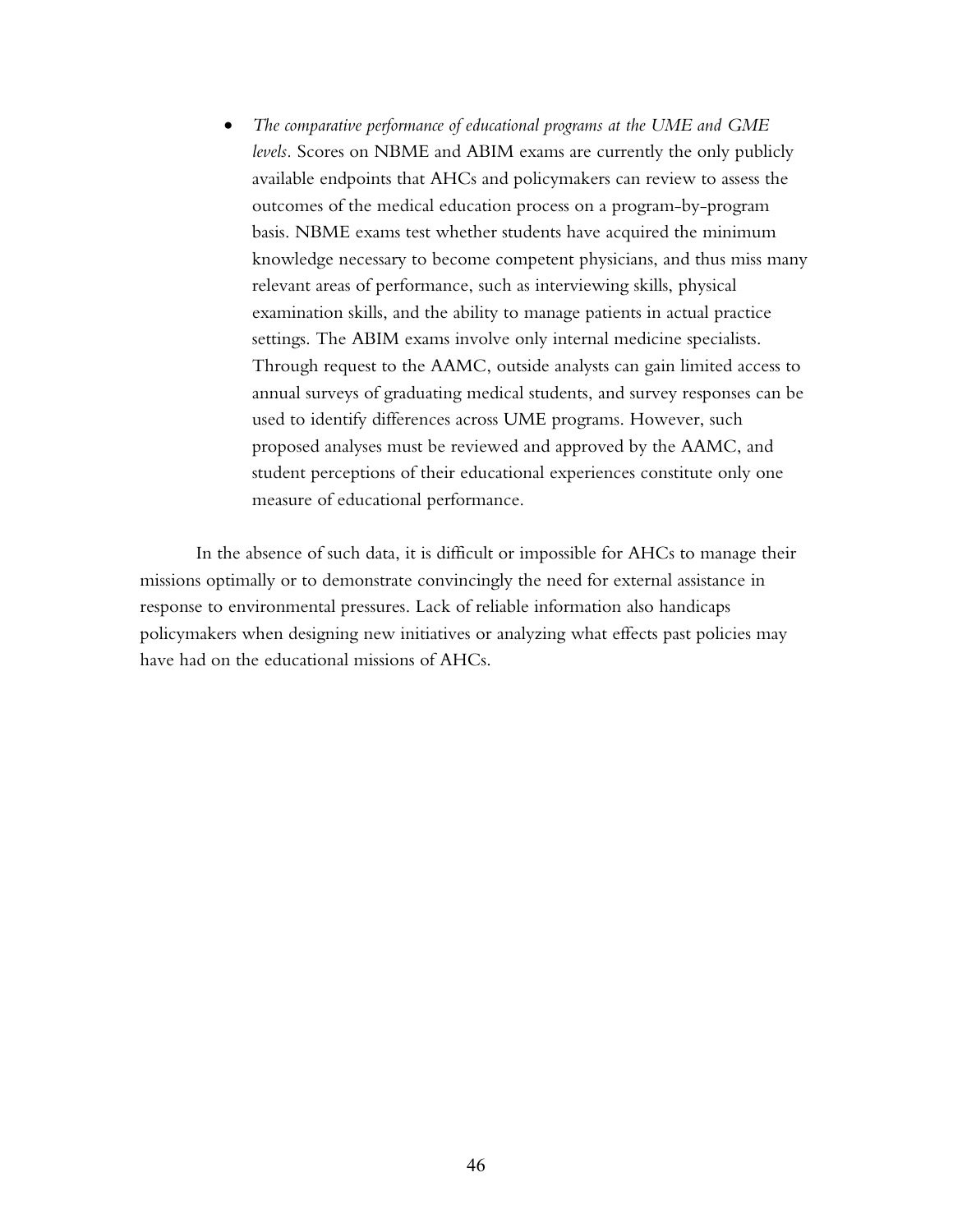#### **IV. CONCLUSIONS AND PRINCIPLES**

The Task Force's review of the educational mission of AHCs leads it to adopt the following conclusions and principles that guide the recommendations stated in the final section of the report.

# **Conclusion 1. The content and quality of physician training will remain vital for the foreseeable future to the health of the American people, their peace of mind, and the effective functioning of the American health care system.**

Most Americans continue to rely heavily on physicians to provide services that can improve their health, treat their illnesses, and relieve their suffering. For the foreseeable future, alternative sources of health information and services are unlikely to replace completely personal attention from competent, well-trained, caring medical doctors. Thus, the quality and content of physician training are vital to the health and welfare of the American public. Furthermore, the power of physicians in the health care system means that their behaviors and views are important to facilitating constructive change in the organization and financing of health care systems. Those views and behaviors often take root during the process of medical education, especially at the graduate level.

# **Conclusion 2. AHCs play a critical role in the training of American physicians and have a number of unique advantages for performing this task.**

While physician training can and does occur in the non-AHC environment, the nation is heavily and appropriately dependent on AHCs to assure the excellence of our physicians. As a site for the education of physicians ready for medical practice in the 21st century, the AHC offers unique advantages. The AHC is able to integrate the education of physicians, the conduct of biomedical research, and the provision of a wide variety of clinical services. At a time when lifelong learning is essential to the competence of physicians, linking education with research conveys required skills and provides role models that help new physicians internalize those skills. At a time when the population of the United States displays unprecedented and increasing diversity, many AHCs provide a rich and varied clinical experience that facilitates training in cultural competency.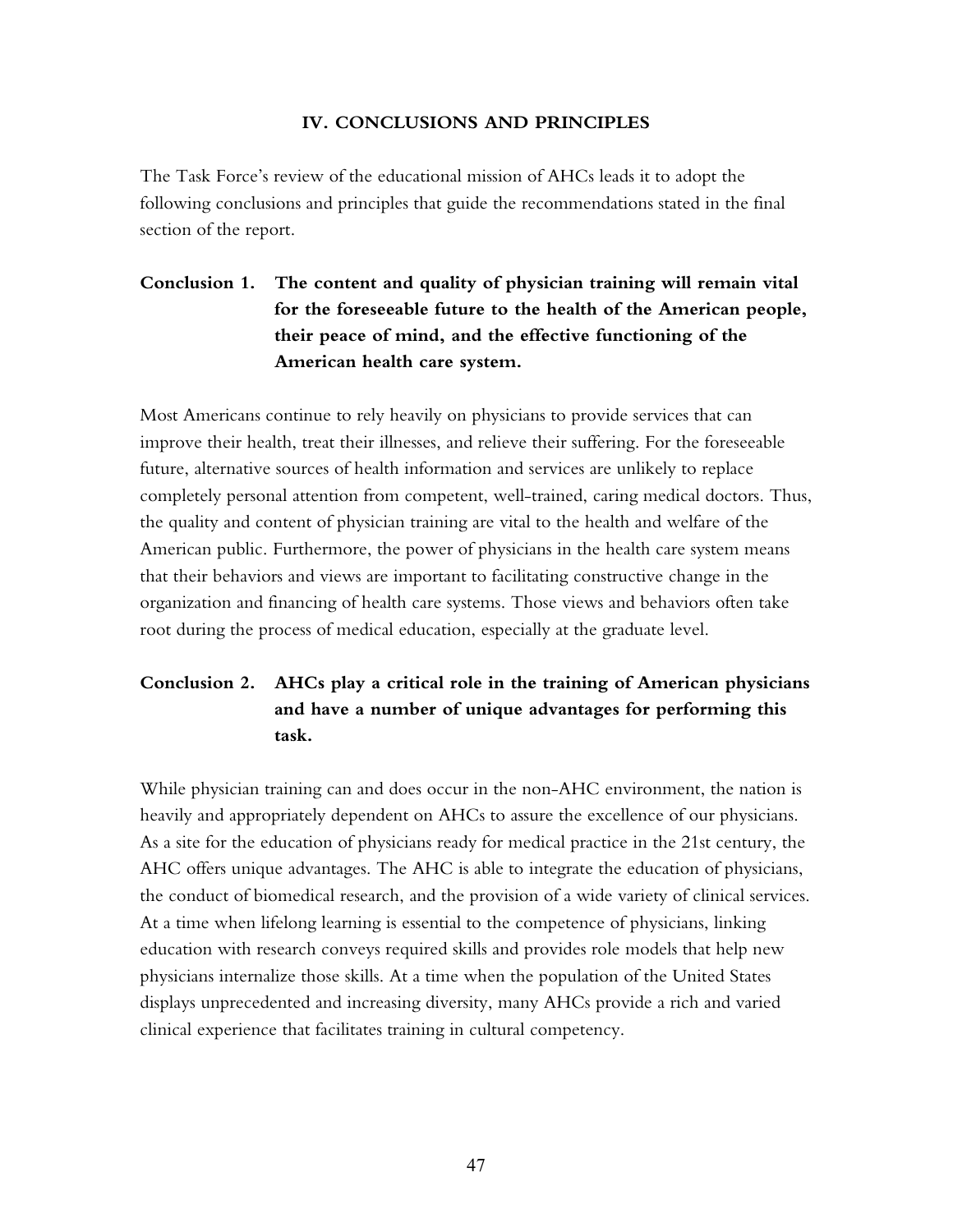## **Conclusion 3. Government has a legitimate concern with assuring the competence of our physician workforce and thus with the training missions of AHCs.**

Average patients lack the ability to assess fully and accurately the skills of their physicians. This is unlikely to change in the near future. Thus, government has a role in protecting patients from inadequately trained physicians. Government has traditionally exercised that role in direct and indirect ways. Directly, it has required physicians to complete certain basic educational requirements as a condition of licensure. Indirectly, it has sanctioned private medical organizations to accredit undergraduate and graduate medical programs attended by physicians-in-training. Direct and indirect regulation of training requires prolonged clinical experiences before physicians can be licensed or certified in a specialty. This helps to assure the excellence of the physician workforce, but also adds costs to the care provided in institutions that participate in UME and GME.

### **Conclusion 4. AHCs face significant challenges in fulfilling their educational roles.**

An exponential increase of new knowledge makes medical education more exciting, fulfilling, complex, and demanding than ever before. Dazzling new biomedical discoveries are expanding the ability of physicians to treat illness and relieve suffering. Knowledge is increasing not just in the biomedical sciences but in other areas that have become important for physicians to master: improving quality and efficiency of care and service, promoting health and preventing disease, and functioning effectively in health care organizations. Furthermore, the existence of new pedagogic practices and technologies for example, simulation, standardized patients, Internet-based educational resources, and problem-based learning—make it possible to educate physicians more effectively than in the past.

Incorporating new content and methods into the educational process constitutes a significant challenge for AHCs. Curricula must be reformed. Faculty must acquire new skills. New facilities must be constructed. The locus of education must be shifted from inpatient to outpatient and community-based settings. All these changes create organizational stress and entail new expenditures.

These expenditures add to other costs associated with AHCs' educational missions. In some markets, the costs of educational missions have made AHCs vulnerable to the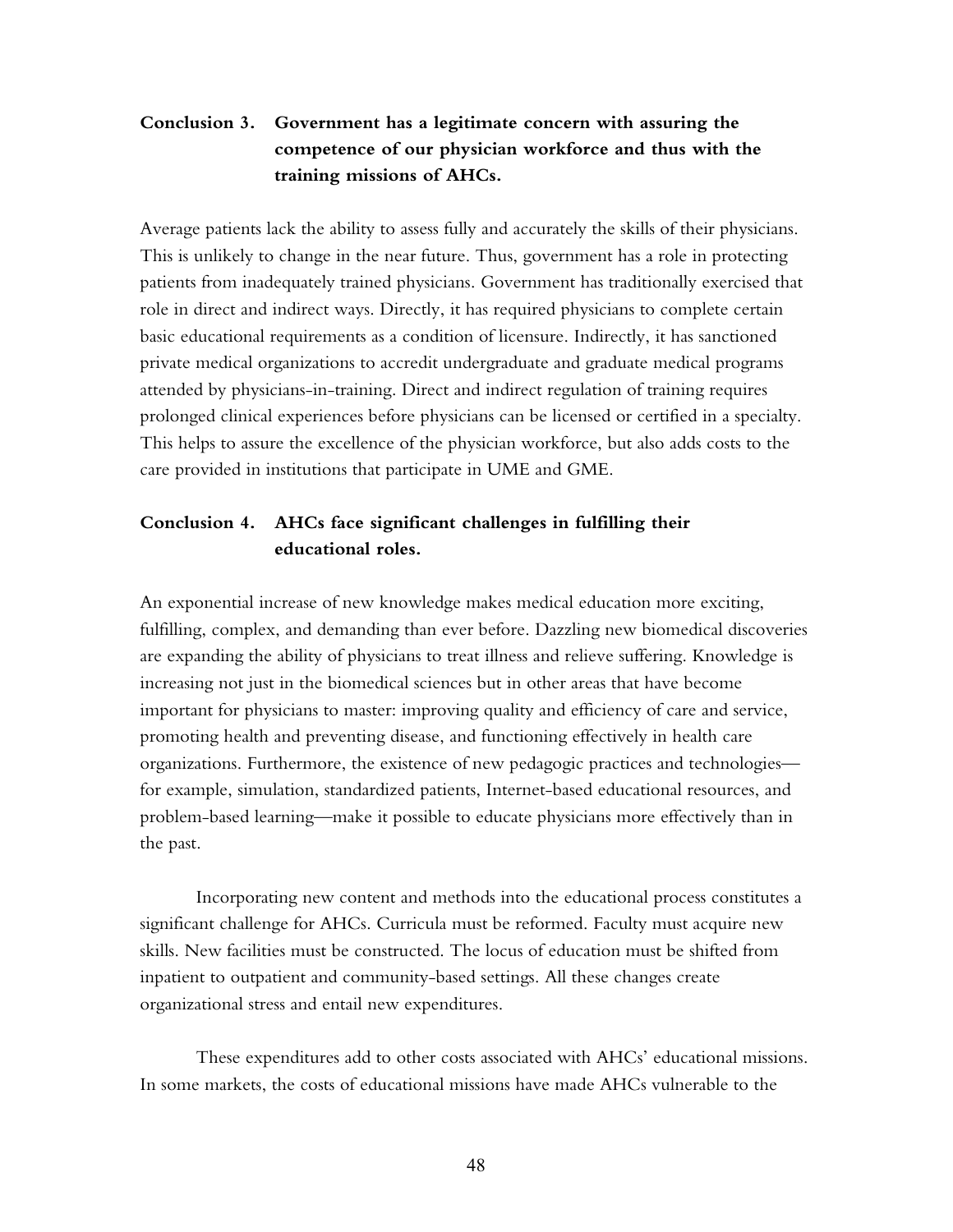price pressures exerted by managed care organizations. These price pressures have led to demands for greater productivity on the part of faculty and may have led to financial stresses for the institutions in which they practice. In the view of some, the result has been an environment that has become unreceptive, and in some cases even hostile, to teaching.

# **Conclusion 5. The available data are insufficient to judge the performance of AHCs in discharging their educational responsibilities beyond establishing a minimum level of competency.**

Little reliable and useful data exist on the process or outcomes of medical education within AHCs. There are no systematic, published data on the comparative content of UME and GME across institutions, the extent to which the curricula make use of new technologies or educational theories, or the outcomes of educational activities in terms of the competency of residents who complete GME at each institution The lack of such information makes it difficult to assess reliably the status of the educational missions of AHCs, to judge how much those missions are affected by the environment at each AHC, or to make a fully convincing case for policies that might assist with the education of physicians. The lack of good data on the educational mission of AHCs also makes it extremely difficult to compare educational approaches for the purpose of identifying best practices.

### **Principle 1. AHCs should be held accountable for their performance in**  educating the nation's physicians.

As the setting for medical education moves outside of the hospital and methods of education expand to include innovative teaching strategies, the assurance of quality becomes increasingly important. Academic health centers should be able to demonstrate that they are providing physicians with the skills and attitudes that are likely to serve the health care needs of the American people and contribute to the quality and efficiency of our health care system.

# **Principle 2. The extra clinical costs associated with the educational missions of AHCs should be borne broadly and fairly by the beneficiaries of the educational activities of these institutions.**

The lack of good data on the status of the educational missions of AHCs should not obscure what we do know. Providing the educational experiences required to produce a competent workforce adds to the clinical costs of AHCs. In a price-competitive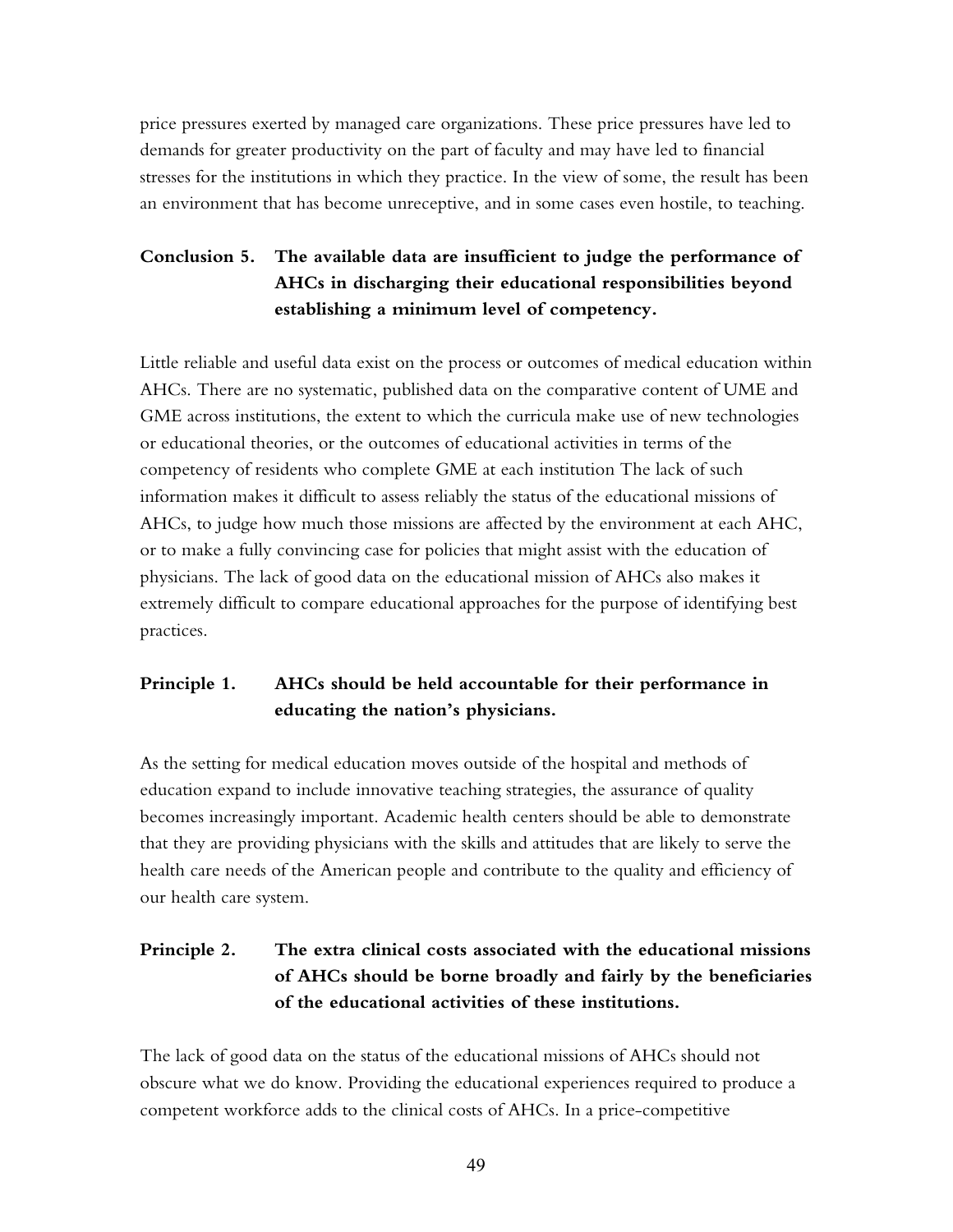environment, organizations that bear these costs without offsetting revenues are at a potential disadvantage. If society wishes physicians to continue to undergo current levels of clinical training, it will have to help AHC facilities with those costs. Because the benefits of an educated medical workforce accrue to all segments of society, the costs should be borne broadly. This argues for a governmental role in funding the clinical costs associated with medical education. In exchange for such funding, AHCs should manage the efficiency of their educational mission to the same degree they manage the efficiency of their clinical enterprises.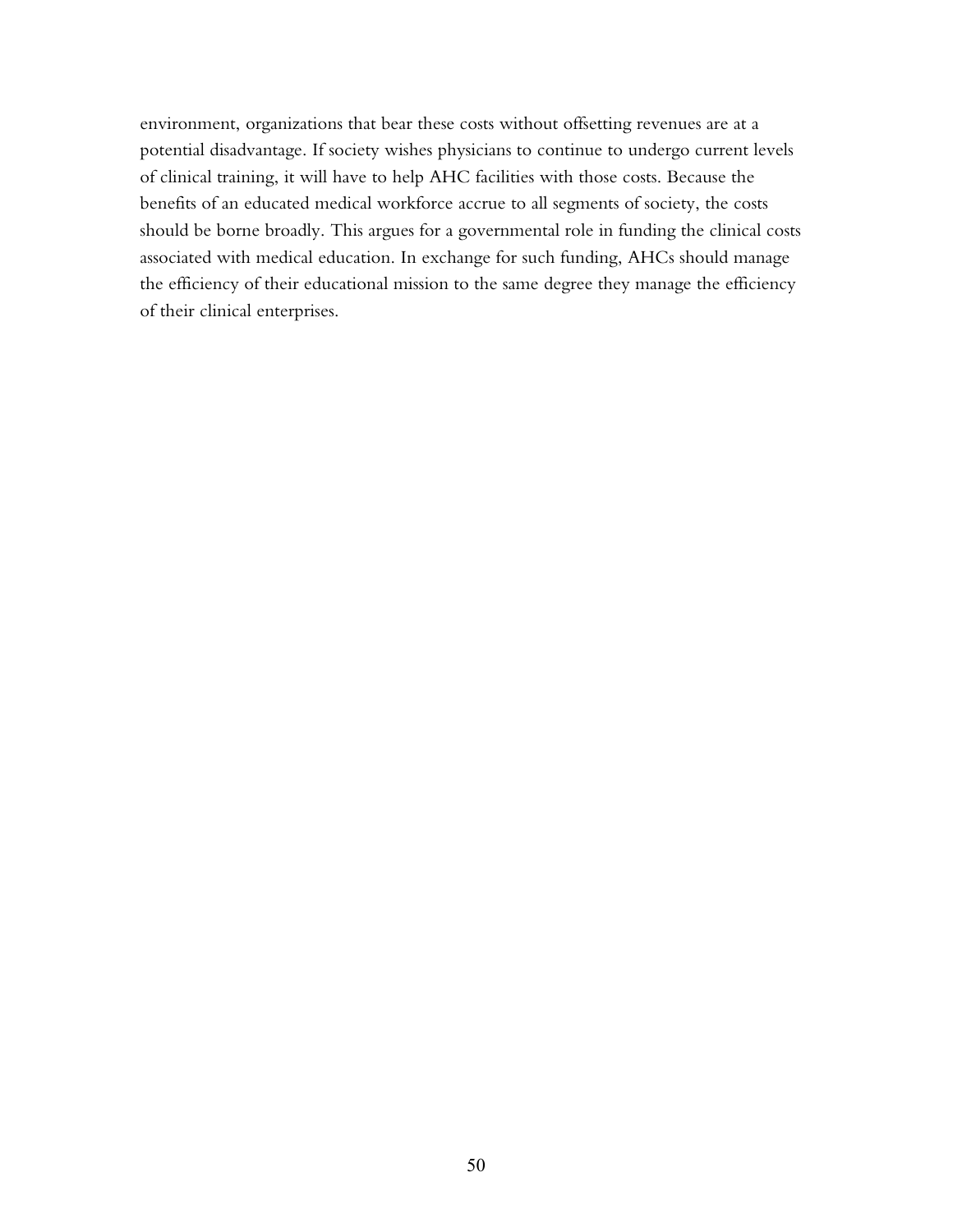#### **V. RECOMMENDATIONS**

The Task Force's recommendations are based on the findings, conclusions, and principles presented in this report. Recommendations are addressed to the three critical parties in the medical education enterprise: AHCs, accrediting bodies, and government.

#### **Recommendations for AHCs**

## **Recommendation 1. AHCs should include the continuous improvement of medical education among their highest priorities.**

AHCs historically have been extremely adept at incorporating new scientific and clinical knowledge into the curricula of UME and GME. The Task Force is confident that the management and faculty of AHCs will continue to devote themselves to meeting this challenge. However, the challenges of reforming medical education may be qualitatively more demanding than ever before. Thus, the Task Force believes that traditional, decentralized, ad hoc approaches to improving medical education may no longer be adequate to the task. The reform of medical education requires at each AHC the attention of leaders and influential preclinical and clinical faculty. As AHCs address the challenges facing medical education, special attention should be paid to those listed here.

# **1a. AHCs should continue to reform medical education to prepare young physicians for the changing demands of medical practice in the 21st century.**

The practice of medicine in today's environment requires that physicians be schooled in providing new types of care, in different locations and in new ways.

• The body of knowledge relevant to disease prevention and health promotion continues to grow rapidly, and physicians need to be well-schooled in this content, as well as in the skills necessary to address the behaviors and social circumstances at the root of many of our health care issues. Many young physicians do not feel confident counseling patients on such subjects as smoking, weight reduction, safe sex practices, domestic violence, and drug and alcohol use and abuse. AHCs must work actively to prepare young physicians to perform these tasks.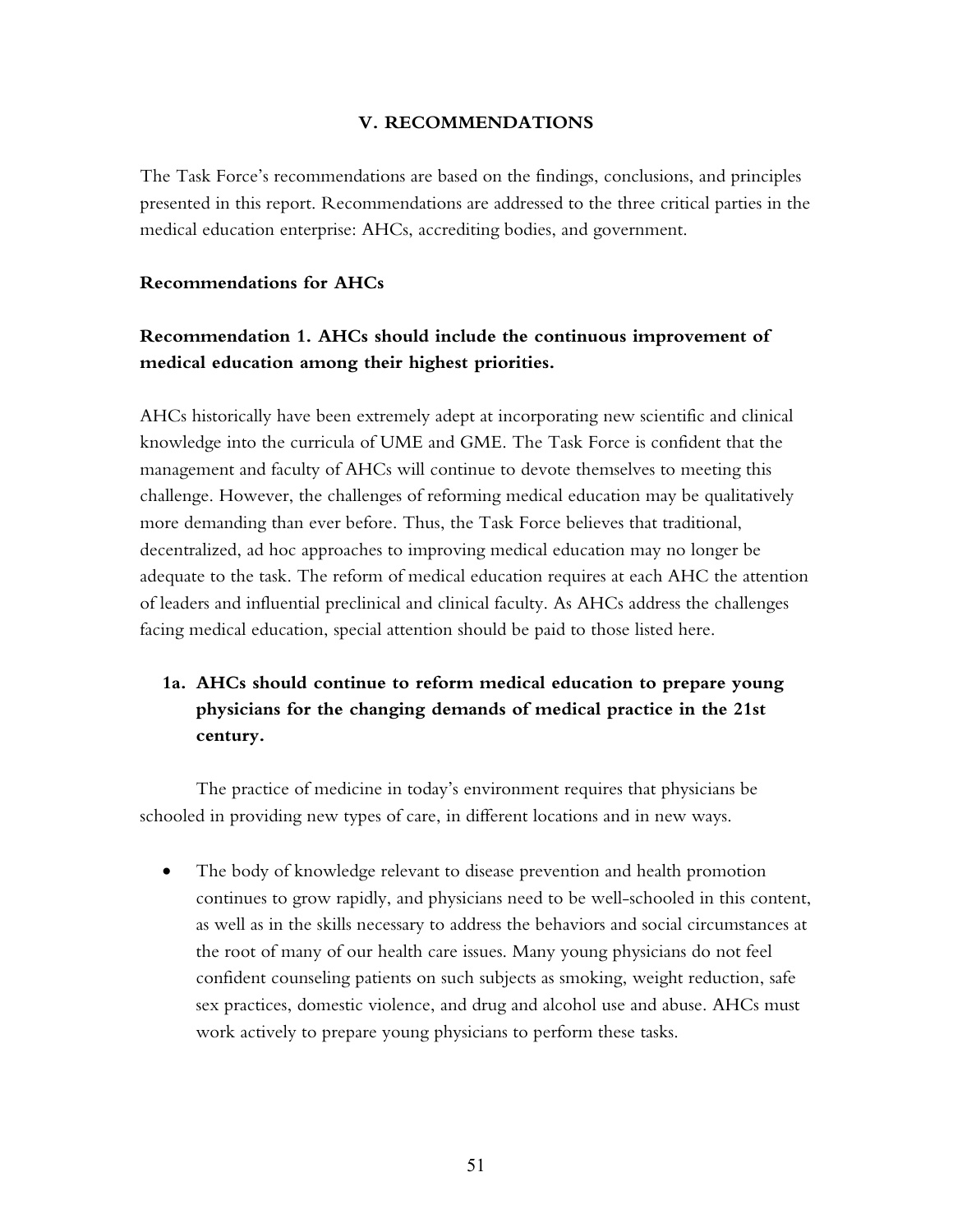- An increasing proportion of care is provided in community-based settings. AHCs must continue current efforts to move training experiences to such settings, while also developing innovative methods to provide uniform, high-quality educational experiences in the decentralized, variable community environment. This may require increased reliance on new educational technologies (see Recommendation 1b).
- An increasing proportion of physicians provide health care in organizations. To function optimally, physicians need skills that traditionally have not been included in medical education. These skills include: organizational behavior and management, interdisciplinary teamwork, group problem solving, communication across professional boundaries, and an understanding of how changing health care environments affect the welfare and strategic requirements of health care organizations.
- Society holds health care professionals and organizations more accountable than ever before. This means that as individual professionals and as members of organizations, physicians must be prepared to participate in quality improvement and cost-containment activities. For quality improvement, they must understand industrial quality management science and continuous quality improvement and the human and organizational factors that contribute to medical errors. To participate in cost reduction and responsible resource use, physicians must understand basic microeconomic and decision analysis techniques, such as costeffectiveness analysis, cost-benefit analysis, and decision analysis.
- As a result of the consumer movement and the information revolution, many users of health care services have become extremely knowledgeable about their illnesses, and expect to be involved in the medical decisions that affect their lives. Physicians will need to understand how to ascertain their patients' wishes and how to incorporate patients into decision-making. This will require improvements in their knowledge of patient psychology and their interviewing and communication skills.
- In the lifetimes of physicians now in medical school, the minority populations of the United States will come to outnumber the population of European ancestry. As we have emphasized before, caring for patients of diverse ethnic, racial, cultural, and linguistic backgrounds will be a central challenge for physicians. Training in cultural competency should be included in the basic UME and GME curricula.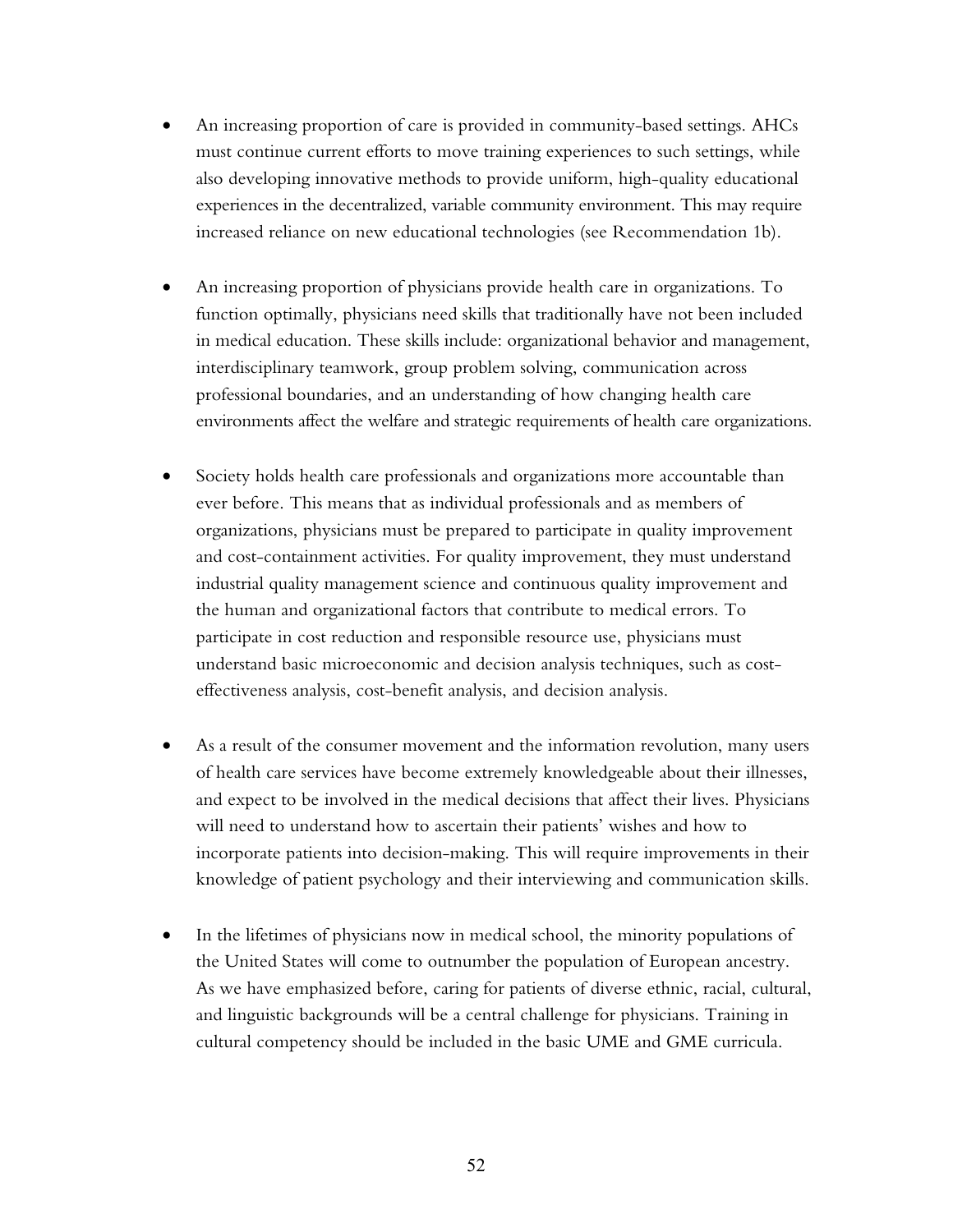### **1b. AHCs should increase their use of new educational technologies in a cost-effective way.**

Some of the new technologies relevant to medical education have been described in this report. These technologies have been adopted at varying rates by medical schools and clinical teaching facilities. Innovators deserve praise for leading the way in developing new educational techniques. AHCs that have not begun experimenting with these new approaches should quickly follow suit. The use of new technologies may offer assistance in mastering a number of the challenges facing AHCs. For example, telemedicine, distance learning, and Internet-based curricula could help to assure the quality of learning experiences for students and residents in decentralized community-based educational settings. Standardized patients can be used to teach students patient communication skills, including ways to elicit patient preferences for various treatments and treatment outcomes and ways to include patients in medical decision-making. Simulation provides an excellent technique for teaching teamwork and principles of error reduction.

#### **1c. AHCs should continue to assist physicians to be lifelong learners.**

It is likely that medical knowledge will continue to grow well into the future. As a result, physicians must be lifelong learners. Preparation for lifelong learning requires that AHCs help physicians to develop technological expertise in the use of computerized information storage and retrieval systems, stand-alone and on-line simulators, Internetbased learning, two-way interactive television, and other forms of distance learning. The use of these and other technologies may prove essential to physicians in gathering, organizing, interpreting, and implementing knowledge, which, in turn, will enhance the efficiency and effectiveness of future medical practice.

#### **Recommendation 2. AHCs should develop new ways to measure the costs and quality of their medical education missions.**

AHCs have little accurate data on the costs or quality of their educational missions, and this makes it extremely difficult to bolster appeals for external aid or to manage effectively their educational activities. The development of basic accounting systems that allow AHCs to measure the major costs associated with educating undergraduate and graduate physicians is essential to allocating educational resources. The Task Force realizes that such accounting systems will never be perfect. The fact that education in AHCs is produced jointly with research and patient care means that identifying the expenses associated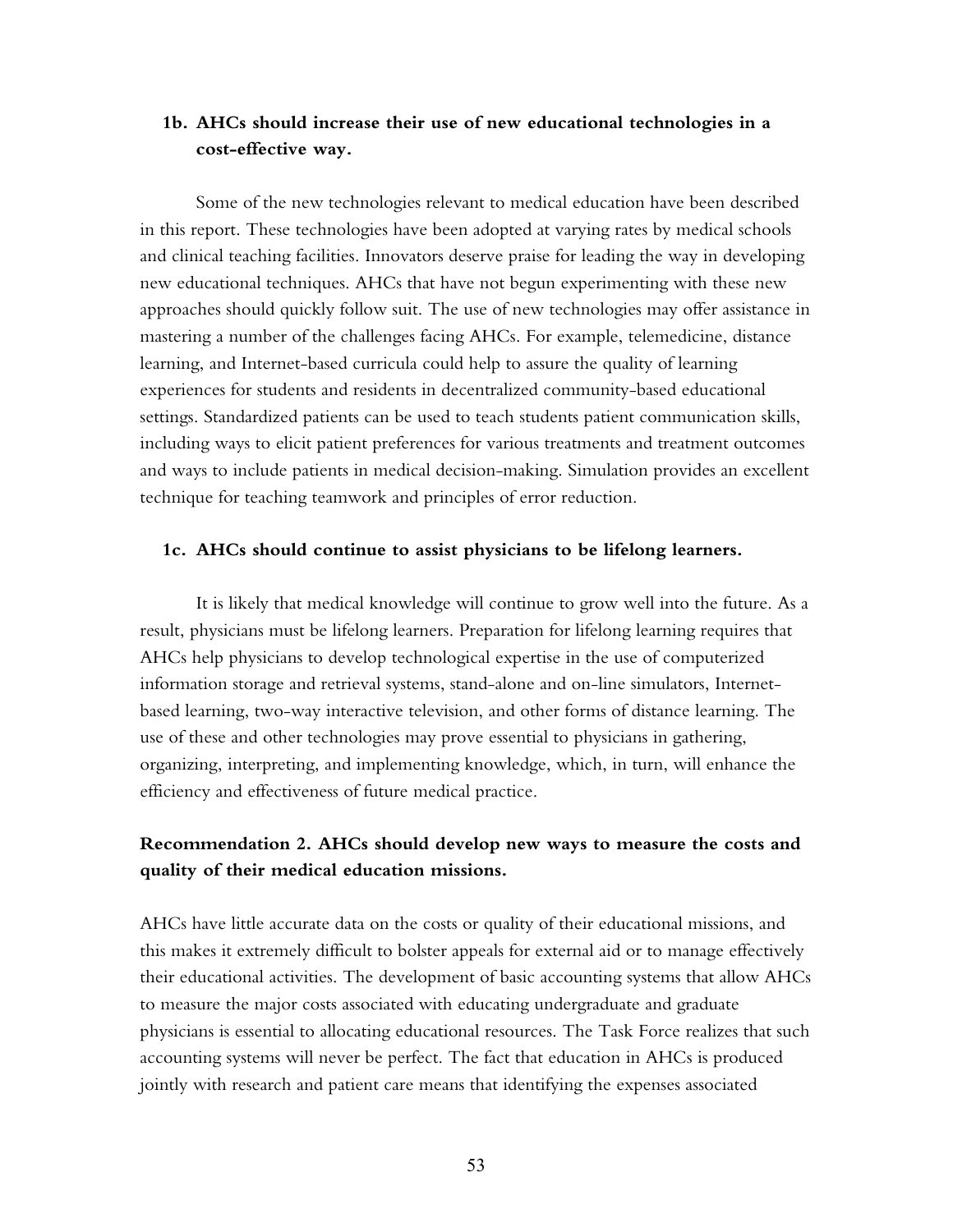uniquely with education will never be fully possible. Nevertheless, more than traditionally has been done can be done. Both the AAMC and the University Health System Consortium have programs to develop ways of budgeting for separate missions within AHCs and isolating how funds flow within these institutions. To date, only a small number of AHCs have participated in these activities.

New data on the costs of medical education will likely stimulate the demand for good measures of overall quality. None currently exist. The best national measures to date rely on surveys of students, residents, and faculty. Other quality measures consist of learnersí performance on national standardized tests, such as the USMLE STEP exams and specialty-specific certification exams. While these data provide a broad picture of educational quality, they do little to measure the actual competencies of students and residents. New measures of educational quality should be used to validate and investigate data presented in this report that instruction in nontraditional settings and small internal medicine programs is perceived to be lower quality.

Quality measurement in GME will be more complicated, given that residency programs produce a variety of types of physicians: primary care physicians and specialists, physicians who will work in hospitals and those who will work in ambulatory settings, and those who will engage in education and research versus those who will concentrate exclusively on patient care. New quality measures must adequately discriminate between the differential training needs and outcomes of these types of physicians.

## **Recommendation 3. AHCs should establish mechanisms that encourage faculty to engage in educational activities and to expand and improve their teaching skills.**

Educators in AHCs do not receive the financial rewards or academic recognition accorded successful researchers and clinicians. To fulfill their educational missions, AHCs need to make education a viable career track for faculty by compensating, celebrating, and promoting them for excellence in teaching. Many AHCs have begun experimenting with promotional tracks for teachers and with awards for excellence in education. However, these practices are by no means universal, and subtle discrimination against excellent educators persists. These disincentives to improving the educational missions of AHCs must be overcome if they are to prepare students and residents adequately for the practice of medicine in the 21st century.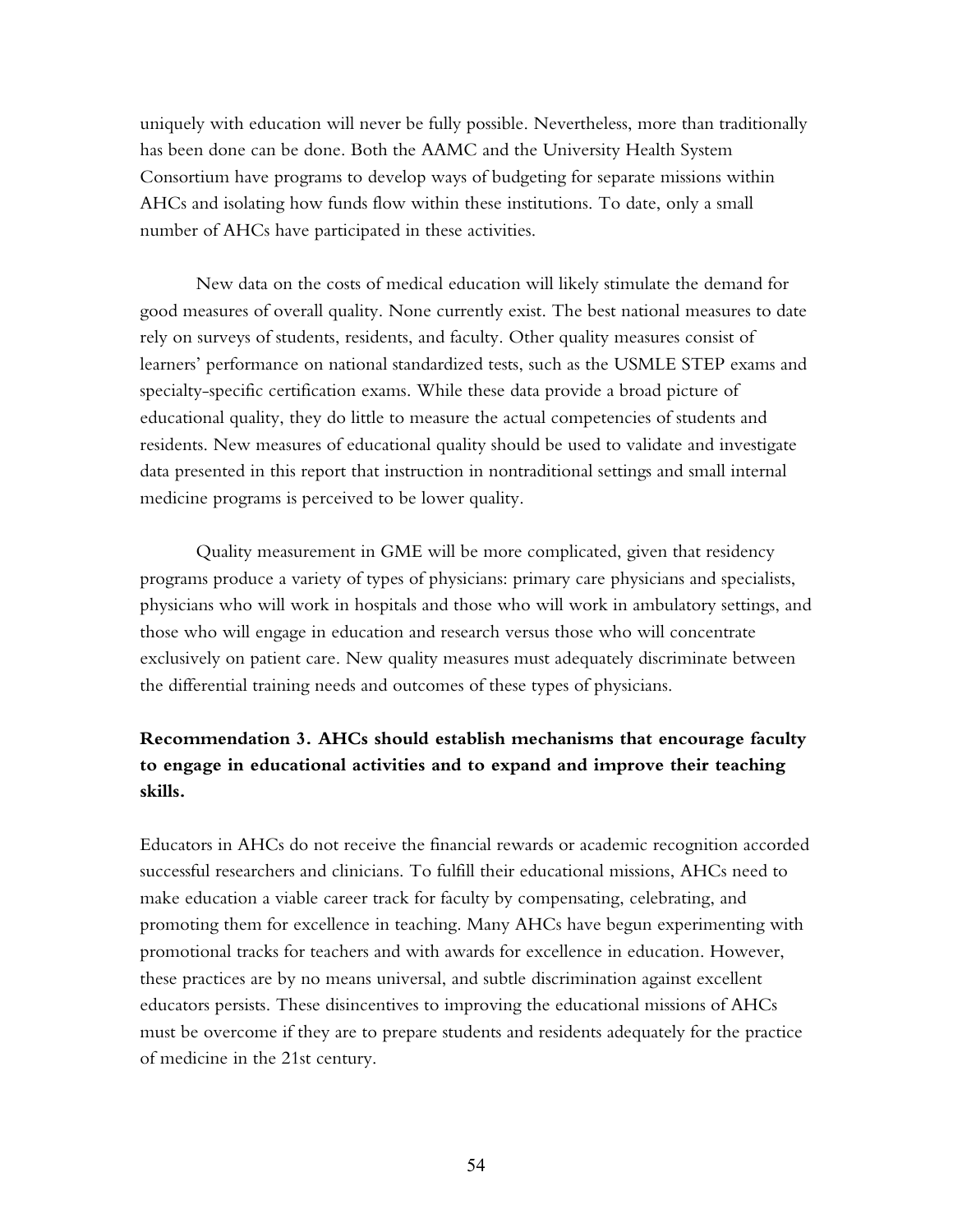One way to encourage improvements in the status of teaching faculty may be to include educational leaders on senior governing boards of AHCs to represent the interests of educators in institutional decision-making. This participation in the governance of AHCs may facilitate communication between the education, research, and patient care enterprises. While such cross-mission communication may have occurred naturally in the past, under current pressures for clinical and research productivity, AHCs can no longer assume that faculty who do not teach understand and respect faculty for whom education is the primary activity.

In addition to encouraging faculty to teach, AHCs must ensure they have the proper skill sets to take advantage of new modes of teaching. AHCs must invest in the educational readiness of their faculty. One way is to provide protected time or tuition reimbursement for pursuit of advanced degrees in teaching. Another way is to provide avenues for all faculty members to learn how to teach. The Harvard Business School, for example, requires all junior faculty to work with senior faculty to learn how to construct teaching cases and how to use the case study method in classroom settings. There is a similar need for new medical school faculty to learn how best to apply PBL and the smallgroup method.

# **Recommendation 4. AHCs should increase efforts to recruit underrepresented minorities and to prepare young physicians to care for an increasingly diverse population.**

AHCs have not met their own goals for recruiting members of underrepresented minorities into the medical profession. To a large extent, this failure represents a broader societal failure to educate successfully members of its minority populations, starting in the earliest grades. Nevertheless, AHCs will never meet their goals unless they continue, and if necessary redouble, efforts to attract underrepresented minorities to medical schools and residencies.

A more attainable goal for AHCs is preparing all physicians-in-training for practice in a society where citizens of European descent constitute a minority of the total population. Many major corporations provide training in cultural competency for employees. However, a multicultural curriculum is just beginning to be incorporated in medical schools and residency programs. Many AHCs are well positioned by virtue of the populations they serve to expose trainees to the problems of the many ethnic and racial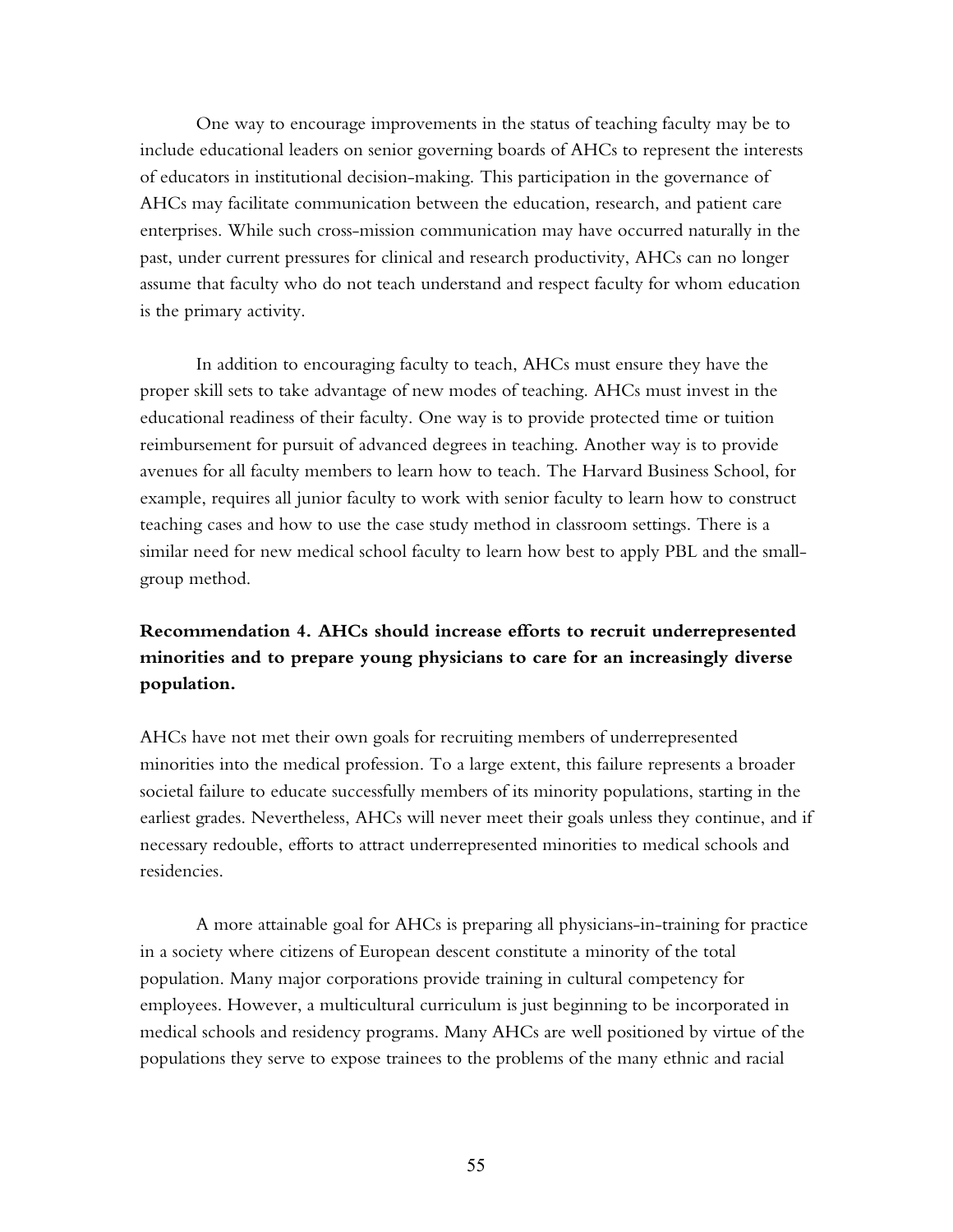groups in our society. In the future, every medical school graduate, and every graduate of an AHC residency, should have been exposed to training in cultural competency.

#### **Recommendation for Accrediting Organizations and Similar Groups**

Given the important role that accrediting and professional organizations play in medical education in the United States, these groups have the potential to contribute substantially to improving medical education.

# **Recommendation 5. Accrediting organizations and medical professional organizations should take a leadership role in assisting AHCs to develop the methods needed to train physicians to be lifelong learners and should develop new capabilities to measure the costs and quality of the medical education mission.**

The United States' mixed public-private system of regulating medical education assigns a significant role to such organizations as the LCME, the ACGME, the AAMC, the AMA, the ABMS, the NBME, and the boards of the medical specialty societies.

The Task Force notes and applauds the leadership role that these organizations have already taken in improving medical education, and encourages them to expand and accelerate their efforts. In the area of UME reform, the AAMC has undertaken the Medical School Objectives Project (MSOP) to assist medical schools to revise UME curricula and to produce physicians capable of meeting the nation's future health care needs. The recommendations of the MSOP have been implemented at numerous medical schools. Similar projects should be considered in areas related to measuring the costs of UME and developing improved ways to evaluate the content and quality of medical education. The work of the ACGME in the area of GME provides a useful benchmark. In addition, the AAMC could expand its data gathering activities in order to evaluate in a systematic manner the rate at which medical schools adopt and apply new educational techniques.

In the GME area, the ACGME and the ABMS have shown leadership by establishing a set of six general competencies that all resident physicians should be expected to develop. The ACGME plans to incorporate the assessment of those competencies into GME program reviews conducted by RRCs. In preparation for these new evaluation requirements the ACGME has produced a Toolbox of Assessment Methods (See Finding 7). These methods are being refined in pilot projects and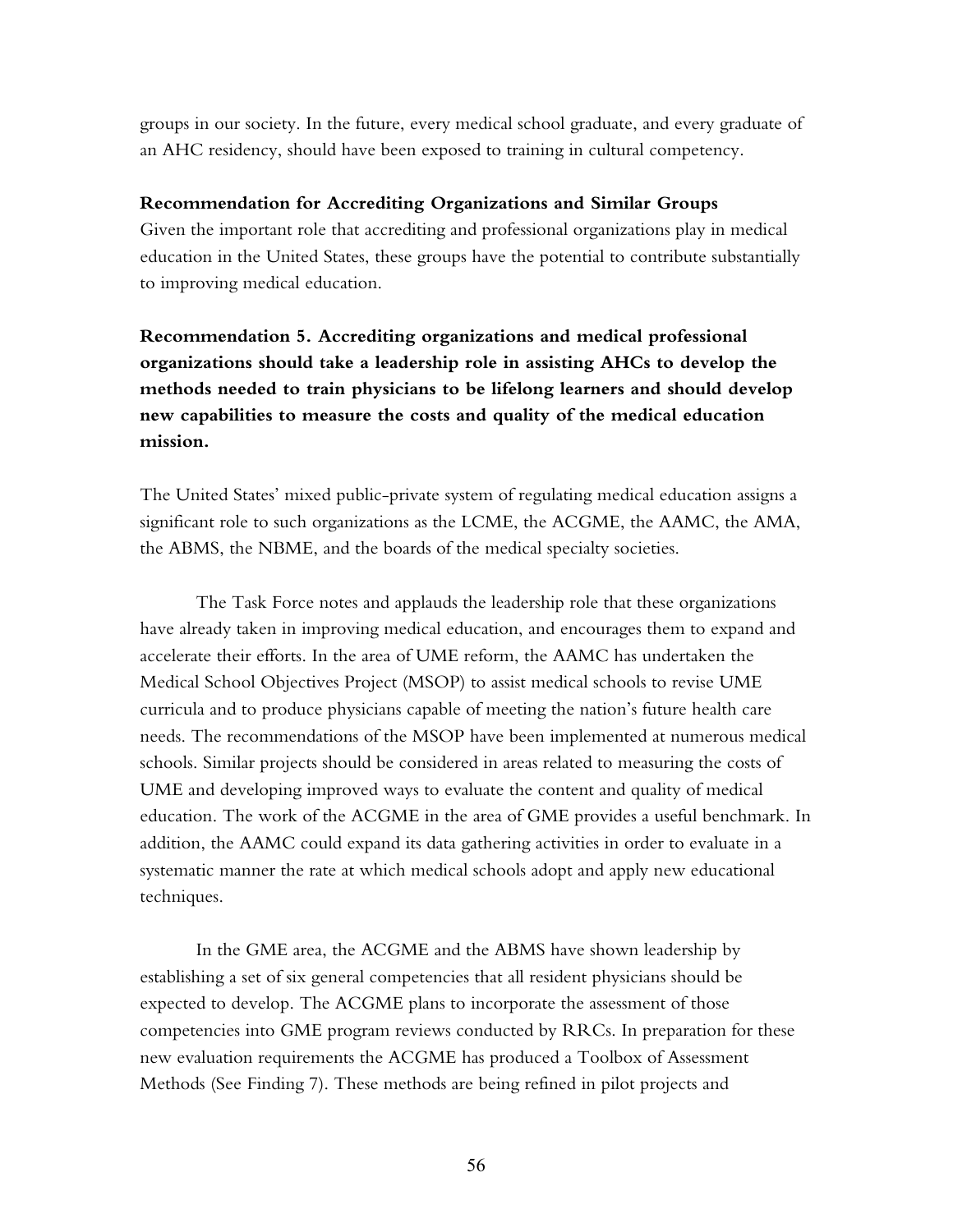demonstrations, with input from specialty boards and medical experts. This effort is commendable. The ACGME, the ABMS, and similar organizations should take the next step by working with AHCs to identify best educational practice based on the results of assessments conducted with these new measurement tools.

#### **Recommendations for Public Policy**

### **Recommendation 6. Government should support research and development to produce valid and reliable measures of the costs and quality of UME and GME.**

As we have noted, accountability for the costs and quality of medical education, and the effective management of this AHC mission, requires improved measures of the processes and outcomes of this activity. While AHCs, accrediting bodies, and professional organizations can assist in developing such measures, government has a legitimate role in supporting the development of reliable and valid methods for evaluating educational programs. As a primary supporter of medical education, government is a major beneficiary of improved measures, because these allow the public to judge what it is getting in return for its investment and to allocate educational funds more efficiently. The Task Force recommends that Congress authorize and appropriate funds to develop and implement improved measures of the performance of medical education. These funds should be administered by the Department of Health and Human Services under direct supervision of its Agency for Health Research and Quality. The peer review process of this agency will assure the rigor of funded work. A reasonable beginning level of funding would be \$25 million a year.

Government can also play a valuable convening role by drawing together the many private and public groups—the AAMC, the ACGME, the NBME, the ABMS, the AMA, the Health Care Financing Administration, the Health Services and Resources Administration, and state governments—with an interest in the cost and quality of medical education. Acting collectively, such a consortium could provide valuable direction to a new research and development program.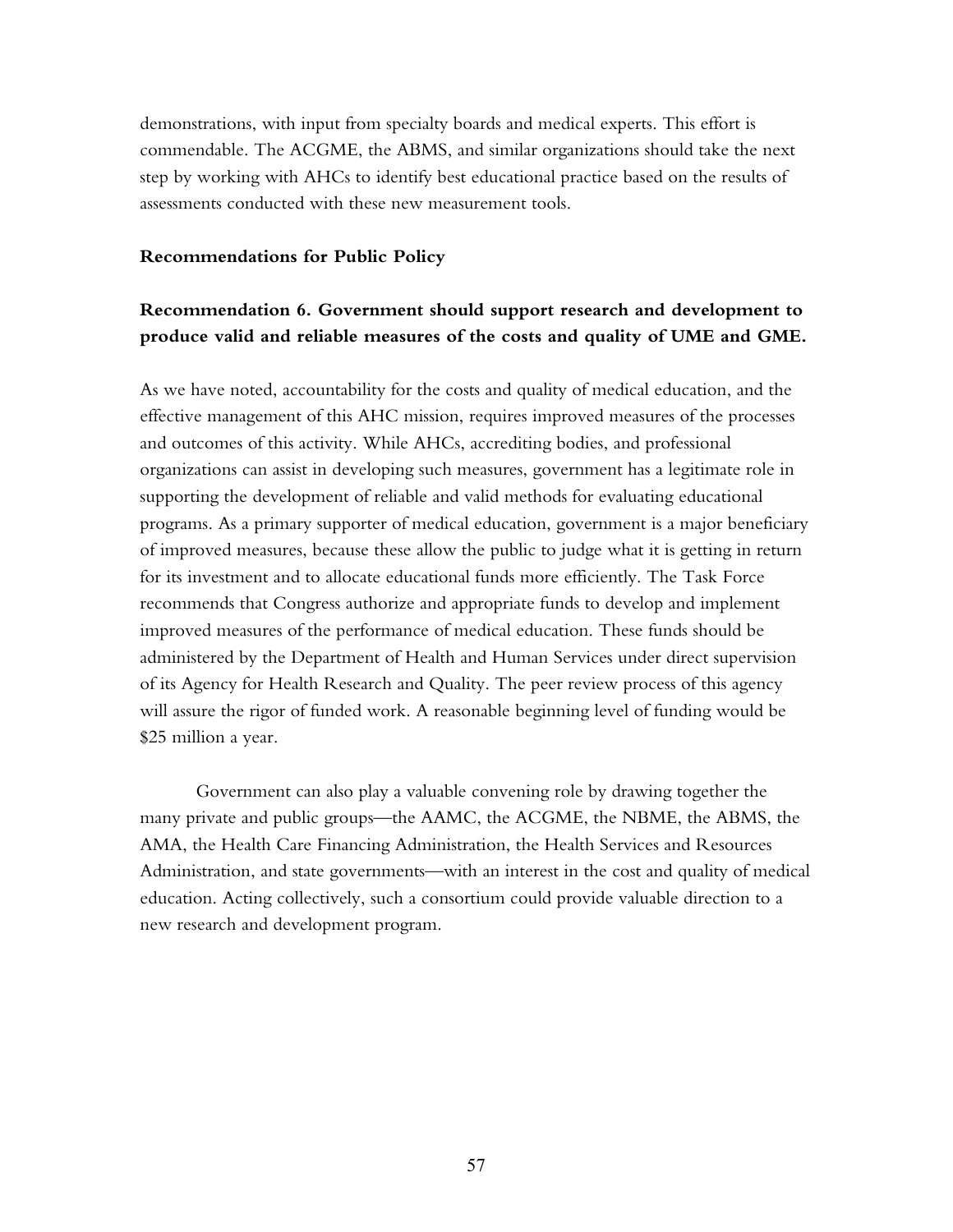**Recommendation 7. A comprehensive public strategy is needed to cover the added costs of clinical care that accompany medical education activities. This strategy should establish a stable and explicit source of funding for medical education and should distribute these costs broadly and equitably among those who benefit from medical education. Further, this strategy should allow AHCs to compete with other providers of health care services.** 

Though economic theory may suggest that education does not add to the clinical costs of AHCs, the Task Force believes this conclusion is premature and should not be used when policy is being made. The perception among many participants in the education process, reinforced by the empiric data developed by the Task Force, suggests that medical education does increase the cost of clinical care at AHCs.

Over the long term, the public cannot expect private institutions in pricecompetitive markets to bear these publicly sanctioned costs without some assistance. In the past, Medicare and some state Medicaid programs have contributed a share of these costs, but private payers have been less willing over time to do so. As the power of managed care organizations recedes, AHCs may again be able to extract higher payments from private payers that, in prior years, enabled them to recover the clinical costs of medical education. However, experience over the past decade and the decreasing margins of AHCs (see Figure 3) suggest that this ad hoc method of funding medical education through cost-shifting—cobbling together funds from private and public payers—may not provide the secure, stable, and accountable source of payments that this vital social function deserves.

If policymakers and the public accept the argument that unregulated private markets cannot guarantee an optimal level of quality for our physician workforce, a strong argument exists for public support of the clinical costs imposed on private parties as a result of governmental regulation of the training process. Such public support could come in a number of forms. In the past, the Task Force has advocated the creation of an Academic Health Centers Trust Fund to support the extra clinical costs incurred by AHCs in association with their educational and other social missions. Other approaches are also feasible.

Whatever the mechanism used, public support should be secure, stable, and predictable from year to year. It should be associated with mechanisms that hold AHCs accountable for the quality and cost of their educational activities. The source of funds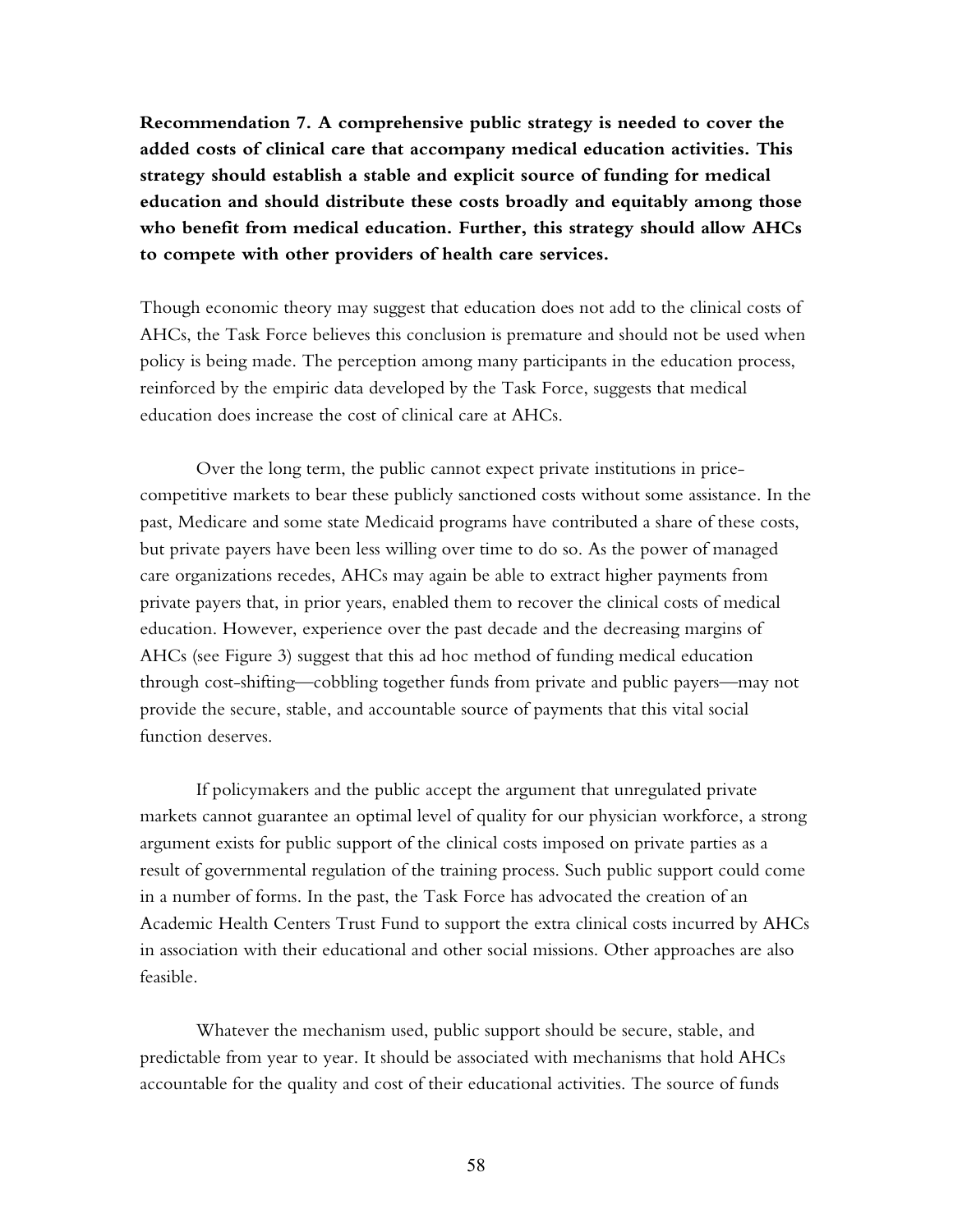should be broad-based, because all citizens benefit from assuring the quality of our physician workforce.

# **Recommendation 8. Until a strategy is developed, federal and state governments should continue to pay their fair share of the incremental clinical costs associated with UME and GME.**

The perfect should not be the enemy of the good in the formulation of public policy. Until a more comprehensive, stable, secure, and fair approach to funding the clinical costs of medical education is established, federal and state governments that help defray such expenses should continue to do so. This means that the Medicare GME program should be continued. However, as it has noted in the past, the Task Force believes that a number of reforms would improve the effectiveness of the Medicare GME program. These include development of improved mechanisms for supporting the out-of-hospital costs associated with GME, a cap on the number of residents supported at a level equivalent to 110 percent of graduating U.S. medical students (in accordance with workforce recommendations of the Council on Graduate Medical Education), incentives to encourage training of general rather than specialized physicians, and equalization of DME payments to eliminate unjustifiable discrepancies across geographic areas.

At the same time, government policies must recognize that in many areas residents are an important albeit implicit source of care for poor and vulnerable patient populations. If numbers of residents are reduced, explicit mechanisms to provide care for these populations must be put in place.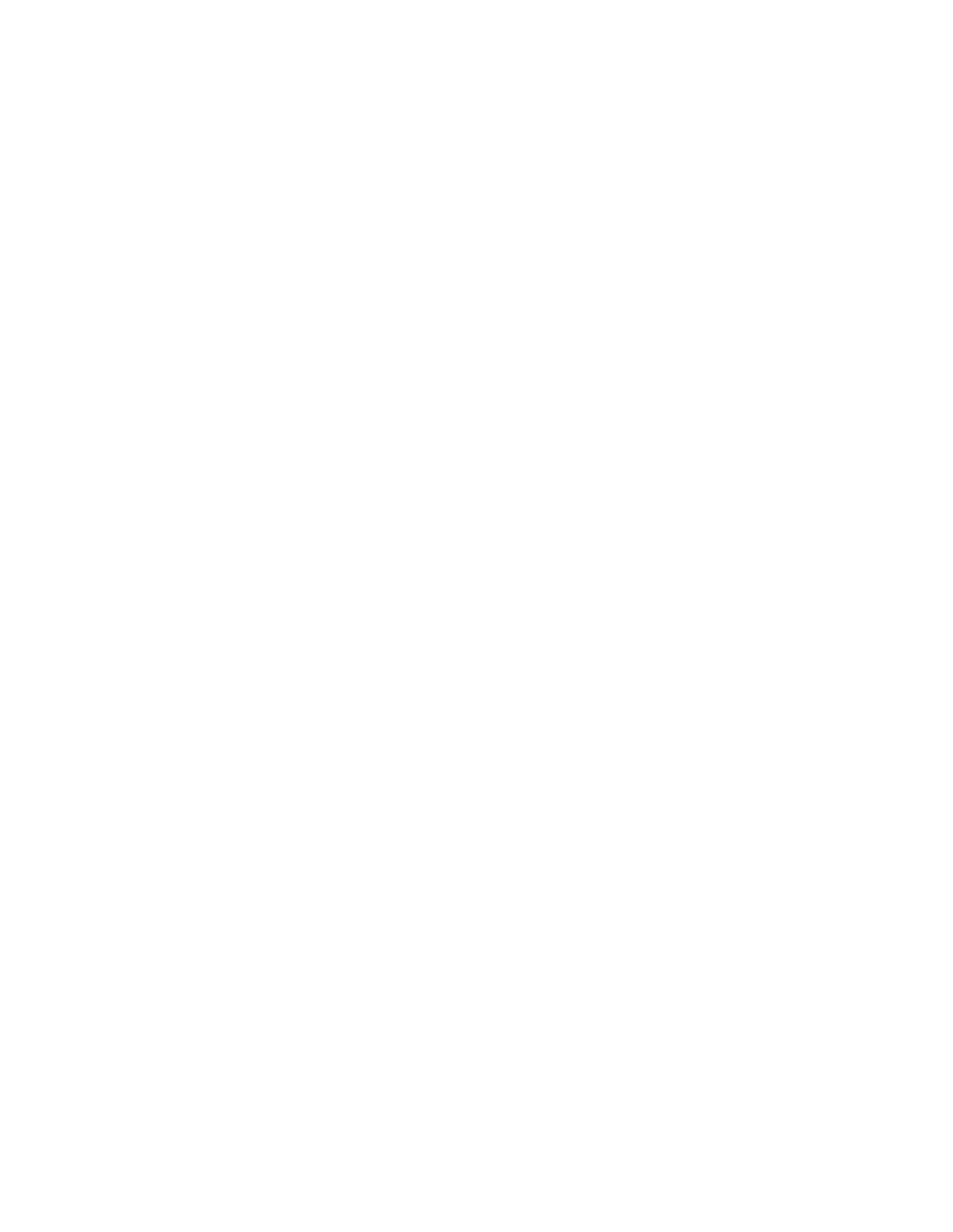#### **REFERENCES**

- <sup>1</sup> K. M. Ludmerer. *Time to Heal: American Medical Education from the Turn of the Century to the Era of Managed Care.* New York: Oxford University Press, 1999.
- <sup>2</sup> Association of American Medical Colleges. *AAMC Data Book: Statistical Information Related to Medical Schools and Teaching Hospitals 2000.* Washington, D.C.: Association of American Medical Colleges, 2000.
- 3 K. M. Ludmerer. *Time to Heal.*
- 4 Accreditation Council for Graduate Medical Education website (http//www.acgme.org). Accessed March 4, 2002.

5 K. M. Ludmerer. *Time to Heal.*

- $^6$  Association of American Medical Colleges. *AAMC Data Book: Statistical Information Related to Medical Education 1995.* Washington, D.C.: Association of American Medical Colleges, 1995, Table E1.
- <sup>7</sup> J. Y. Krackower et al. "Review of U.S. Medical School Finances, 1998–1999." *Journal of the American Medical Association* 284 (Sept. 6, 2000): 1127-29.
- $^8$  Association of American Medical Colleges. "Medical School Debt: Making Sense of Life in the Red." *AAMC Reporter* 9 (Mar. 2000). Available at http://www.aamc.org/newsroom/reporter/march2000/ start.htm.
- $^9$  Council on Graduate Medical Education. "Financing Graduate Medical Education in a Changing Health Care Environment." 15th Report (Draft). U.S. Department of Health and Human Services, Dec. 2000: 36.

 $10$  Ibid.

- <sup>11</sup> R. F. Jones and S. C. Sanderson. *Clinical Support for the Academic Missions of Medical Schools: A Survey of Medical School Deans.* Washington, D.C.: Association of American Medical Colleges, 1995.
- 12 The Commonwealth Fund Task Force on Academic Health Centers. *From Bench to Bedside: Preserving the Research Mission of Academic Health Centers.* New York: The Commonwealth Fund, 1999.
- $13$  D. A. Burnett. "UHC Funds Flow Project: Interim Report to The Commonwealth Fund," 1998.
- 14 The Commonwealth Fund Task Force on Academic Health Centers. *From Bench to Bedside,* 1999.
- 15 The Commonwealth Fund Task Force on Academic Health Centers. *Health Care at the Cutting Edge: The Role of Academic Health Centers in the Provision of Specialty Care.* New York: The Commonwealth Fund, 2000.
- 16 The Commonwealth Fund Task Force on Academic Health Centers. *A Shared Responsibility: Academic Health Centers and the Provision of Care to the Poor and Uninsured.* New York: The Commonwealth Fund, 2001.
- <sup>17</sup> D. Blumenthal. "Doctors in a Wired World: Can Professionalism Survive Connectivity?" Paper for the United Hospital Fund-Open Society Institute Medicine as a Profession Forum, New York, Feb. 8, 2001.

 $18$  Ibid.

- $19$  J. P. Newhouse and G. R. Wilensky. "Paying for Graduate Medical Education: The Debate Goes On." *Health Affairs* 20 (Mar./Apr. 2001): 136-47.
- $^{20}$  A. L. Gbadedo and U. E. Reinhardt. "Economists on Academic Medicine: Elephants in a Porcelain Shop?" *Health Affairs* 20 (Mar./Apr. 2001): 148-52.
- $^{21}$  P. R. Kletke, D. W. Emmons, and K. D. Gillis. "Current Trends in Physicians' Practice Arrangements. From Owners to Employees." *Journal of the American Medical Association* 276 (Aug. 21, 1996): 555–60.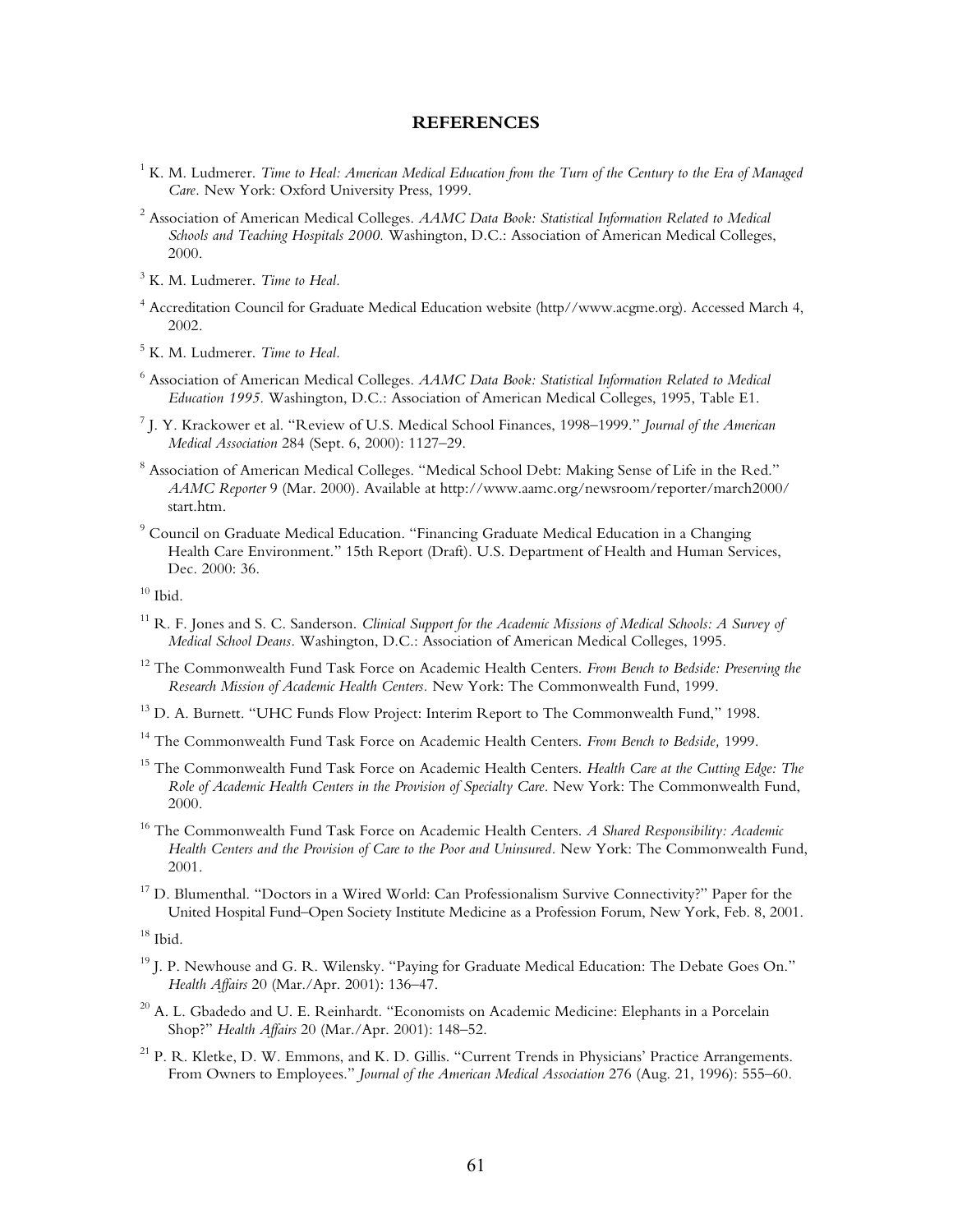- <sup>22</sup> Association of American Medical Colleges. Archives of Graduating Medical Student Questionnaire: Al School Reports Archives. Available at http://www.aamc.org/meded/gq/archives/start.htm. Accessed April 3, 2001.
- <sup>23</sup> Published physician mortality rates from Coronary Bypass Surgery: Available at: http://www.health.state.ny.us/nysdoh/consumer/heart/1996-98cabg.pdf.
- 24 A. Flexner. *Medical Education in the United States and Canada.* New York: Carnegie Foundation for the Advancement of Teaching, 1910.
- 25 National Research Council. *How People Learn.* Washington, D.C.: National Academy Press, 1999.
- 26 Association of American Medical Colleges. *Physicians for the Twenty-First Century: The GPEP Report.* Washington, D.C.: Association of American Medical Colleges, 1984.
- <sup>27</sup> D. C. Tosteson. "New Pathways in General Medical Education." *New England Journal of Medicine* 322 (Jan. 25, 1990): 234-38.
- $^{28}$  M. A. Albanese and S. Mitchell. "Problem-Based Learning: A Review of Literature on Its Outcomes and Implementation Issues." *Academic Medicine* 68 (Jan. 1993): 52–81. [Erratum appears in *Academic Medicine* 68 (Aug. 1993): 615.]
- <sup>29</sup> E. G. Armstrong. "A Hybrid Model of Problem-Based Learning." In D. Boud and G. Feletti (eds.). *The Challenge of Problem-Based Learning.* Guilford, U.K.: Biddles, Ltd., 1997, pp. 137–49.
- $30$  D. T. Vernon and R. L. Blake. "Does Problem-Based Learning Work? A Meta-Analysis of Evaluative Research." *Academic Medicine* 68 (July 1993): 550-63.
- <sup>31</sup> M. S. Wetzel. "Problem-Based Learning: An Update on Problem-Based Learning at Harvard Medical School." Annals of Community-Oriented Education 7 (Apr. 1994): 237-47.

- <sup>33</sup> V. R. Neufeld, C. A. Woodward, and S. M. MacLeod. "The McMaster M.D. Program: A Case Study of Renewal in Medical Education." *Academic Medicine* 64 (Aug. 1989): 423–32.
- $^{34}$  A. Kaufman et al. "The New Mexico Experiment: Educational Innovation and Institutional Change." *Academic Medicine* 64 (June 1989): 285–94.
- <sup>35</sup> Association of American Medical Colleges. "Electronic Teaching Tools Are Transforming Medicine." *AAMC Reporter* 9 (Dec. 1999): 1.
- <sup>36</sup> D. M. Gaba. "Improving Anesthesiologists' Performance by Simulating Reality." [Editorial.] *Anesthesiology* 76 (Apr. 1992): 491-94.
- <sup>37</sup> D. M. Gaba and A. DeAnda. "The Response of Anesthesia Trainees to Simulated Critical Incidents." *Anesthesia & Analgesia* 68 (Apr. 1989): 444-51.
- <sup>38</sup> Personal communication, Elizabeth Armstrong, Ph.D., Director of Medical Education, Harvard Medical School, March 3, 2001.
- $39$  E. G. Armstrong, 1997.
- <sup>40</sup> Personal communication, Carol Storey-Johnson, Sr. Assoc. Dean for Education, Weill Medical College of Cornell University, March 21, 2001.
- <sup>41</sup> See, for example, J. Proctor, "Faculty Development Programs Gain Ground: Medical Schools Invest in Their Most Valuable Resource.<sup>"</sup> *AAMC Reporter* 10 (2001): 1–4.
- <sup>42</sup> Personal communication, Dan Lowenstein, Dean for Medical Education in the Faculty of Medicine, Harvard Medical School, February 21, 2001.
- 43 Health Care Financing Administration. Medicare and Medicaid Statistical Supplement. *Health Care Financing Review.* 1999.

 $32$  Ibid.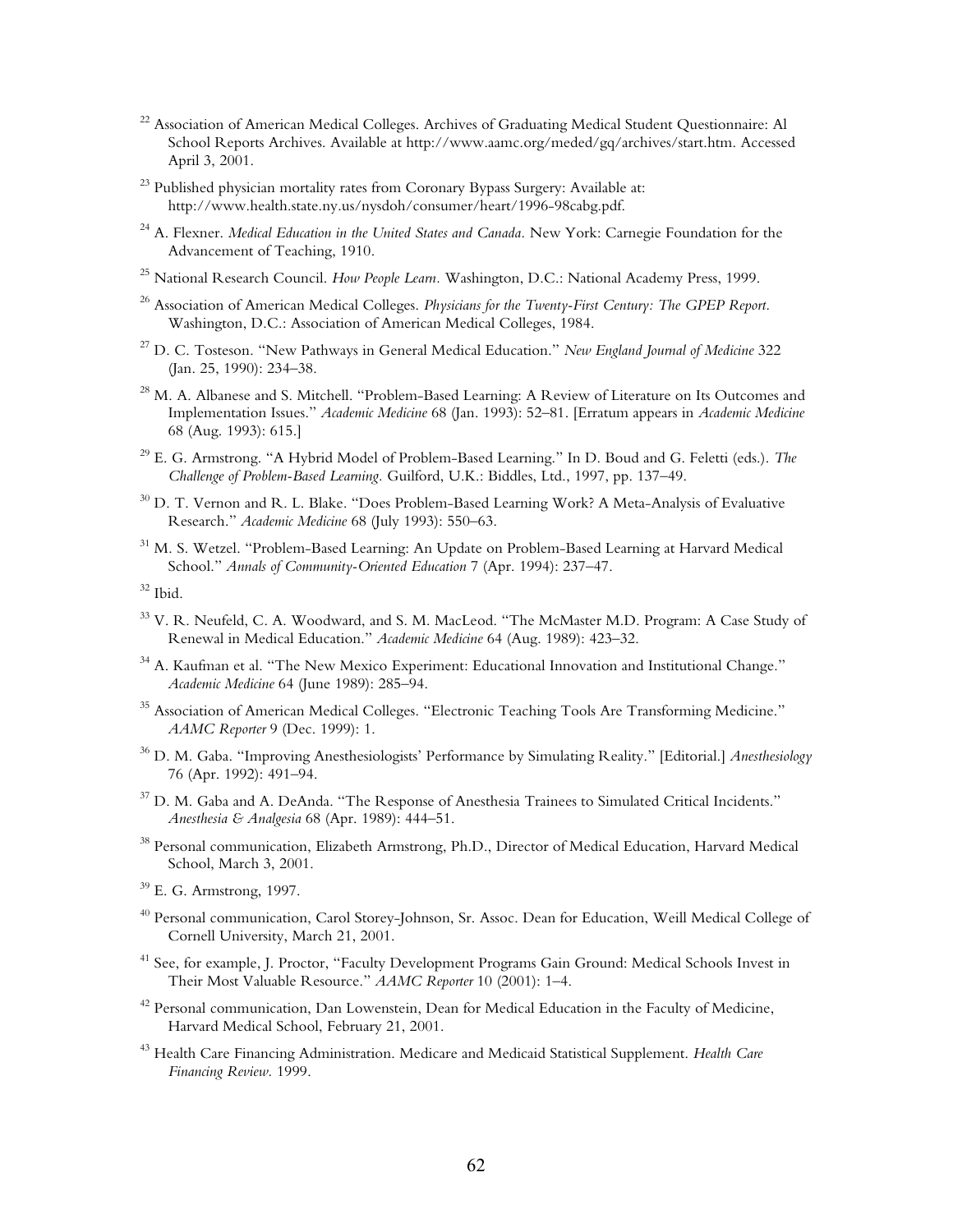- 44 American Hospital Association data, as cited in Institute for the Future, *Health and Health Care 2010*. Available online at http://www.iftf.org/html/research.areas/hc.research/rwj/.
- <sup>45</sup> Unpublished data from The Commonwealth Fund 1998 Survey of Resident Physicians.
- $^{46}$  D. Blumenthal et al. "The Relationship of Market Forces to the Satisfaction of Faculty at Academic Health Centers." *American Journal of Medicine* 111 (Sept. 2001): 333-40.
- $47$  S. R. Simon et al. "Views of Managed Care—A Survey of Students, Residents, Faculty, and Deans at Medical Schools in the United States.<sup>"</sup> *New England Journal of Medicine* 340 (Mar. 25, 1999): 928–36.
- 48 Unpublished data from the Liaison Committee on Medical Education Annual Medical School questionnaire 1999–2000. Received from Barbara Barzansky, Ph.D., August 19, 2000.
- <sup>49</sup> J. P. Newhouse and G. R. Wilensky. "Paying for Graduate Medical Education: The Debate Goes On." *Health Affairs* 20 (Mar./Apr. 2001): 136-47.
- 50 R. F. Jones and S. C. Sanderson. *Clinical Support for the Academic Missions of Medical Schools: A Survey of Medical School Deans.* Report to the AAMC Task Force on Medical School Financing. Washington, D.C.: Association of American Medical Colleges, 1995.
- 51 Association of American Medical Colleges. CAMCAM Fact Sheet. Washington, D.C.: Association of American Medical Colleges. Available at http://www.aamc.org.
- 52 K. M. Ludmerer, *Time to Heal,* p.196.
- 53 Ibid., p. 215.
- $54$  P. F. Griner and D. Blumenthal. "Reforming the Structure and Management of Academic Medical Centers: Case Studies of Ten Institutions.<sup>"</sup> Academic Medicine 73 (July 1998): 818–25.
- 55 D. Blumenthal, J. S. Weissman, and P. F. Griner. "Academic Health Centers on the Front Lines: Survival Strategies in Highly Competitive Markets." Academic Medicine 74 (Sept. 1999): 1038-49.
- <sup>56</sup> M. L. Batshaw et al. "Academic Promotion at a Medical School: Experience at Johns Hopkins University School of Medicine.<sup>"</sup> *New England Journal of Medicine* 318 (Mar. 24, 1988): 741–47.
- 57 B. W. Beasley et al. "Promotion Criteria for Clinician–Educators in the United States and Canada: A Survey of Promotion Committee Chairpersons." Journal of the American Medical Association 278 (Sept. 3, 1997): 723-28.
- 58 Pew Health Professions Commission. *Critical Challenges: Revitalizing the Health Professions for the Twenty-First Century.* San Francisco: UCSF Center for the Health Professions, 1995.
- <sup>59</sup> Commission on Medical Education. "The Sciences of Medical Practice," in R. Marsden (ed.). *Medical Education in Transition.* Princeton, N.J.: The Robert Wood Johnson Foundation, 1992.
- $^{60}$  A. G. Swanson and M. B. Anderson. "Educating Medical Students: Assessing Change in Medical Education—The Road to Implementation.<sup>"</sup> *Academic Medicine* 68 (June 1993 suppl.): S1–S46.
- 61 Council on Graduate Medical Education. *Sixth Report: Managed Health Care: Implications for the Physician Workforce and Medical Education.* Rockville, Md.: U.S. Department of Health and Human Services, September 1995.
- 62 Association of American Medical Colleges. *Report I: Learning Objectives for Medical Student Education.* Washington, D.C.: Association of American Colleges. Available at http://www.aamc.org/meded/ msop/report1.htm. Accessed October 16, 2000.
- 63 Institute of Medicine, Committee for the Study of Public Health. *The Future of Public Health.* Washington, D.C.: National Academy Press; 1998.
- <sup>64</sup> B. Ross-Lee, L. E. Kiss, and M. A. Weiser. "Transforming Osteopathic Medical Education." *Journal of the American Osteopathic Association* 96 (Aug. 1996): 473–78.
- <sup>65</sup> A. Beigel and J. M. Santiago. "Redefining the General Psychiatrist: Values, Reforms, and Issues for Psychiatric Residency Education.<sup>"</sup> *Psychiatric Services* 46 (Aug. 1995): 769–74.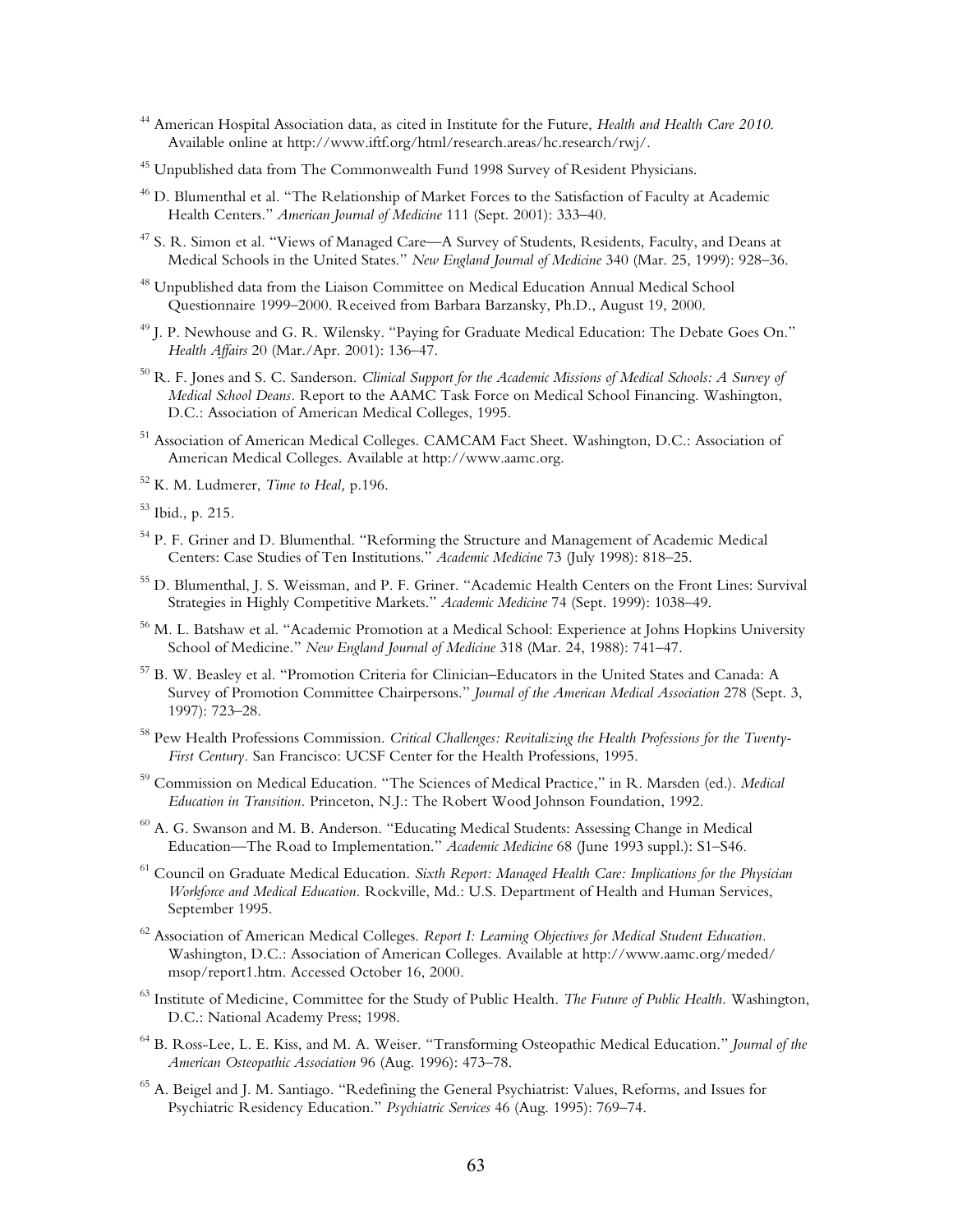- <sup>66</sup> J. C. Cantor, L. C. Baker, and R. G. Hughes. "Preparedness for Practice: Young Physicians' Views of Their Professional Education.<sup>"</sup> *Journal of the American Medical Association* 270 (Sept. 1, 1993): 1035–40.
- $67$  N. A. Christakis. "The Similarity and Frequency of Proposals to Reform U.S. Medical Education. Constant Concerns.<sup>"</sup> *Journal of the American Medical Association* 274 (Sept. 6, 1995): 706–711.
- <sup>68</sup> S. D. Seifer. "Recent and Emerging Trends in Undergraduate Medical Education: Curricular Responses to a Rapidly Changing Health Care System." *Western Journal of Medicine* 168 (May 1998): 400–411.
- <sup>69</sup> S. E. Brotherton, F. Simon, and S. C. Tomany. "U.S. Graduate Medical Education, 1999–2000." *Journal of the American Medical Association* 284 (Sept. 6, 2000): 1121–26.
- 70 Association of American Medical Colleges. *Trends in U.S. Medical School Applicants, Matriculants, and Graduates 1994.* Washington, D.C.: Association of American Medical Colleges, 1995.
- $71$  Association of American Medical Colleges. "Teaching and Learning in Ambulatory Care Settings." *Contemporary Issues in Medical Education* 1 (Mar. 1998).
- 72 S. D. Seifer, 1998.
- <sup>73</sup> J. C. Cantor, L. C. Baker, and R. G. Hughes, 1993.
- $74$  T. R. Vu et al. "Prioritizing Areas for Faculty Development of Clinical Teachers by Using Student Evaluations for Evidence-Based Decisions.<sup>"</sup> *Academic Medicine* 72 (Oct. 1997 suppl.): S7–S9.
- $75$  V. L. Patel and W. D. Dauphinee. "The Clinical Learning Environments in Medicine, Pediatrics, and Surgery Clerkships." *Medical Education* 19 (Jan. 1985): 54–60.
- $76$  M. B. Donnelly and J. O. Woolliscroft. "Evaluation of Clinical Instructors by Third-Year Medical Students." *Academic Medicine* 64 (Mar. 1989): 159-64.
- <sup>77</sup> S. D. Block et al. "Academia's Chilly Climate for Primary Care." *Journal of the American Medical Association* 276 (Sept. 4, 1996): 677-82.
- <sup>78</sup> W. J. McKeachie. "Student Ratings: The Validity of Use." *American Psychologist* 52 (1997): 1218–25.
- <sup>79</sup> M. Scriven. "Student Ratings Offer Useful Input to Teacher Evaluations." 1995. Washington, D.C.: Office of Educational Research and Improvement.
- <sup>80</sup> R. M. Rippey. "Student Evaluations of Professors: Are They of Value?" *Journal of Medical Education* 50  $(Oct. 1975): 951-58.$
- $81$  H. W. Marsh. "Validity of Students' Evaluations of College Teaching: A Multitrait–Multimethod Analysis.<sup>3</sup> *Journal of Educational Psychology* 74 (1982): 264–79.
- $82$  M. Prosser and K. Trigwell. "Student Evaluation of Teaching and Courses: Student Study Strategies as a Criterion of Validity." *Higher Education* 20 (1990): 135-42.
- $^{83}$  R. E. Hawkins et al. "The In-Training Examination in Internal Medicine: Resident Perceptions and Lack of Correlation Between Resident Scores and Faculty Predictions of Resident Performance.î *American Journal of Medicine* 106 (Feb. 1999): 206-210.
- <sup>84</sup> E. G. Campbell et al. "Understanding the Relationship Between Market Competition and Students' Ratings of the Managed Care Content of Their Undergraduate Medical Education.î *Academic Medicine* 76 (Jan. 2001): 51-59.
- 85 Council on Graduate Medical Education. *Thirteenth Report: Physician Education for a Changing Health Care Environment.* U.S. Department of Health and Human Services; March 1999.
- <sup>86</sup> Accreditation Council on Graduate Medical Education, RRCs for Anesthesiology, Pediatrics, Psychiatry, Family Practice, Internal Medicine, OB/GYN, Orthepedic Surgery, and General Surgery. Available at www.acgme.org. Accessed on May 4, 2000.
- 87 S. E. Brotherton, F. A. Simon, and S. C. Tomany, 2000.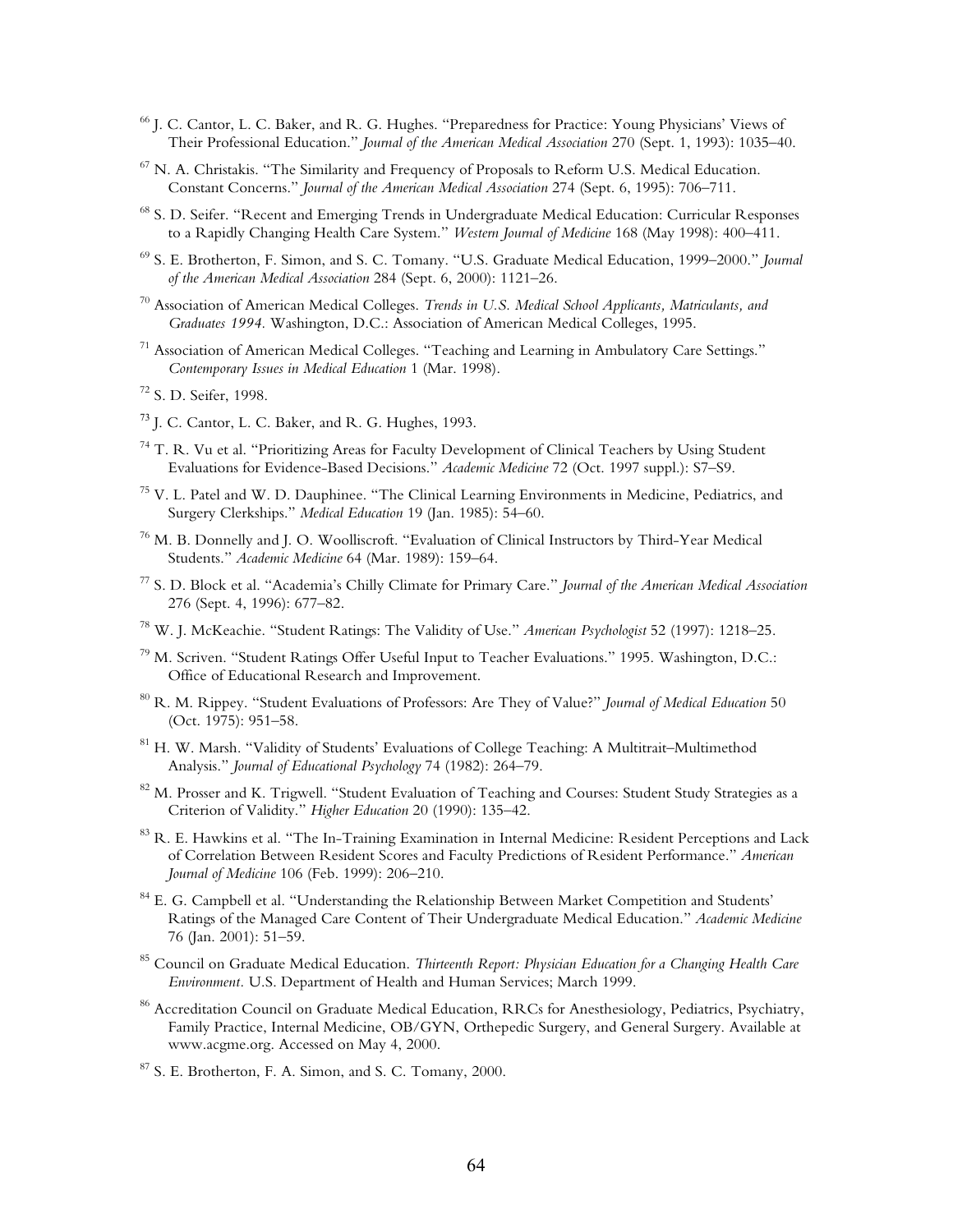- 88 Council on Graduate Medical Education. *Financing Graduate Medical Education in a Changing Health Care Environment, Fifteenth Report.* U.S. Department of Health and Human Services; December 2000.
- 89 Unpublished data from The Commonwealth Fund 1998 Survey of Physician Residents.
- <sup>90</sup> Ernest Moy, Personal Communication, 2000.
- <sup>91</sup> D. Blumenthal et al. "Content on Quality of Graduate Medical Education: Reports from Residents in Academic Health Centers 2000" (unpublished data).
- $^{92}$  M. B. Anderson. "A Snapshot of Medical Students' Education at the Beginning of the 21st Century: Reports from 130 Schools." *Academic Medicine* 75 (Sept. 2000 suppl.): Sx-Sxiv.
- 93 Ibid., Sxi.
- <sup>94</sup> Ibid., Sxii.
- $95$  Ibid.
- 96 University of California, San Francisco. Available at http://www.som.ucsf.edu/som/education/academy/ #background.html.
- 97 Association of American Medical Colleges. *AAMC Reporter* 10 (2001). Available at http://www.aamc.org/newsroom/reporter/january2001/academies.html.
- <sup>98</sup> American Board of Internal Medicine. "1998 American Board of Internal Medicine Pass Rate Report for Internal Medicine Training Programs Aggregated for the Years 1996-1998." Available at http://www.abim.org/scripts/passrate.exe. Accessed on March 20, 2000.
- <sup>99</sup> F. H. Mullan. "The Case for More U.S. Medical Students." *New England Journal Medicine* 343 (July 20,  $2000$ :  $213-17$ .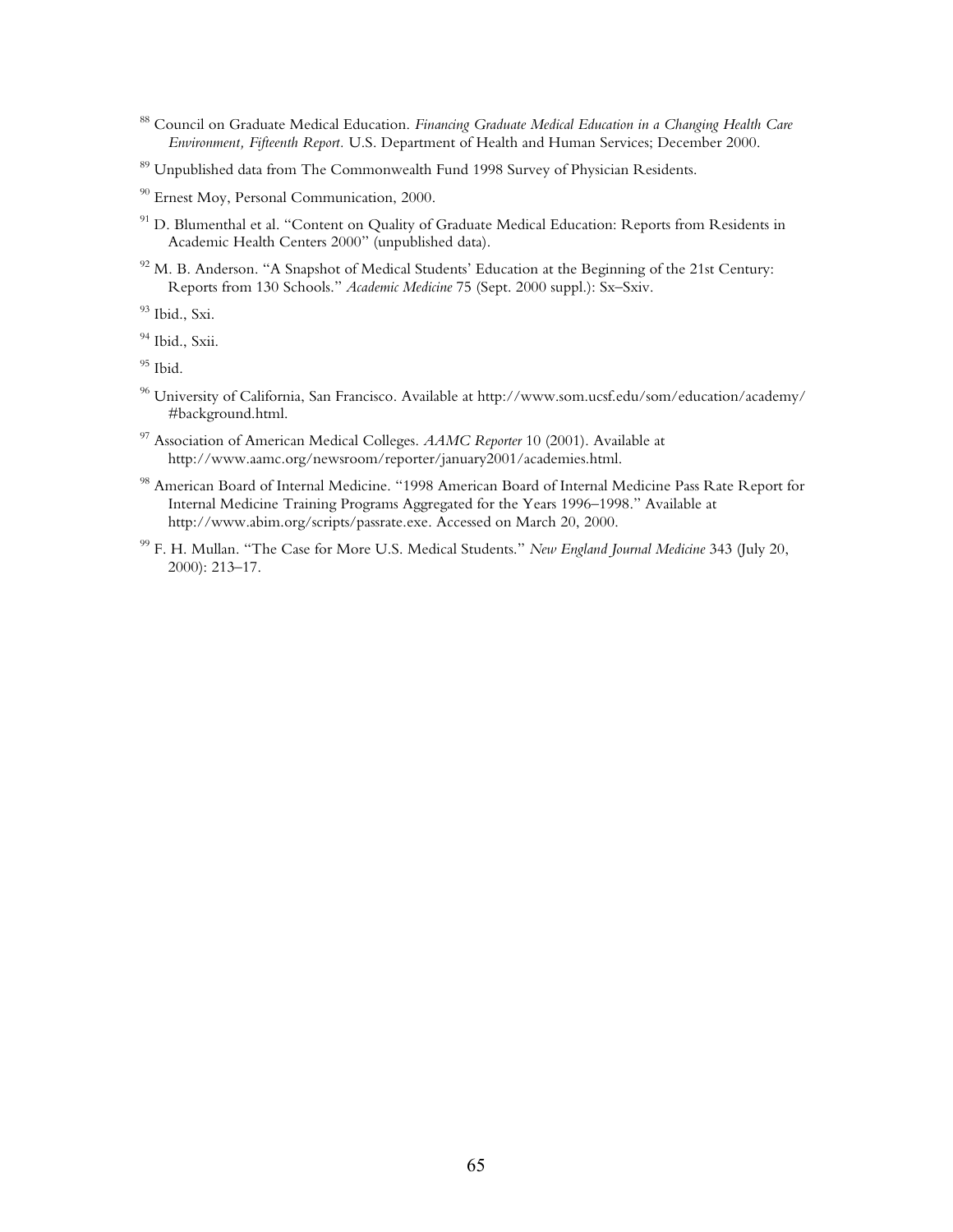## **RELATED PUBLICATIONS**

In the list below, items that begin with a publication number are available from The Commonwealth Fund by calling our toll-free publications line at **1-888-777-2744** and ordering by number. These items can also be found on the Fund's website at **www.cmwf.org.** Other items are available from the authors and/or publishers.

## **Policy Reports**

**#443** *A Shared Responsibility: Academic Health Centers and the Provision of Care to the Poor and Uninsured* (April 2001). This policy report of The Commonwealth Fund Task Force on Academic Health Centers recommends revamping the way care for the poor and uninsured is financed in the United States, with proposals ranging from expanding health coverage for the uninsured to revising Medicare and Medicaid payment policies for teaching hospitals.

**#390** *Health Care at the Cutting Edge: The Role of Academic Health Centers in the Provision of Specialty Care* (July 2000). This policy report of The Commonwealth Fund Task Force on Academic Health Centers identifies the specialty care mission of academic health centers (AHCs), shows how AHCs are the main providers and initial developers of many rare procedures and treatments, and reports that AHCs provide a disproportionate share of specialty services to poor and uninsured patients.

**#312** *From Bench To Bedside: Preserving the Research Mission of Academic Health Centers* (April 1999). This policy report of The Commonwealth Fund Task Force on Academic Health Centers is intended to provide a resource for future policy development and management related to research mission of academic health centers. It also examines how recent changes in the health care market and public policies may hamper the ability of academic health centers to conduct research as effectively as they have in the past.

**#231** *Leveling the Playing Field: Financing the Missions of Academic Health Centers* (May 1997). This policy report of the Task Force on Academic Health Centers reviews the pressures academic health centers face due to market forces and how these pressures affect their ability to carry out their academic and indigent care missions. The report discusses the need for public action to support these missions and presents a set of policy recommendations related to financing them.

#### **Papers, Studies, and Reports**

**#408** *Managing Academic Health Centers: Meeting the Challenges of the New Health Care World* (October 2000). This report of The Commonwealth Fund Task Force on Academic Health Centers describes strategies undertaken by the nation's academic health centers (AHCs) to improve management of their patient care and research missions in the face of continuing tumult in the U.S. health care system.

**#330** *New Approaches to Academic Health Center Affiliations: Public Hospitals and the Department of Veterans Affairs* (April 1999). Jo Ivey Boufford, Larry Gage, Kenneth W. Kizer, Luis R. Marcos, John H. Short, and Katherine E. Garrett. This issue brief summarizes a panel discussion regarding new approaches to academic health center affiliations that took place at New York Universityís Robert F. Wagner Graduate School of Public Service.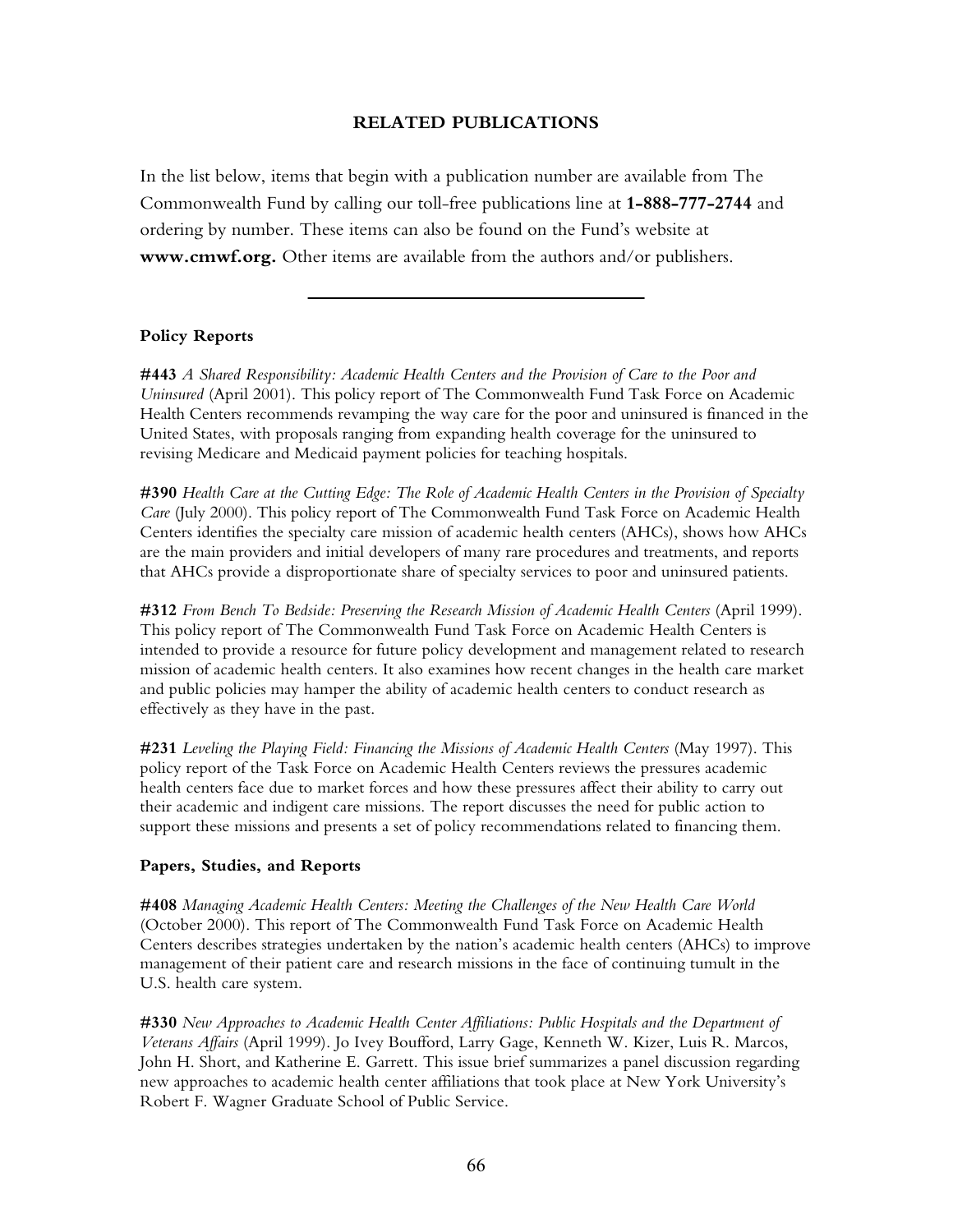**#307** *Patterns of Specialty Care: Academic Health Centers and the Patient Care Mission* (January 1999). James A. Reuter, Georgetown University. The author defines the specialty care mission, presents an initial qualitative evaluation of patterns of this care in academic health centers, major teaching hospitals, and non-teaching hospitals, and attempts to identify measures for tracking future changes in the provision of specialty care.

**#265** *Key Issues in Community Hospital and Academic Medical Center Consolidations* (April 1998). David Altman, The Lewin Group. In an effort to inform community hospital leaders of the issues involved in hospital acquisitions and mergers, the author developed this primer to explain the motivations and principles involved in consolidations, to assess consolidation options and the critical points that must be addressed, and to provide lessons derived from institutions that have recently consolidated.

# **Published Articles**

**#500** *Preparedness for Clinical Practice: Reports of Final-Year Residents at Academic Health Centers* (September 5, 2001). David Blumenthal, Manjusha Gokhale, Eric G. Campbell, and Joel S. Weissman. *Journal of the American Medical Association,* vol. 286. According to this study, more than one of 10 medical residents say they feel unprepared to handle certain treatments and procedures relative to their specialties despite years of solid training.

*The Relationship of Market Forces to the Satisfaction of Faculty at Academic Health Centers* (September 2001). David Blumenthal, Nancyanne Causino, Eric G. Campbell, and Joel S. Weissman. *American Journal of Medicine,* vol. 111, no. 4. Copies are available from *American Journal of Medicine,* Box 0121, University of California, San Francisco, San Francisco, CA 94143-0121, Tel: 415-447-6100, Fax: 415-447-2799, E-mail: ajm@medicine.ucsf.edu.

**#486** *Status of Clinical Research in Academic Health Centers: Views from the Research Leadership* (August 15, 2001). Eric G. Campbell, Joel S. Weissman, Ernest Moy, and David Blumenthal. *Journal of the American Medical Association,* vol. 286, no. 7. In this study, the authors report that close to half of the research leaders at U.S. medical schools do not consider their clinical research enterprises to be healthy or robust, and that they also question the overall quality of the clinical research being conducted.

*Use of Preventive Care Services, Beneficiary Characteristics, and Medicare HMO Performance* (Summer 2001). Jessica Greene, Jan Blustein, and Kelly A. Laflamme. *Health Care Financing Review,* vol. 22.

*A Tale of Two Systems: The Changing Academic Health Center* (May/June 2000). David Blumenthal and Nigel Edwards. *Health Affairs,* vol. 19, no. 3. Copies are available from *Health Affairs,* 7500 Old Georgetown Road, Suite 600, Bethesda, MD 20814-6133, Tel: 301-656-7401 ext. 200, Fax: 301-654-2845, www.healthaffairs.org.

*Distribution of Research Awards from the National Institutes of Health Among Medical Schools* (January 27, 2000). Ernest Moy, Paul F. Griner, David R. Challoner, and David R. Perry. *New England Journal of Medicine,* vol. 342, no. 4. Copies are available from Customer Service, New England Journal of Medicine, P.O. Box 549140, Waltham, MA 02454-9140, Fax: 800-THE-NEJM, (800-843- 6356), www.nejm.org.

**#381** *Trends in Specialized Surgical Procedures at Teaching and Nonteaching Hospitals* (January/February 2000). Rebecca Levin, Ernest Moy, and Paul F. Griner. *Health Affairs,* vol. 19, no. 1. This article examines how the risks and high costs associated with the large number of complex surgical